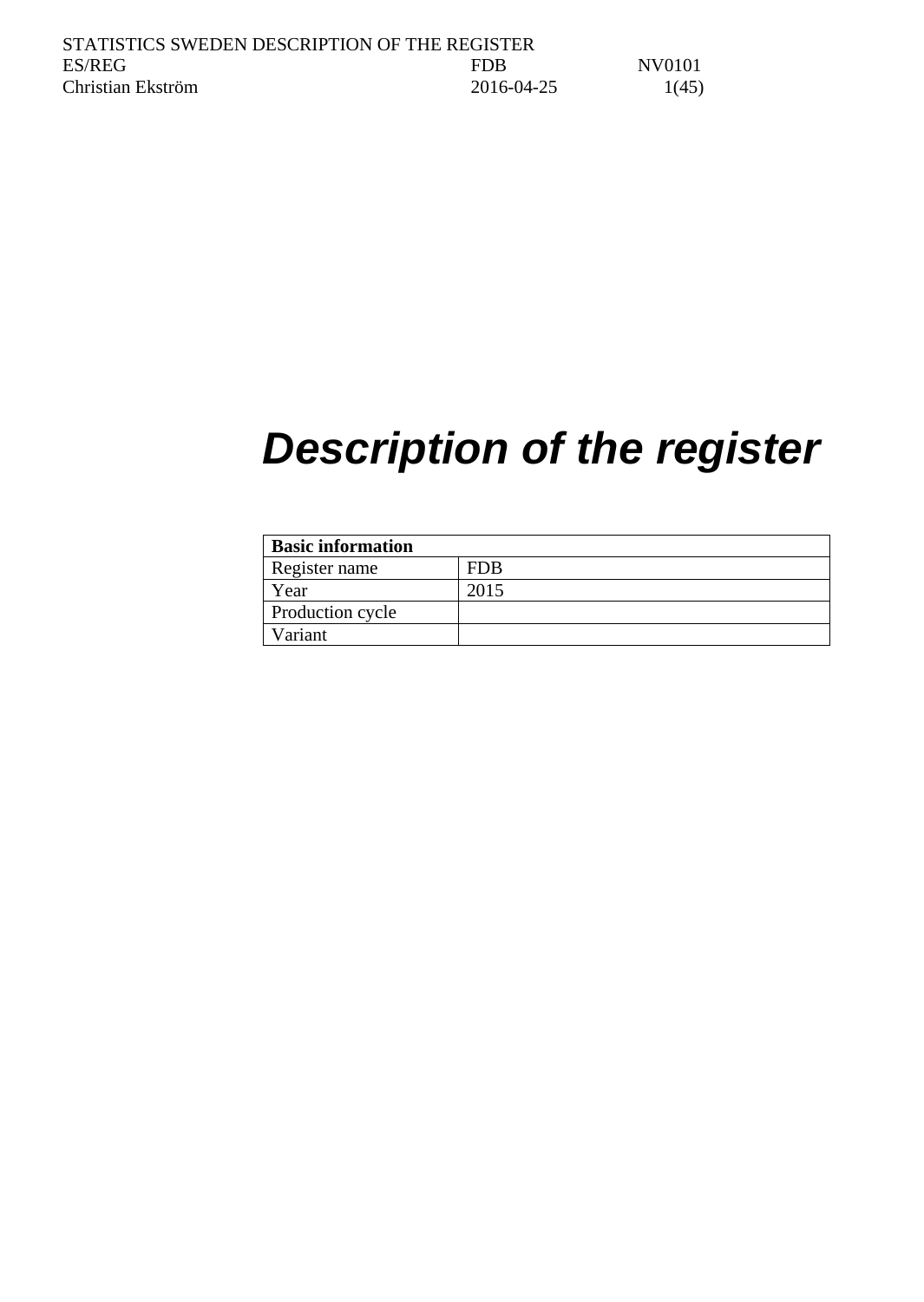# <span id="page-1-0"></span>**Business Register**

## NV0101

*Section A of this description provides administrative and legal information on the register as well as its purpose and historical background. Section B provides information on the quality of the register as a basis for statistics producers. Section C describes measurement, collection and processing. In conclusion, three appendices contain information that is not included in the final version of the document for a specific product. By pressing CTRL and clicking on a heading in the table of contents, you can access the relevant section directly.*

# **Contents**

| ${\bf A}$  |       |                                                       |  |
|------------|-------|-------------------------------------------------------|--|
| A.1        |       |                                                       |  |
| A.2        |       |                                                       |  |
| A.3        |       |                                                       |  |
| A.4        |       |                                                       |  |
| A.5        |       | Confidentiality and rules for handling personal data4 |  |
| A.6        |       |                                                       |  |
| A.7        |       |                                                       |  |
| $A.\delta$ |       |                                                       |  |
| A.9        |       |                                                       |  |
|            | A.IO  |                                                       |  |
|            | A.II  |                                                       |  |
|            | A.12  |                                                       |  |
| B          |       |                                                       |  |
| B.0        |       |                                                       |  |
| B.1        |       |                                                       |  |
|            | 1.1   |                                                       |  |
|            | 1.1.1 |                                                       |  |
|            | 1.1.2 |                                                       |  |
|            | 1.1.3 |                                                       |  |
|            | 1.1.4 |                                                       |  |
|            | 1.2.  |                                                       |  |
|            | B.2   |                                                       |  |
|            | 2.1   |                                                       |  |
|            | 2.2   |                                                       |  |
|            | 2.2.1 |                                                       |  |
|            | 2.2.2 |                                                       |  |
|            | 2.2.3 |                                                       |  |
|            | 2.2.4 |                                                       |  |
|            | 2.2.5 |                                                       |  |
| B.3        |       |                                                       |  |
|            |       |                                                       |  |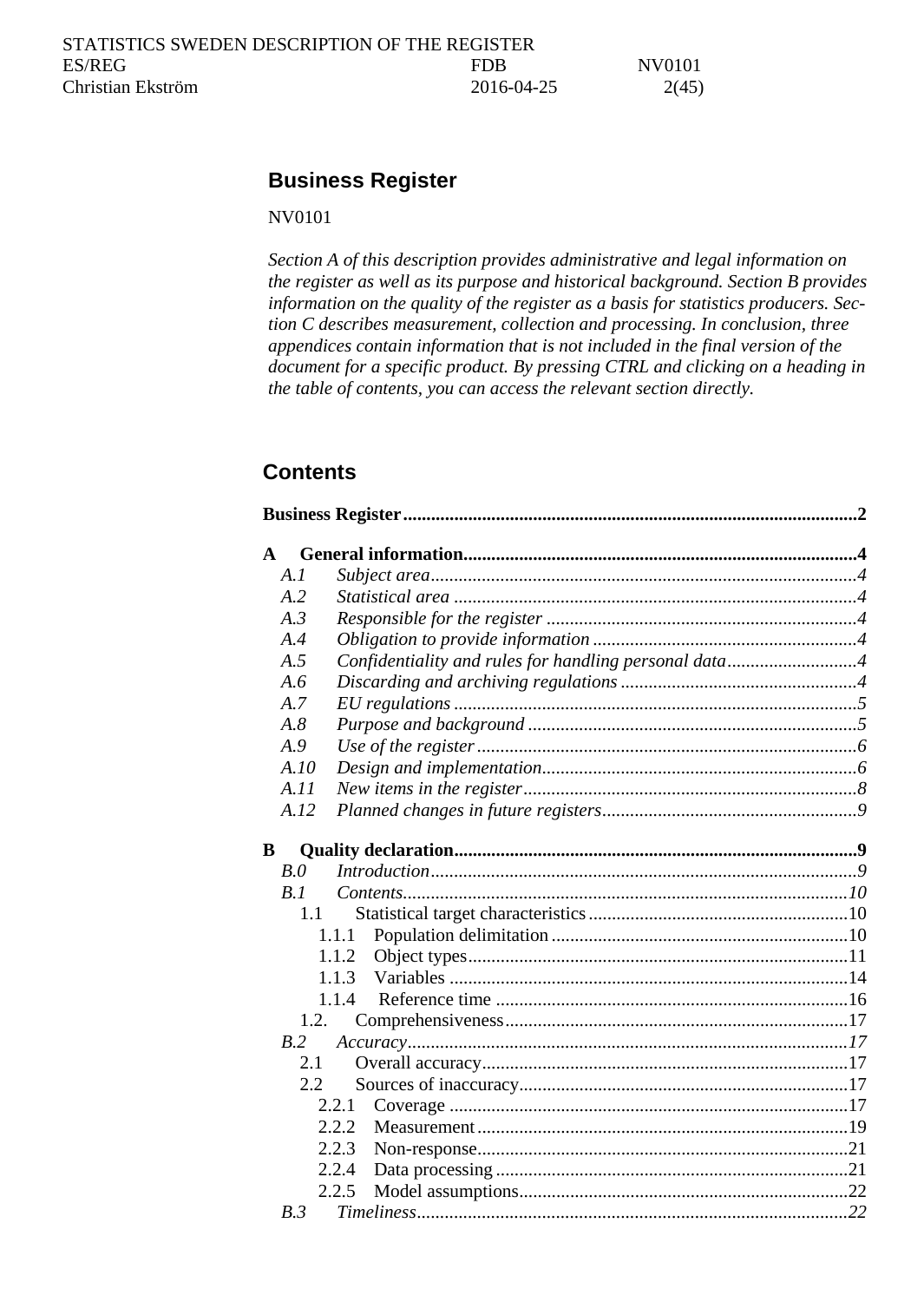STATISTICS SWEDEN DESCRIPTION OF THE REGISTER ES/REG ES/REG NV0101 Christian Ekström 2016-04-25 3(45)

| 3.1 |                                                                             |  |
|-----|-----------------------------------------------------------------------------|--|
| 3.2 |                                                                             |  |
| 3.3 |                                                                             |  |
| B.4 |                                                                             |  |
| 4.1 |                                                                             |  |
| 4.2 |                                                                             |  |
| 4.3 |                                                                             |  |
| B.5 |                                                                             |  |
| 5.1 |                                                                             |  |
| 5.2 |                                                                             |  |
| 5.3 |                                                                             |  |
|     |                                                                             |  |
| C.1 |                                                                             |  |
| C.2 |                                                                             |  |
| 2.1 |                                                                             |  |
| 2.2 |                                                                             |  |
| 2.3 |                                                                             |  |
|     |                                                                             |  |
| C.3 |                                                                             |  |
| 3.1 |                                                                             |  |
| 3.2 |                                                                             |  |
|     | Register maintenance in the Business Register can be divided into four      |  |
|     |                                                                             |  |
| 3.3 | Data processing with the producer of the register33                         |  |
|     | 3.3.1                                                                       |  |
|     | 3.3.2                                                                       |  |
|     | 3.3.3                                                                       |  |
|     | 3.3.4                                                                       |  |
|     | 3.3.5                                                                       |  |
|     | 3.3.6                                                                       |  |
|     |                                                                             |  |
|     |                                                                             |  |
|     | Appendix 3 Changes compared with the Description of the statistics, version |  |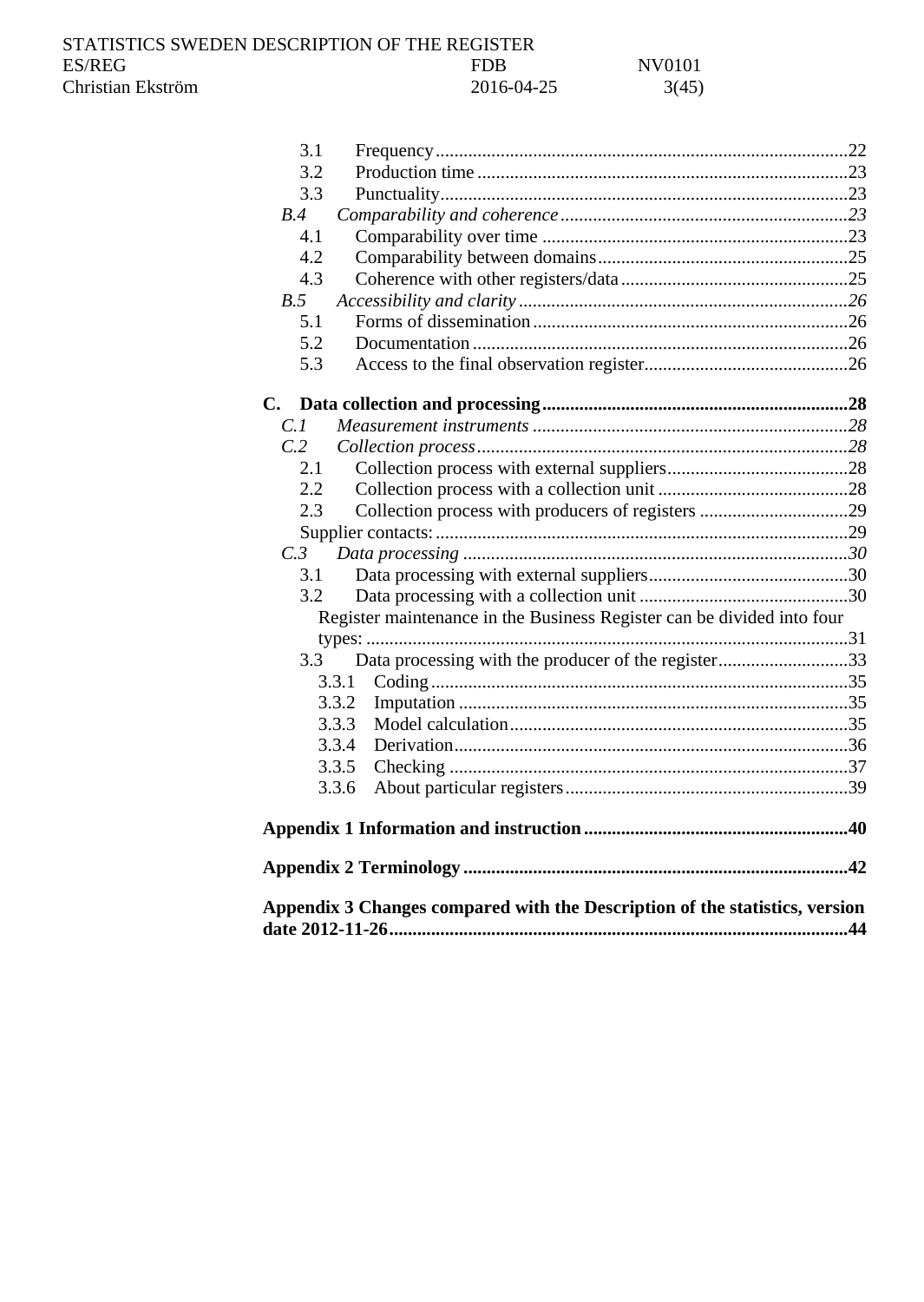# <span id="page-3-0"></span>**A General information**

This document refers to the Business Register at the time when it is frozen for extraction for the system for coordinated sampling (SAMU) in November. At that point in time, the Business Register is saved in a database called FDB2015.

## <span id="page-3-1"></span>**A.1 Subject area**

*Subject area:* Business activities

## <span id="page-3-2"></span>**A.2 Statistical area**

*Statistical area:* Structure of the business sector.

## <span id="page-3-3"></span>**A.3 Responsible for the register**

*Contact person:* Christian Ekström *Telephone:* +46 19 17 67 04 *E-mail:* christian.ekstroem@scb.se

## <span id="page-3-4"></span>**A.4 Obligation to provide information**

Under the Official Statistics Ordinance (2001:100), there is an obligation for government agencies to provide the data required for the production of official statistics. The same also applies to business operators, foundations and nonprofit organisations that are not engaged in any commercial activity, municipalities and county councils, as well as municipal associations.

The Business Register is based largely on administrative registers. Under the Ordinance on the General Business Register (SFS 1984:692), the registers of the Swedish Tax Agency and the Swedish Companies Registration Office may be used as sources. Data concerning numbers in the statement of earnings and tax deductions is regulated by the Act concerning Establishment of Numbers and Related Matters (1984:533). The obligation to provide information on numbers is regulated by the Tax Procedure Act (2011:1244).

## <span id="page-3-5"></span>**A.5 Confidentiality and rules for handling personal data**

Regarding confidentiality in the agency's specific task of the production of statistics, Chapter 24 Section 8 of the Public Access to Information and Secrecy Act (2009:400) applies. For the automatic handling of personal data, the rules in the Personal Data Act (1998:204) apply. In the area of statistics, there are also specific rules on the handling of personal data in the Official Statistics Act (2001:99) and the Official Statistics Ordinance (2001:100).

## <span id="page-3-6"></span>**A.6 Discarding and archiving regulations**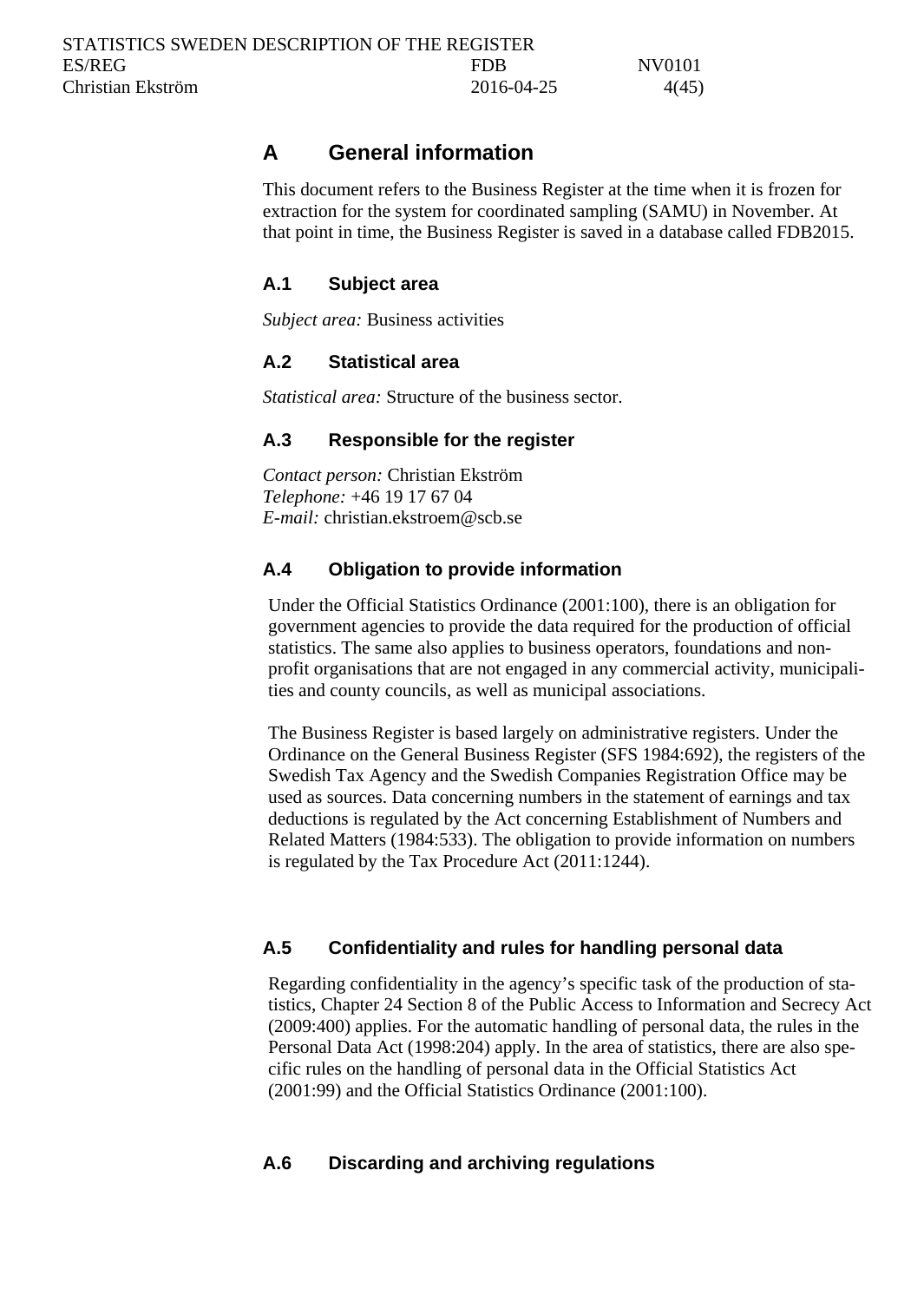| STATISTICS SWEDEN DESCRIPTION OF THE REGISTER |            |        |
|-----------------------------------------------|------------|--------|
| ES/REG                                        | <b>FDR</b> | NV0101 |
| Christian Ekström                             | 2016-04-25 | 5(45)  |

The Business Register surveys directed towards enterprises may be discarded within a time limit set by Statistics Sweden, but no later than after two years. Annual versions of the Business Register have been archived on data processing media since 1972. The annual versions are not subject to being discarded.

SAMU frames have been archived in SQL databases since 2004, as users requested that samplings should also be possible on historical populations. No data has been discarded since then.

## <span id="page-4-0"></span>**A.7 EU regulations**

The contents of the Business Register are regulated in the European Parliament and EU Council (EC) Regulation no. 177/2008 on the establishment of a common framework for business registers for statistical purposes, replacing Regulation (EC) no. 2186/93 regarding business registers for statistical purposes.

The European Parliament and EU Council Regulation (EC) No. 696/93 prescribes the units to be used for observation and analyses of the production system within the Community. Most of these are also included in the Business Register.

The European Parliament and EU Council Regulation (EC) no. 1893/2006 on establishing the statistical economic sector classification NACE rev. 2 (SNI 2007).

#### <span id="page-4-1"></span>**A.8 Purpose and background**

In 1963, the Swedish Parliament commissioned Statistics Sweden to maintain a central business register. The purpose was to provide business statistics with the conditions to meet the requirements of degree of coverage, coordination, timeliness etc., and consolidate the various business registers maintained at other departments at Statistics Sweden. The central business register was initially updated twice per year with information from the tax administrative registers.

In the 1960s, technology was developed to create comparable statistics through the use of coordinated frame populations and sampling. In 1972, the system for coordinated sampling (SAMU) was applied for the first time. An annual version of SAMU was created in November, and extra efforts were made to ensure that the quality of the Business Register would be the best possible at that time. From 1975, information was collected from the 25 000 largest enterprises via an annual survey. In the beginning of the 1980s, the Business Register was supplemented with information from public sector local units.

An extensive collaboration with municipalities to improve the quality of the local unit segment was carried out in conjunction with the 1980 Population and Housing Census. After these efforts, the Business Register was considered nearly complete by the early 1980s, even including companies' local units, and it was renamed the Central Business and Local unit Register. Through the work that was carried out in the Base register study, which resulted in the Ordinance on the General Business Register (SFS 1984:692), conditions improved significantly for the care of the Business Register by means of the prescribed right to utilise a number of other administrative records. The ordinance defines the part of the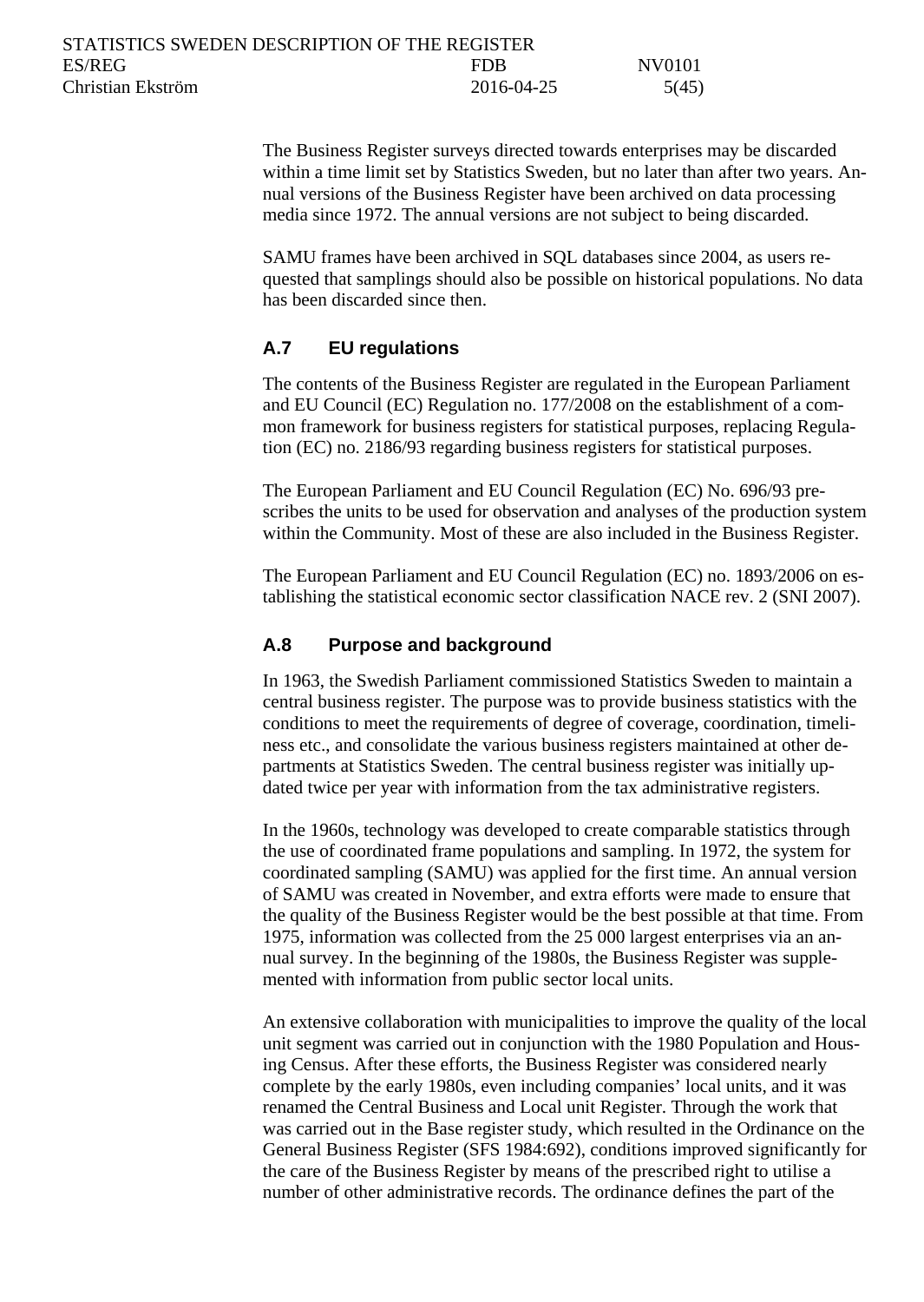| STATISTICS SWEDEN DESCRIPTION OF THE REGISTER |            |        |
|-----------------------------------------------|------------|--------|
| ES/REG                                        | FDB        | NV0101 |
| Christian Ekström                             | 2016-04-25 | 6(45)  |

Business Register that was the general business register. It contains fewer variables, and a simpler enterprise concept compared with today's Business Register, where an enterprise corresponds to the legal entity and its local units. Approval was not required for distributing information in the general business register in Sweden. The general business register was also called the BASUN register. Since 1995, the formal name of the fee-financed register is Statistics Sweden's Business Register.

Once Sweden joined the European Union (EU), an adjustment was made to the EU regulations on economic statistics and business registers for statistical purposes. Thus the contents of the business register have been expanded with several new types of units, described in Section B 1.1.2 below. The current system became operational at the end of 1999. The Business Register has been renamed to reflect this expanded content and is now called the Business Register.

The Business Register database creates a sampling framework mainly for economic statistics, including labour market statistics, but it is also used in other statistical areas. The Business Register is used to delimit populations for statistical surveys with regard to units, sectors and size categories. The names and addresses of enterprises, local units and/or operational units to be included in various surveys are retrieved from the Business Register. Information in the Business Register is also used as a basis for studies of the business sector's structure and demographics.

The Business Register is one of the base registers in the statistical system of registers and also includes the previously independent Register of corporations.

### <span id="page-5-0"></span>**A.9 Use of the register**

The main aim of the Business Register database for statistical purposes is to provide a basis for sampling frameworks. The aim of the SAMU frame is to delimit a population with active enterprise units (LEU, LOU, ENT and KAU), including selected variables from the Business Register. In principle, a SAMU frame reflects the Business Register frozen in time at a given time. The times are generally decided based on when the Business Register is most updated. No changes are made to the frame once it is established. The Business Register is used as a coordination tool for the stock, unit boundaries and classifications of all economic statistics. Four frames are produced each year and are used for sample draws in a number of statistical surveys.

Another important aim of the Business Register is to supply enterprise data (LEU and LOU) on a weekly basis, for further use in the fee-financed General Business Register.

#### <span id="page-5-1"></span>**A.10 Design and implementation**

The Business Register is updated continuously, at different times, with information from a number of various sources. Retrievals from the Business Register are made for various purposes. The retrievals are usually processed further in various ways depending on the objective of the use. For SAMU, for instance, all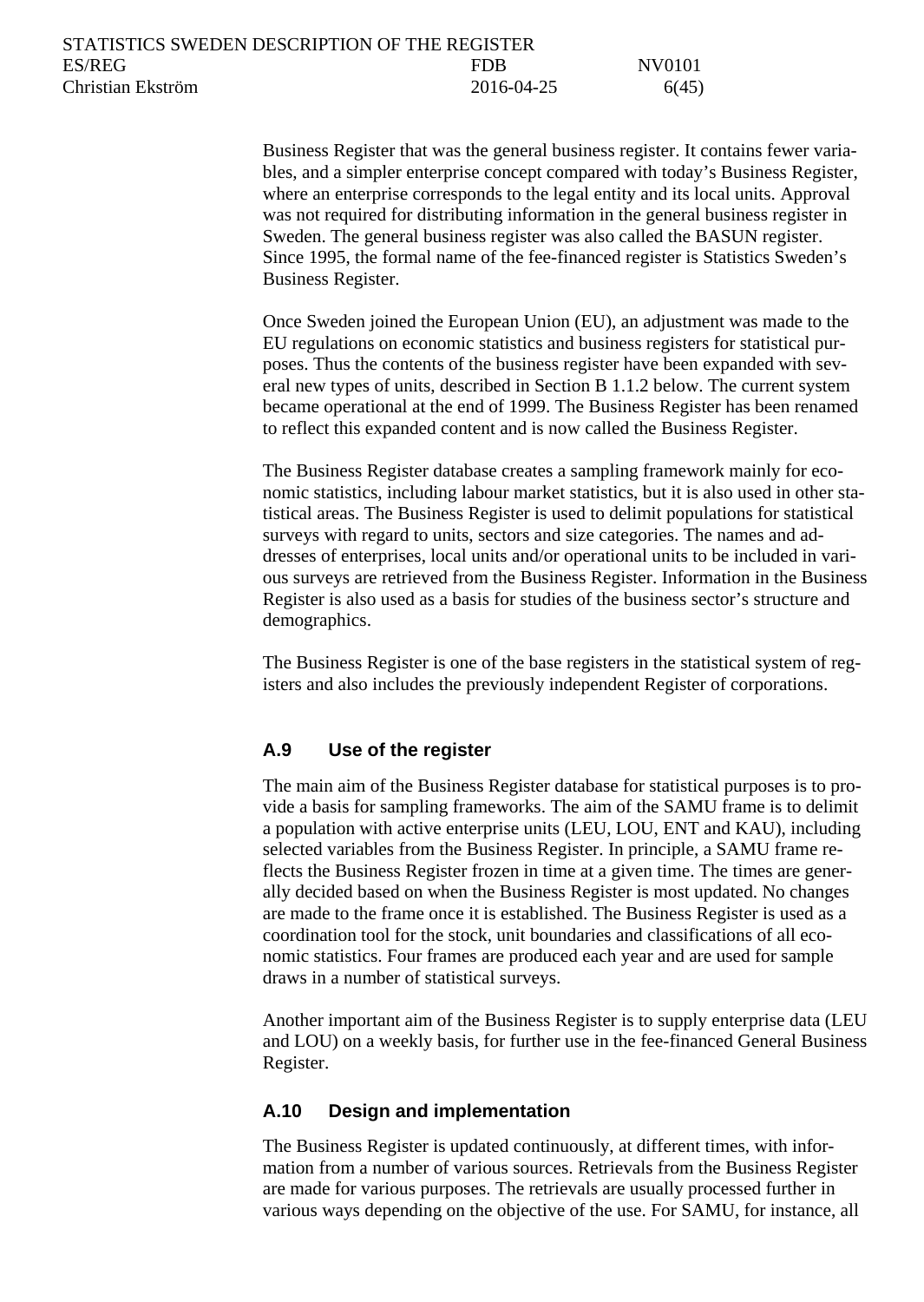| STATISTICS SWEDEN DESCRIPTION OF THE REGISTER |            |        |
|-----------------------------------------------|------------|--------|
| ES/REG                                        | FDB        | NV0101 |
| Christian Ekström                             | 2016-04-25 | 7(45)  |

non-active enterprise units are discarded, and a number of other variables are added that are not available in the Business Register.

The Business Register is largely based on administrative data concerning legal units. Information about local units for enterprises with more than one local unit is mainly derived from an annual survey: Verification of data in the Business Register database (the Business Register verification). For the majority of enterprise units, the information is derived from the legal unit. In cases where an enterprise unit comprises several legal units, a manual check has been made. This also applies to activity units.

For more information on ongoing production and updating of the Business Register, see the Business Register Handbook via the link below. However, the handbook will be revised and updated continuously during the year, so readers are encouraged to contact ES/REG regarding questions during 2016. [http://in](http://inblick.scb.intra/globalassets/dokument/es/reg/handboken.pdf)[blick.scb.intra/globalassets/dokument/es/reg/handboken.pdf](http://inblick.scb.intra/globalassets/dokument/es/reg/handboken.pdf)

| Government agency/organi-                                        | <b>Type of data/content</b>                                                                                                                                                                                                                                                                    |
|------------------------------------------------------------------|------------------------------------------------------------------------------------------------------------------------------------------------------------------------------------------------------------------------------------------------------------------------------------------------|
| sation                                                           |                                                                                                                                                                                                                                                                                                |
| Swedish Tax Agency/Swedish<br>Companies Registration Of-<br>fice | Administrative data regarding enterprise<br>registration, VAT, employer and F tax regis-<br>tration, industry, private or public compa-<br>nies, basic data about legal and natural per-<br>sons, data from tax returns, statements of<br>earnings and standardised accounting state-<br>ments |
| Svensk Adressändring                                             | Postal and location address                                                                                                                                                                                                                                                                    |
| <b>Bisnode</b>                                                   | Corporate data, Telephone number                                                                                                                                                                                                                                                               |
| Postal Code Service                                              | Postal code                                                                                                                                                                                                                                                                                    |
| <b>Stockholm Stock Exchange</b>                                  | Listed companies                                                                                                                                                                                                                                                                               |

**Table 1. External suppliers of administrative data**

#### **Table 2. Internal suppliers of data**

| <b>Statistics Sweden sources</b> | <b>Type of data/content</b> |
|----------------------------------|-----------------------------|
| <b>Balance</b> statistics        | Enterprise status (assets)  |
| Structural business statistics   | Closing date                |
| Industrial production of goods   | Economic sector             |
| <b>Forest Owners Register</b>    | Economic sector             |
| Occupational Register            | Economic sector             |
| Publicly owned enterprises       | Inspection of ownership     |
| Foreign-controlled enter-        | Inspection of ownership     |
| prises                           |                             |

A further source of information is the questionnaire "Control of information in Statistics Sweden's Business Register" which is sent every year to all enterprises with more than one local unit. Around 8 000 enterprises are included in the questionnaire. The primary purpose is for enterprises to check their local unit number, ASTNo., which must be indicated on every employee's statement of earnings that the enterprises send to the Swedish Tax Agency. The questionnaire also checks other variables, such as employees, industry and address changes of the enterprise's local units. This questionnaire is the Business Register's and SAMU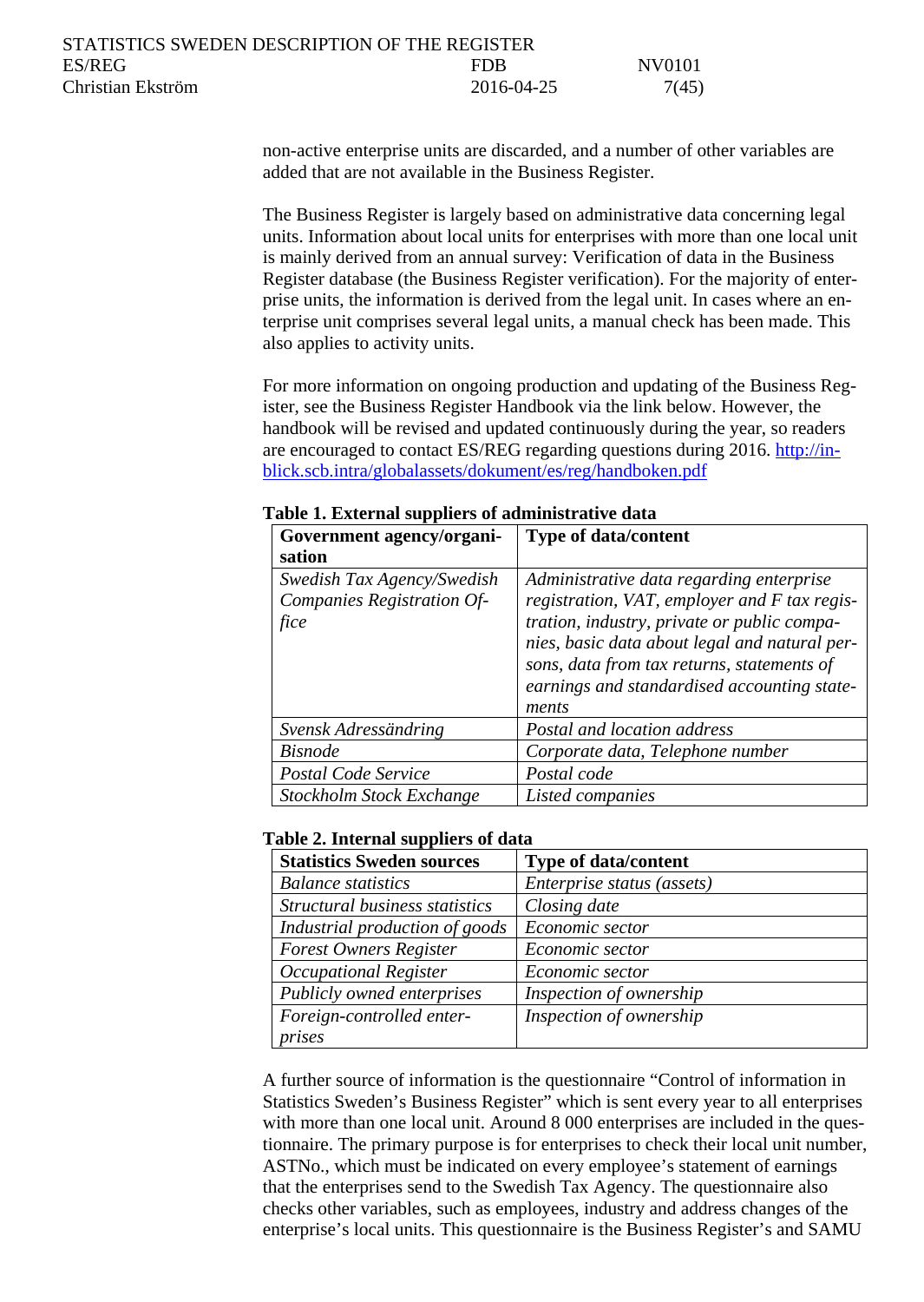| STATISTICS SWEDEN DESCRIPTION OF THE REGISTER |            |        |
|-----------------------------------------------|------------|--------|
| ES/REG                                        | FDB        | NV0101 |
| Christian Ekström                             | 2016-04-25 | 8(45)  |

frames' primary source for gathering and updating information on local units in enterprises with more than one local unit.

The register is also maintained actively on a continuous basis at Statistics Sweden at the units ES/REG, DFO/FU-1 and DFO/SF. This requires a major element of manual inspection, which is to a large extent linked to all Business Register input data deliveries. The weekly deliveries from the Swedish Tax Agency and the Swedish Companies Registration Office comprise an important part. Special inspection is also carried out when the Business Register is frozen ahead of retrieval of a SAMU frame.

The SAMU frames only contain active units that are in the Business Register. This means that the rules for active activity must be met, or that the enterprise has a large balance sheet total and are therefore active.

### <span id="page-7-0"></span>**A.11 New items in the register**

In 2015, the following changes have been carried out:

- A reconciliation with the Swedish Tax Agency's enterprise population was carried out at the beginning of the year. The reconciliation was important, since nearly the entire population of legal units is defined by the Swedish Tax Agency (and indirectly the Swedish Companies Registration via the Swedish Tax Agency). The Business Register population demonstrated good concordance with the Swedish Tax Agency with neither over- or undercoverage to any major extent. The variable content also demonstrated satisfactory consistency.
- Updates of sector and SNI codes for holding companies based on their ownership abroad were conducted ahead of the March SAMU. At the same time, the population was updated by the legal units that are made active, despite not fulfilling the rules of being active. These receive a special activity code (FtgStat=2) in the Business Register and fulfill special requirements in accordance with specifications from ES/NS and the survey Balance statistics (BAST).
- A new checking system was launched in the first six months of the year. It is a case management system that facilitates inspection and processing from the data source the Swedish Tax Agency and Svensk Adressändring. The link to the Business Register database was not yet implemented, which is why the update of the Business Register was still being carried out manually in existing systems.
- The number of employees was updated for a number of enterprises. The number of employees was listed as 0 for barely 8000 legal units that were missing statements of earnings and tax returns. This means a decrease of the number of employees in the Business Register with about 13 700.
- Local units missing from the Business Register, but that came to Statistics Sweden's attention via updates of the RAMS survey through it supplementary questionnaire, resulted in a net increase of 600 new local units in the Business Register.
- The mailbox basic data will be introduced.
- The Business Register's yearly questionnaire to enterprises and organisations with more than one local unit was mainly web-based, but a number of Excel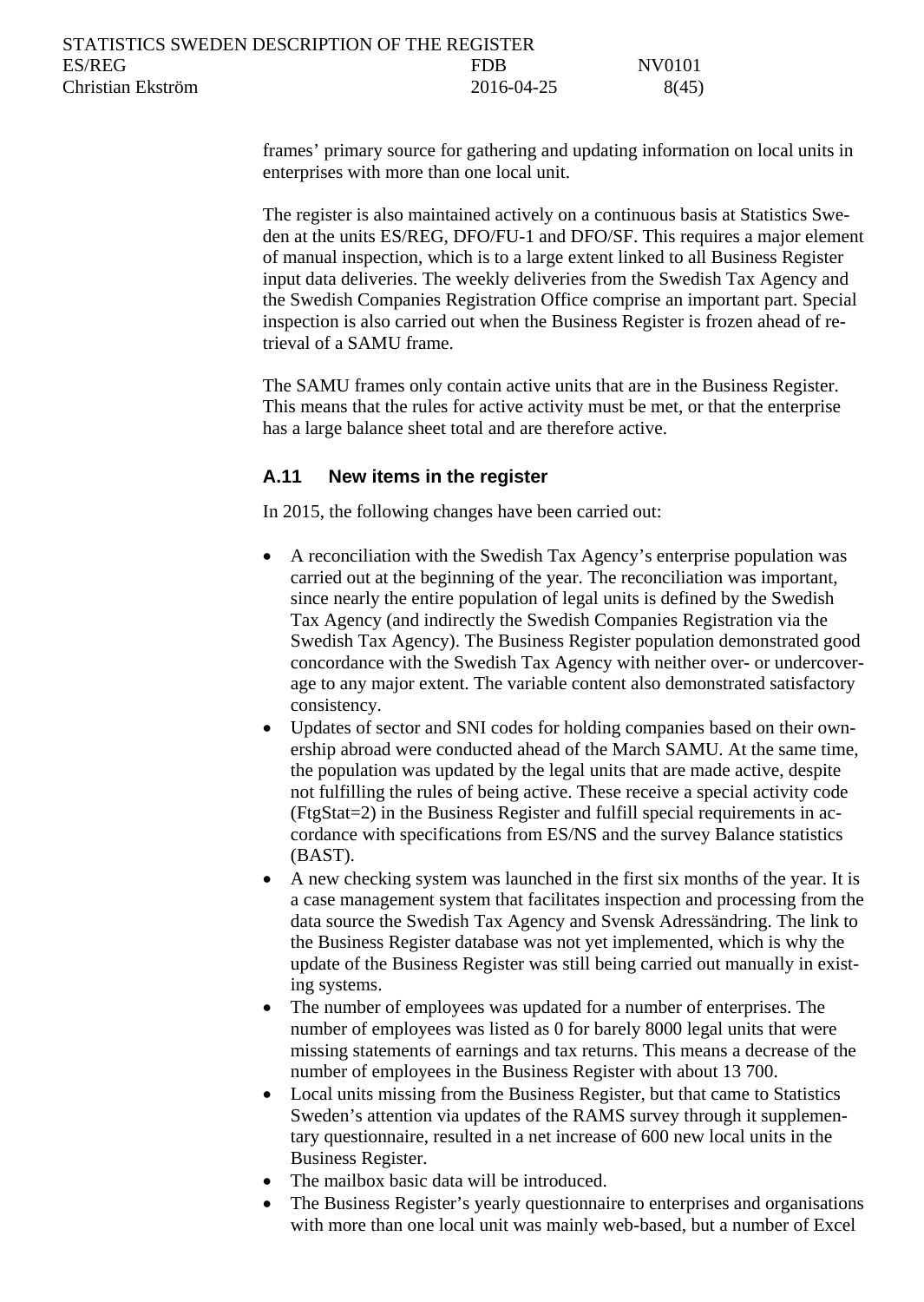| STATISTICS SWEDEN DESCRIPTION OF THE REGISTER |            |        |
|-----------------------------------------------|------------|--------|
| ES/REG                                        | <b>FDR</b> | NV0101 |
| Christian Ekström                             | 2016-04-25 | 9(45)  |

files were also sent out for practical reasons. However, the number of Excel files was reduced by 136 during the year. This simplified and streamlined data collection, as data providers were referred to the web survey instead.

- A visit to Gothenburg municipality was made with the aim of assisting their representatives in their role as data providers to the Business Register. It is sometimes difficult for major enterprises and organisations to submit requested information at local unit level to Statistics Sweden. The visit meant that Gothenburg municipality could respond to the Business Register's survey to employers with more than one local unit during the year.
- Swedish Companies Registration Office discarded its enterprise stock during the year, which meant that 15 655 enterprises disappeared from the Business Register's enterprise population between November 2014 and November 2015. These enterprises were non-active in the Business Register.

## <span id="page-8-0"></span>**A.12 Planned changes in future registers**

The Swedish Tax Agency may possibly create conditions that make it possible to distinguish natural persons in the Business Register who have installed solar cell installations for private use, and that are offering surplus sales.

Otherwise, no major changes are planned for 2016.

The applicable EU regulation for business registers in the European Union entered into force on 20 February 2008. The Business Register largely complies with the requirements contained in the 2008 EU regulation. Some changes remain to be implemented, such as introducing the variable employees. Statistics Sweden is working to modernise the Business Register both in terms of content and technology. In coming years, efforts will be focused on converting Business Register applications from VB6 to .Net, as well as modernising database management.

# <span id="page-8-1"></span>**B Quality declaration**

## <span id="page-8-2"></span>**B.0 Introduction**

Statistics Sweden describes the quality of statistics according to a quality concept consisting of five main components. A corresponding one for registers, with the same main components, is introduced and used here. The purpose is to provide information to those who further use the register, alone or together with other registers, for statistical production. The five main components are listed below and are described in a register context:

**Contents**, which mainly applies to how well the register meets the target characteristics of the statistics.

**Accuracy**, which refers to sources of inaccuracy and how these affect the register and statistics produced from it.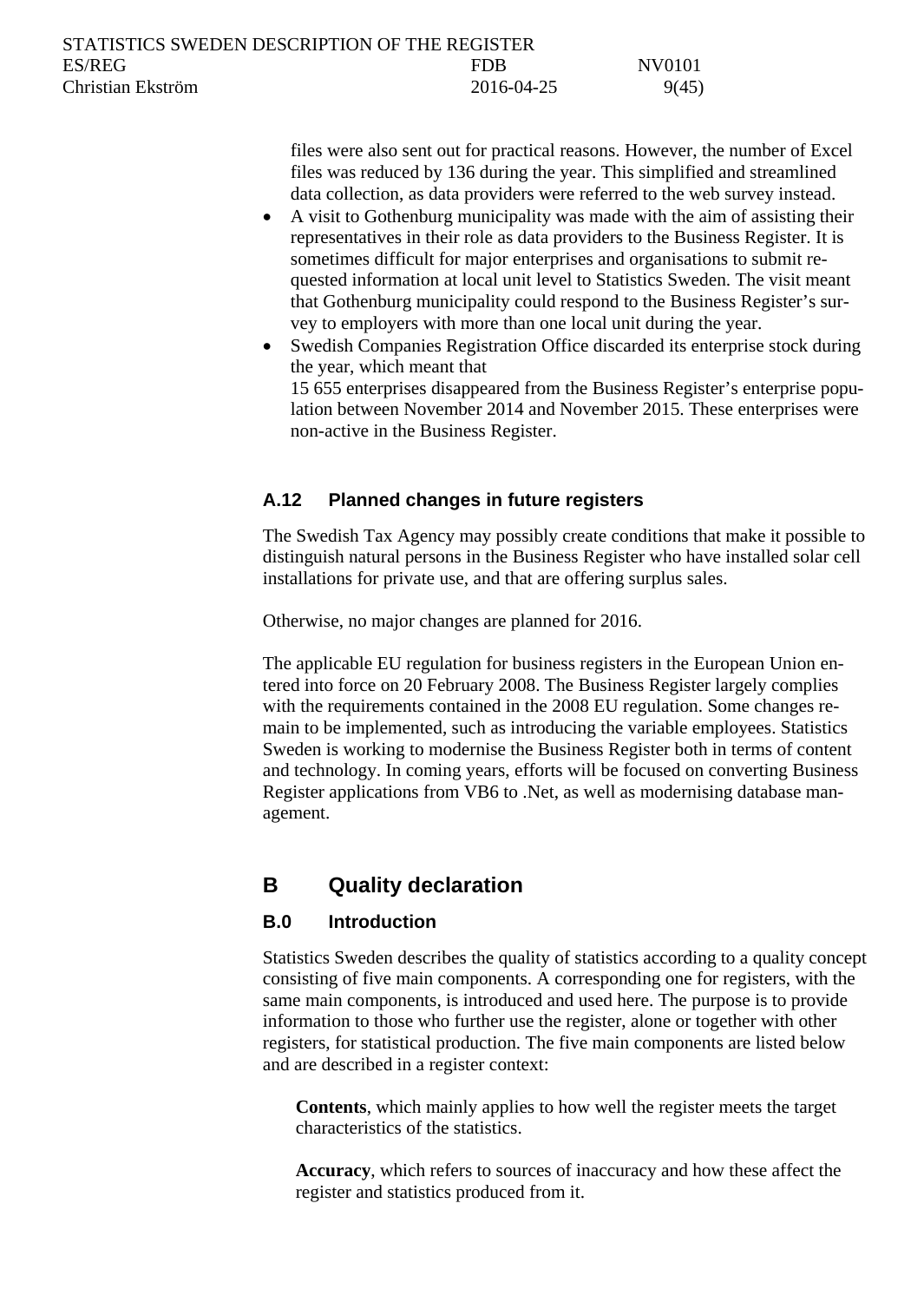| STATISTICS SWEDEN DESCRIPTION OF THE REGISTER |            |        |
|-----------------------------------------------|------------|--------|
| ES/REG                                        | FDB        | NV0101 |
| Christian Ekström                             | 2016-04-25 | 10(45) |

**Timeliness and punctuality**, which includes issues of timeliness that are relevant for how well the register, and thereby the statistics, describes the current situation.

**Comparability and coherence**, which refers to possibilities for comparisons, over time and between groups, and to use the register together with other registers in the production of statistics.

**Accessibility and clarity**, which refers to the physical accessibility of the register and its clarity.

For more information on the concept of quality of official statistics and a more detailed account of the meaning of the five main components for statistics, see the report *Quality definition and recommendations for quality declarations of official statistics* (MIS 2001:1) in the series *Meddelanden i samordningsfrågor för Sveriges officiella statistik*. The publication is available on Statistics Sweden's website. [http://www.scb.se/Grupp/Hitta\\_statistik/Forsta\\_Statistik/Metod/\\_Doku](http://www.scb.se/Grupp/Hitta_statistik/Forsta_Statistik/Metod/_Dokument/MIS2001_1.pdf)[ment/MIS2001\\_1.pdf](http://www.scb.se/Grupp/Hitta_statistik/Forsta_Statistik/Metod/_Dokument/MIS2001_1.pdf)

## <span id="page-9-0"></span>**B.1 Contents**

## <span id="page-9-1"></span>**1.1 Statistical target characteristics**

#### <span id="page-9-2"></span>*1.1.1 Population delimitation*

The population consists of: All registered LEUs that are:

- active
- non-active

LOU, ENT, KAU and LKAU (related to registered LEU) that are:

- active
- non-active

The criteria for LEU to be active are:

- have VAT registration and/or as employer and/or for F tax regardless of economic sector, regardless of Swedish, foreign or unknown address
- economically significant that does not meet the above rules

#### **Figure 1. Relationships between object types in the**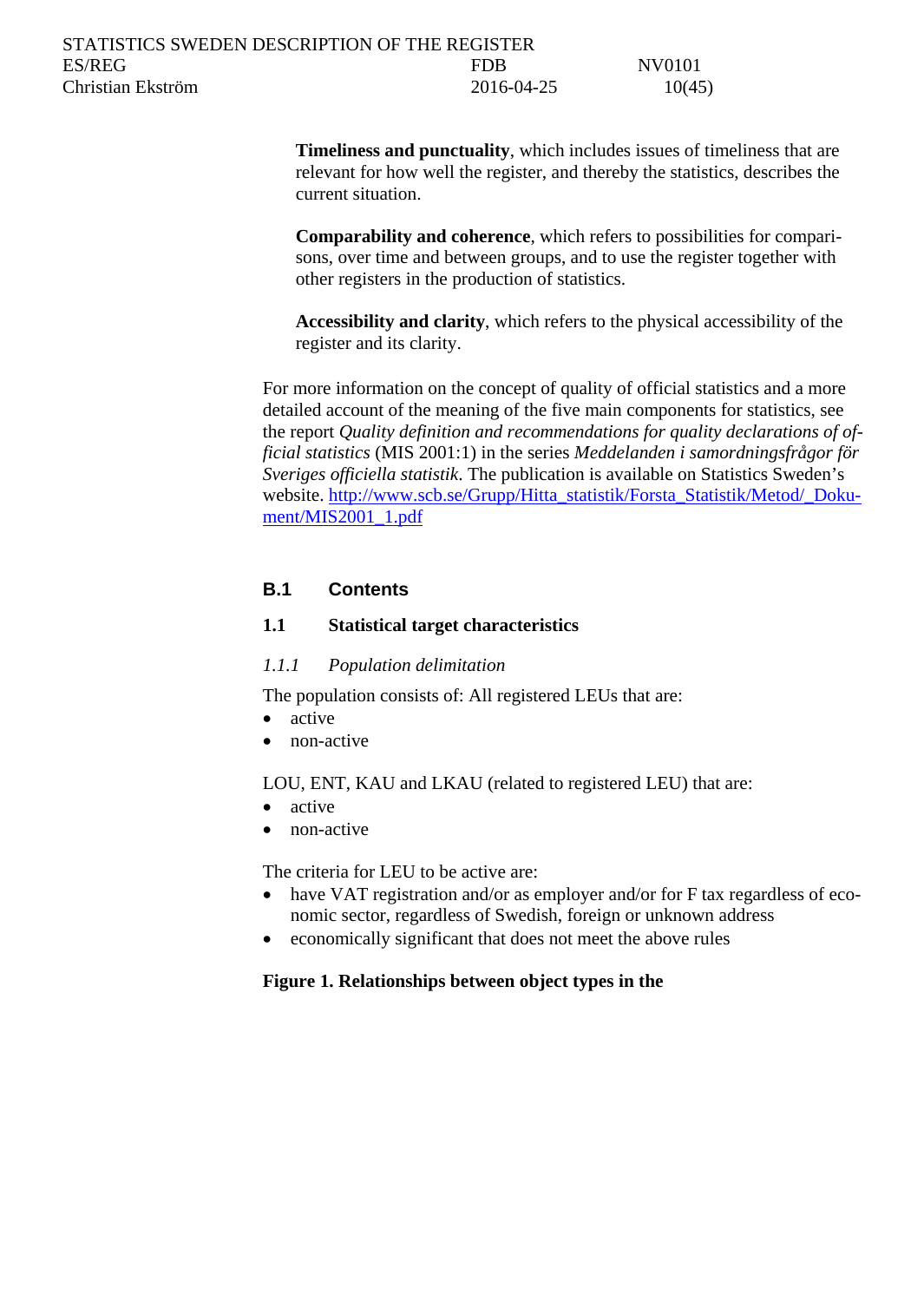| STATISTICS SWEDEN DESCRIPTION OF THE REGISTER |            |        |
|-----------------------------------------------|------------|--------|
| ES/REG                                        | <b>FDB</b> | NV0101 |
| Christian Ekström                             | 2016-04-25 | 11(45) |

#### **Business Register**



#### <span id="page-10-0"></span>*1.1.2 Object types*

#### Object type: **Enterprise unit (ENT)**

An enterprise unit consists of one or more legal units that engage in one or more economic activities at one or more local locations. An enterprise unit is usually the smallest unit for which an income statement and balance sheet data can be obtained. In some cases, it is placed at a higher level for coordination purposes. It can include the legal unit which has a non-activity status in the Business Register, but is "active" in, for example, the administrative registers. There are survival rules for enterprise units relative to legal units (for example, an enterprise unit with one local unit and unchanged operations "survives" with a change in "corporate identity number") and survival rules for local units. In a minority of cases, an enterprise unit is a help-enterprise unit that serves several enterprise units (deviation from the EU definition).

#### Object type: **Kind of activity unit (KAU)**

If an enterprise entity operates on several different SNI levels (industries), it may be necessary to split the activity unit into different activity units. The purpose the activity unit is to enable the dissemination of values per SNI in the economic statistics without influencing other activities in the enterprise units.

Object type: **Local kind of activity unit (LKAU):**

A local kind of activity unit indicates a local unit conducting only one activity. A local unit where several economic activities are being conducted can be divided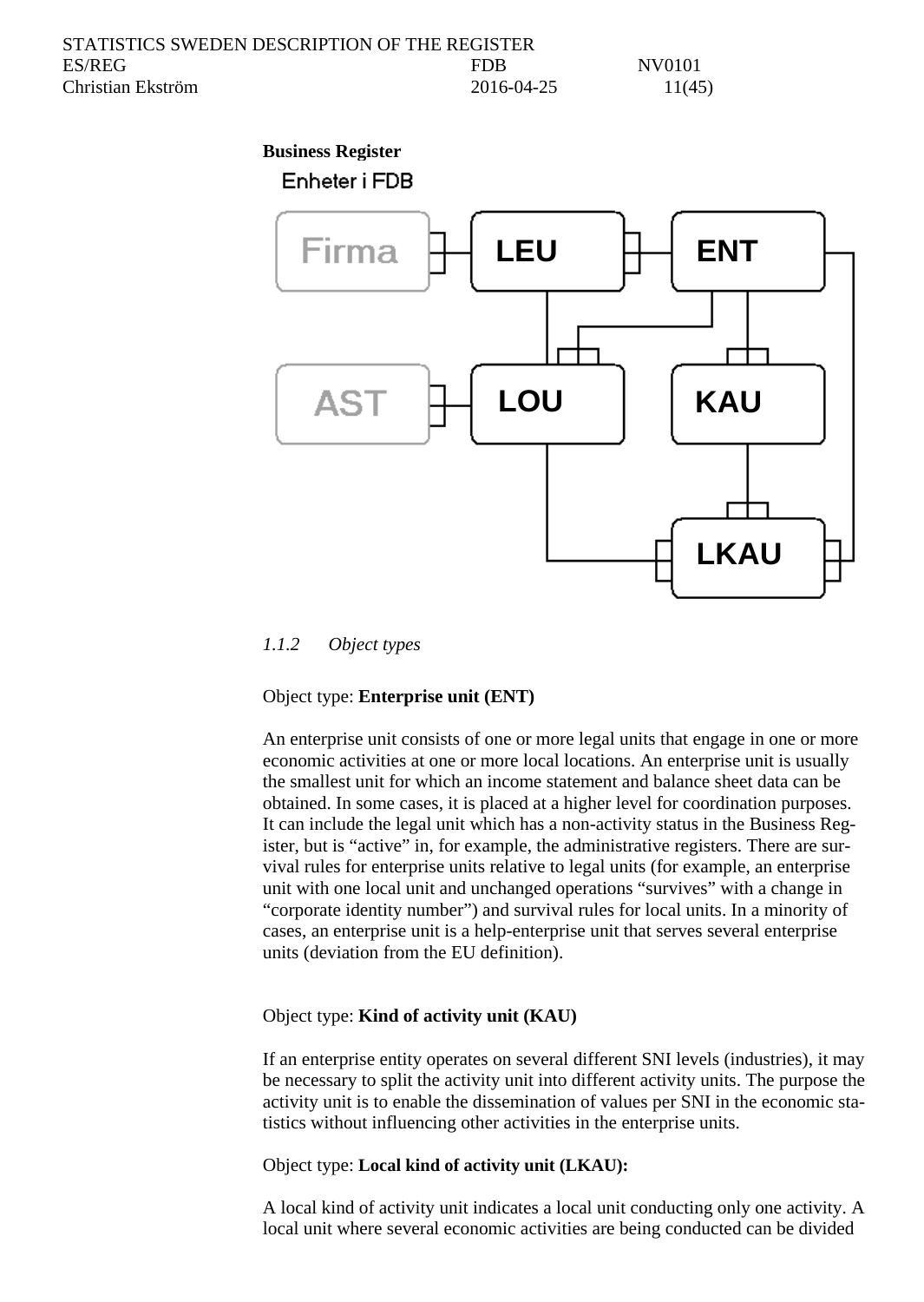up into several local activity units. Local activity units are the units that are placed in the activity unit (see figure above).

Statistics Sweden can also consider the data provider's desire for separation of business areas and the like. Thus in exceptional cases, there may be multiple local activity units within a local unit, all conducting the same activity. A local kind of activity unit may have secondary SNI codes. A local kind of activity unit – and thus also an activity unit – with several activities thereby contributes slightly too much to the statistics within its main business activity. At the same time, other activities will disappear from one or more other study domains in the National Accounts. The aim is that these over- and underestimations will be negligible in the statistics.

#### Object type: **Legal unit (LEU):**

The legal unit is a legal or natural person engaged in or intending to engage in any kind of commercial activity.

The practical definition used for legal unit is:

- Legal persons exclusive estates of deceased (legal form 91), foreign legal persons (legal form 96) and foreign natural persons (legal form 10) regardless of registration for VAT, employer or F tax.
- Legal persons that are estates of deceased and who are registered for VAT, employer or F tax (regardless of economic sector).
- Foreign legal persons regardless of registration for VAT, employer or F tax (Corporate identity number = 16-502, 16-516, 16-902, 16-934).
- Foreign natural persons regardless of registration for VAT, employer or F tax (Corporate identity number  $= 16-302$ ).
- Natural persons with at least one registered company name regardless of registration for VAT, employer or F tax.
- Natural persons without a registered company but who are registered for VAT, employer or F tax (regardless of sector, age or employer type).

### Object type: **Local unit (LOU)**

A local unit refers to a geographically defined part of an enterprise (an address) where it engages in economic activity. Legal units that are locally unified (for example, within a fenced area or in adjacent buildings) and are composed of several units (production, service unit, etc.) are registered normally only as one local unit. All active legal units have at least one local unit.

A number of conditions must be met for registration of multiple local units to a legal unit:

- there should be some type of economic activity at the local unit (industry);
- there should be a place where business is conducted (geographically defined unit  $=$  address);
- economic activity should be conducted at least 20 hours/week and have employed staff; and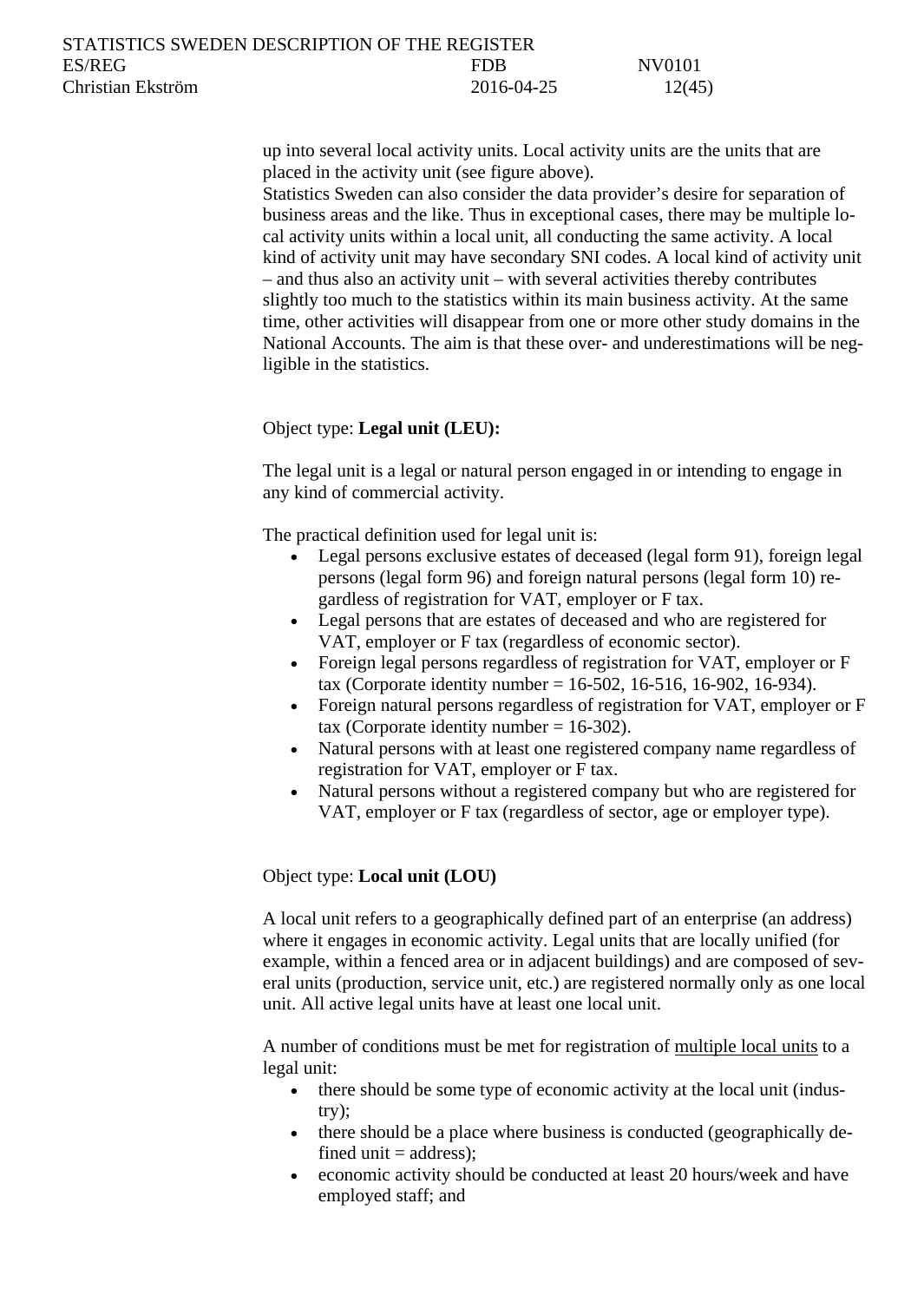| STATISTICS SWEDEN DESCRIPTION OF THE REGISTER |            |        |
|-----------------------------------------------|------------|--------|
| ES/REG                                        | <b>FDR</b> | NV0101 |
| Christian Ekström                             | 2016-04-25 | 13(45) |

• when a discontinued local unit resumes activity within two years, the previous CfarNo (ID term of local unit) is reused.

#### *Exceptions*

Local units which have great economic significance can be counted as local units even if they do not meet the above rules. Power plants and cement stations are examples of this.

In those cases where a local unit with several economic activities is divided into several local units with the same address but different activities, this has been done in agreement between the data provider and Statistics Sweden.

For municipalities, a definition of local unit has been found suitable based on the municipality's various administrative activities, in accordance with the Swedish Local Government Act. Each administrative activity must be disseminated at the addresses where the activities are permanently conducted. Thus, each address within the administration is a local unit. This means that several municipal local units can occur at the same address. "Normal ancillary activities" such as cleaning and security services, however, do not have their own local unit.

The county council uses a definition of local unit based on the county council's various administrations/committees. As a particular local unit, each administration must disseminate each address where the administration permanently conducts its activity. This means that county councils may have multiple local units at the same address.

Not included as a local unit are

- (i) mobile activities, such as: taxi, trucking;
- (ii) temporary local units, for example: construction activities;
- (iii) changing local units, such as: mobile rock crushers;
- (iv) at home, for example: weather observer, home sewing.

In cases  $(i)$ – $(iv)$ , the activities are assigned to the local unit that most closely administrates such activities. The home address appears as the location address if the legal unit has only one local and the operation is of type (i)–(iv).

Examples of what is not included as a local unit:

- logging;
- mobile rock crushers parked for less than one year;
- gravel pits, sandpits without permanent facilities and buildings, and unoccupied
- power stations < 100 KW for general usage, < 400 KW for other usage;
- building sites, regardless of the length of the building and storage, workshops etc. that exist only during the construction period;
- branches of Apoteket AB and Systembolaget that are housed in another enterprise's premises and served by that enterprise's regular staff;
- personnel cafeterias at a local unit with other activities for its staff and run by the staff;
- campsites, outdoor swimming places, ski slopes without specific equipment of major economic significance;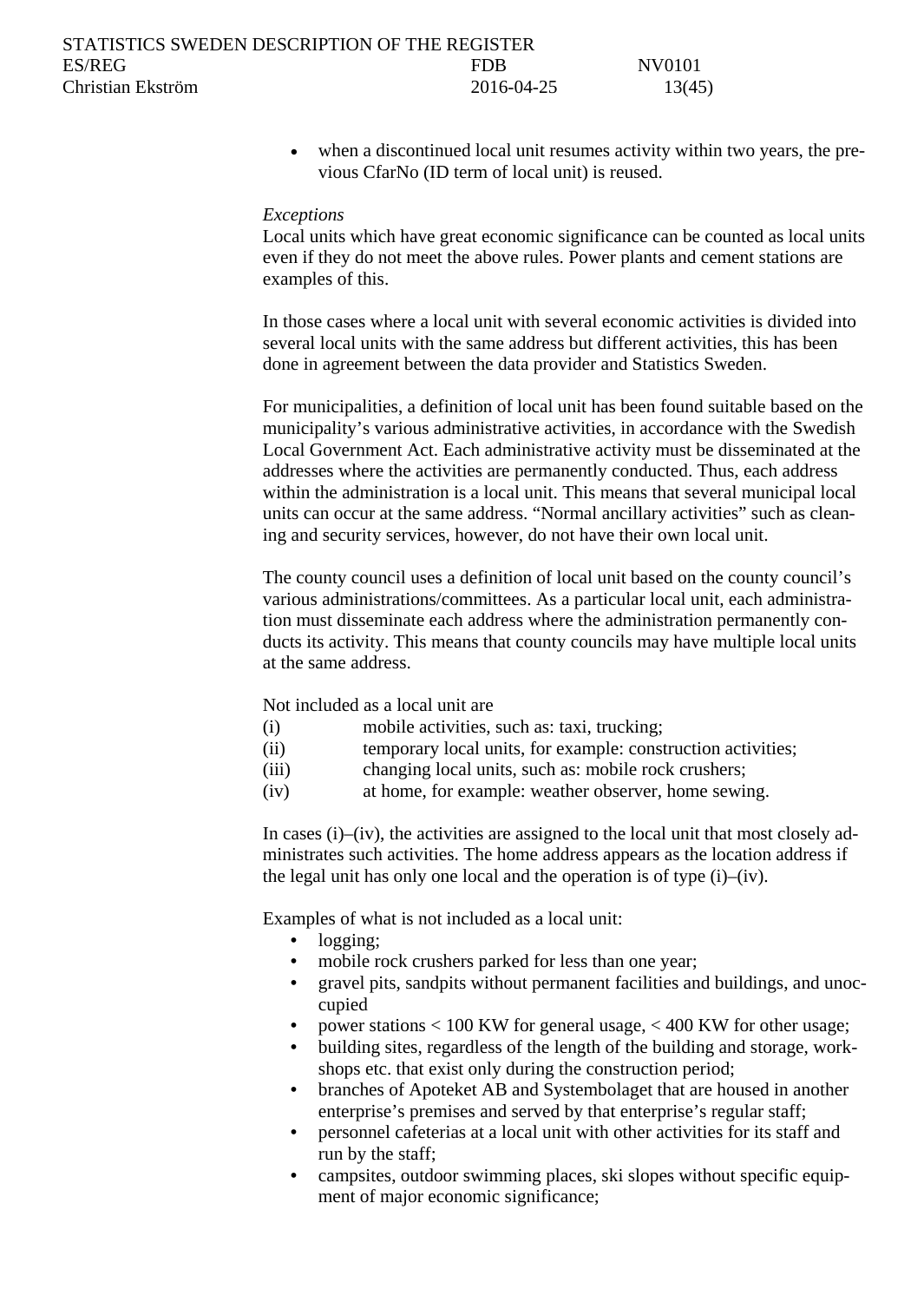| STATISTICS SWEDEN DESCRIPTION OF THE REGISTER |            |        |
|-----------------------------------------------|------------|--------|
| ES/REG                                        | FDB        | NV0101 |
| Christian Ekström                             | 2016-04-25 | 14(45) |

- distribution enterprise delivery depots for newspapers and magazines at newsstands, gas stations and the like;
- ships are assigned to the local unit from which they are administered; shipboard employees for international shipping are not included in the number of employees;
- cleaning companies that clean at other enterprises should not normally be registered as a local unit;
- the teaching activities of educational associations on rented premises (not simultaneously used as head office or offices);
- company health care facilities, normal scope;
- summer kiosks, summer businesses;
- truck drivers that delivery enterprises have stationed with major road haulage enterprises and shipping agents;
- croupiers, cloakroom attendants in special businesses housed in restaurants;
- lottery stands in department stores, in squares and the like.

## <span id="page-13-0"></span>*1.1.3 Variables*

The Business Register contains a large number of variables. The most important variables for each object type are described below. In addition, there are variables that indicate the identity number, the source of stored information, random values and different times.

### *Enterprise unit*

Number of employees according to statistical measurement (AnstS) Number of legal units Number of local activity units Number of activity units Complex/non-complex enterprise (Regdel) Delimits examined populations Activity code (NgS) Turnover (FDB) Turnover year (Turnover FDB) Consolidated/non-consolidated enterprise unit (if consolidated: also type of consolidation.) Industries block (NgSSparr) Start and end date for when the activity starts and ends Status code, active/non-active enterprise unit Size class by number of employees according to statistical measurement (AnstSKl) Size class by assessed value of properties owned Size class by annual turnover (Turnover FDB)

### *Kind of activity unit*

Number of employees according to statistical measurement (AnstS) Number of active local activity units Description Activity code (NgS) Status, active/non-active activity unit Start and end date for when the activity starts and ends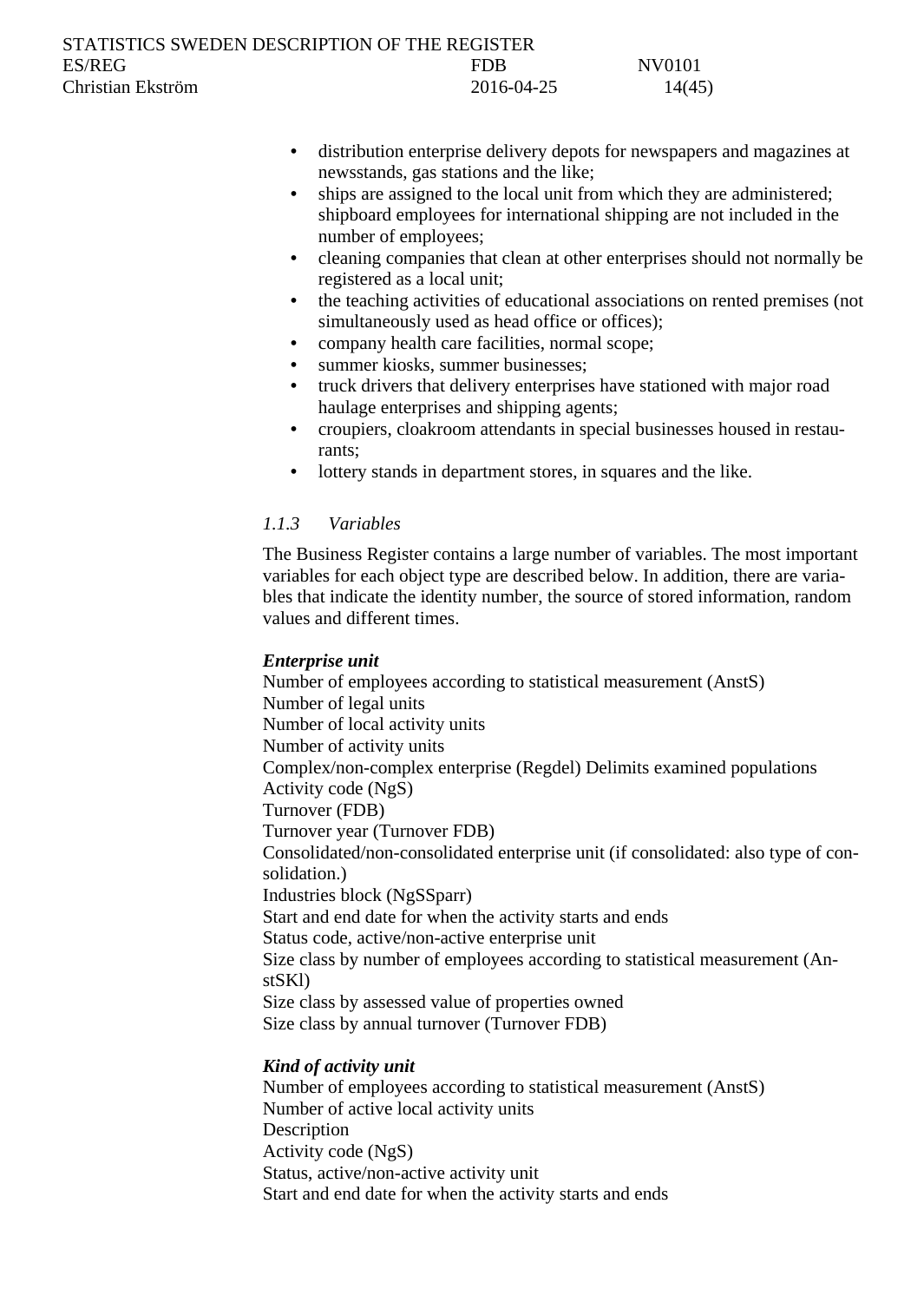| STATISTICS SWEDEN DESCRIPTION OF THE REGISTER |            |        |
|-----------------------------------------------|------------|--------|
| ES/REG                                        | FDR        | NV0101 |
| Christian Ekström                             | 2016-04-25 | 15(45) |

Size class by number of employees according to statistical measurement (AnstSKl)

#### *Local kind of activity unit*

Number of employees according to statistical measurement (AnstS) Description Activity code (NgS) Status, active/non-active activity unit Start and end date for when the activity starts and ends Size class by number of employees according to statistical measurement (AnstSKl)

#### *Legal unit*

Number of employees (Anst) Number of employees according to statements of earnings (AnstKU) Number of employees according to statements of earnings who are mobile employees (AnstKURorl) Number of local units Number of enterprises Number of statements of earnings Type of listing (PrivPubl) E-mail address Legal form Gross wages according to the statements of earnings (LonKU) VAT group (VAT type) Name Industries (Ng) Turnover (FDB) Turnover year (Turnover FDB) Postal address Registered as employer Registered for VAT Registered for F tax Registration and deregistration dates for when legal unites are registered or deregistered with the Swedish Tax Agency, that is, enters or leaves the population (linked to JEStat) Relationship between legal units with reference to complex enterprise units (JERel) Sector Status, active/non-active legal unit Status, registered and deregistered respectively (JEStat) Start and end dates for when the operations start and end respectively Size class by number of employees Size class by assessed value of owned properties Size class by annual turnover (Turnover FDB) Municipal seat Telephone Year for statement of earnings (KUAr) Ownership category

*Local unit*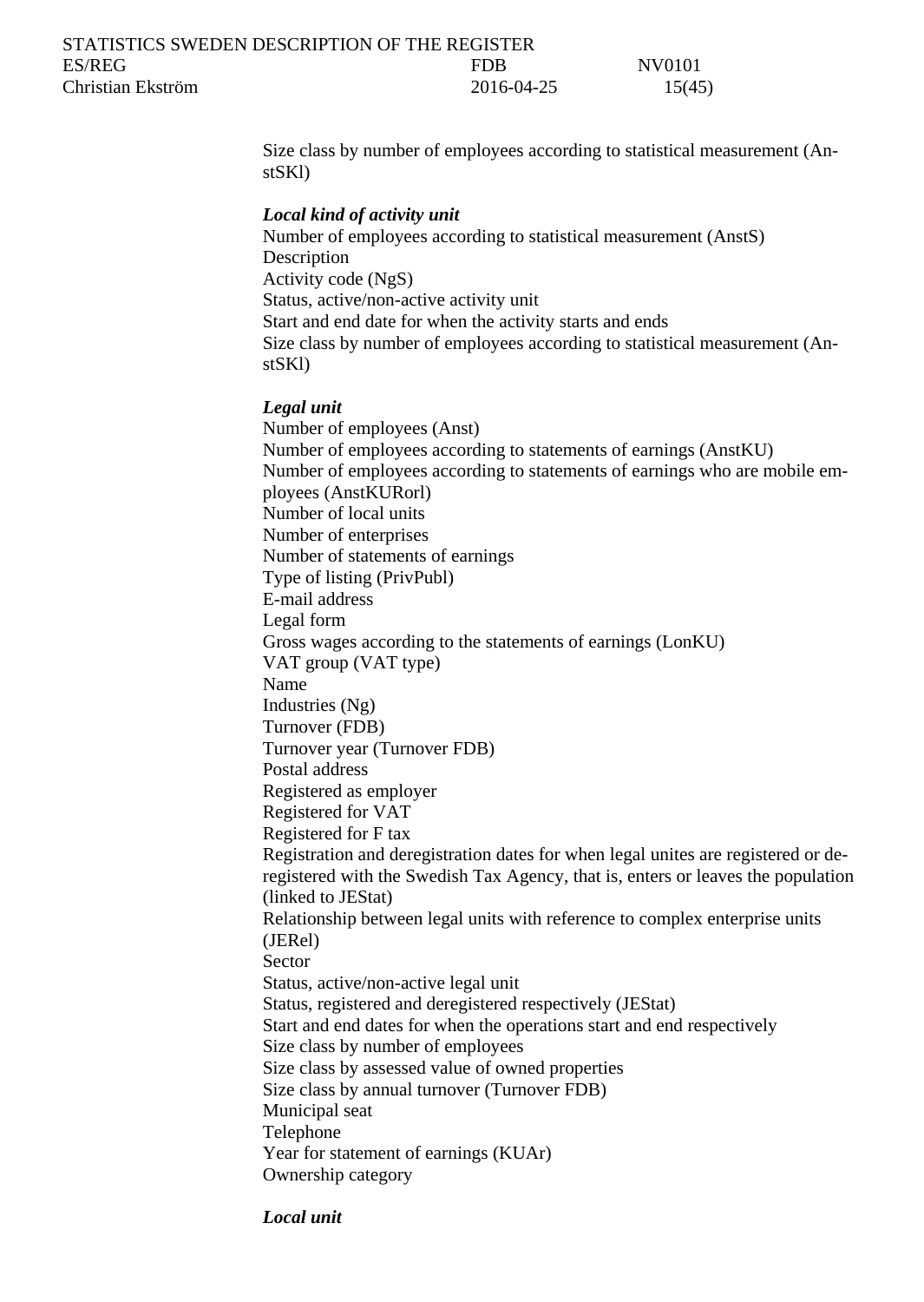| STATISTICS SWEDEN DESCRIPTION OF THE REGISTER |            |        |
|-----------------------------------------------|------------|--------|
| ES/REG                                        | FDB        | NV0101 |
| Christian Ekström                             | 2016-04-25 | 16(45) |

Number of employees (Anst) Number of employees according to statements of earnings (AnstKU) Number of employees according to statistical measurement (AnstS) Number of AST units (ASTAnt) Number of active local activity units Location address **Description** E-mail address Ancillary activities in the legal unit (HjVerksJE) Code for difference between Anst and AnstS (AnstSDiff) Code for difference between Ng and NgS (NgSDiff) Municipality code Economic sector (Ng, NgS) Postal address Start and end dates for when the operations start and end respectively Status, active/non-active local unit Size class by number of employees Size class by number of employees according to statistical definition Telephone Type of local unit (main local unit or non-main local unit)

#### <span id="page-15-0"></span>*1.1.4 Reference time*

The reference times for the SAMU frames are the date when the Business Register is frozen and work to compile the frame has started. The frames are normally available for users a week later. Variables and objects in the Business Register (and frames) have different reference periods as they are updated at different times.

In addition to ongoing updates from the Swedish Tax Agency, information from the Business Register's survey on local units has come in for the November SAMUs. The same applies to information from the statement of earnings (local units for year t-1) and IVP (industries).

| <b>Version</b> | Time of retrieval in the Frame available |             |
|----------------|------------------------------------------|-------------|
|                | <b>Business Register</b>                 |             |
| March          | 20 February                              | 27 February |
| May            | 22 May                                   | $29$ May    |
| August         | 21 August                                | 28 August   |
| November       | 27 November                              | 4 December  |

Dates for SAMU 2015

The use of SAMU frames can be roughly illustrated as below:

| November | Yearly statistics          |
|----------|----------------------------|
| March    | Short-term statistics      |
| May      | Supplementary sampling     |
|          | for $Nov + a$ few others   |
| August   | Supplementary sampling     |
|          | for March $+$ a few others |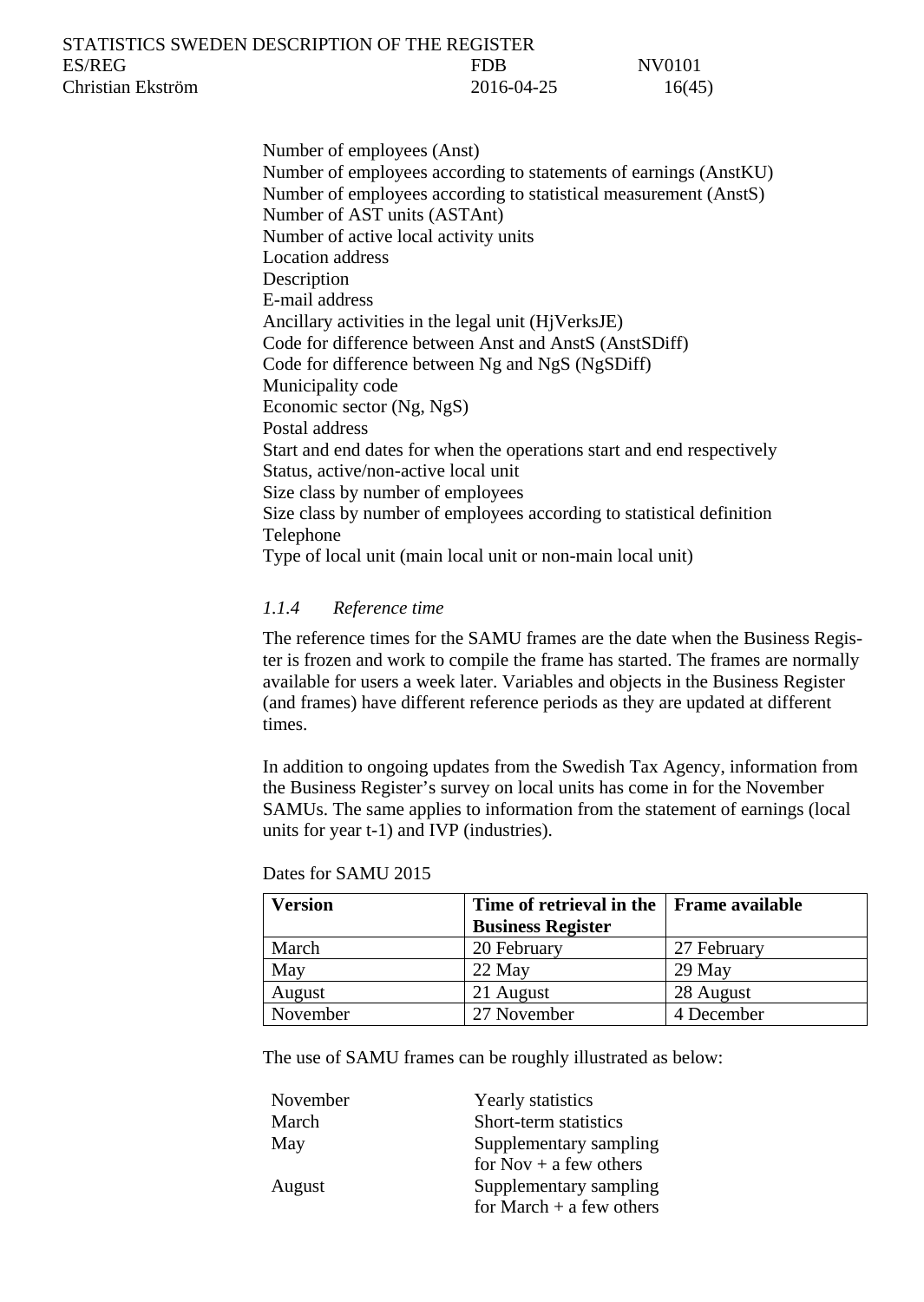#### <span id="page-16-0"></span>**1.2. Comprehensiveness**

Comprehensiveness is considered to be very good, even if at any given time there is some overcoverage and some undercoverage due to the time it takes for information about an enterprise closing down and starting up respectively to be registered in the Business Register, see Section 2.2 below. Black market activities are not present in the Business Register.

## <span id="page-16-1"></span>**B.2 Accuracy**

### <span id="page-16-2"></span>**2.1 Overall accuracy**

Data in the Business Register generally is of good quality for the purpose of a sample frame. Since enterprise data is widely used at Statistics Sweden and in the Swedish society, the chances of errors being found and corrected increase. Statistics Sweden receives weekly updates regarding the stock of enterprises from the Swedish Tax Agency. There are several other sources available for updating data in the Business Register, such as the Swedish Companies Registration Office, the Legal, Financial and Administrative Services Agency, county administrative boards, the Swedish Unemployment Insurance Board, and Lantmäteriet (the Swedish mapping, cadastral and land registration authority). Data on enterprises is also updated from Statistics Sweden's surveys directed towards enterprises.

The greatest uncertainties for the Business Register concern coverage, see *Section 2.2.1 Coverage* and questions concerning the correctness of certain data, see Section *2.2.2 Measurement.* 

#### *Specifications*

The Business Register fulfils well the EU requirements of a business register's stock and content of variables. NACE and institutional sector and ownership inspection codes are maintained and international classification is followed. However, the statistical units are not applied in full accordance with Council Regulation (EC) No 177/2008 on establishing a common framework for business registers for statistical purposes. Statistics Sweden assesses that more enterprise group units should be created.

Large enterprises and enterprise groups contribute to a large share of the economic statistics and a greater use of unit delimitations would provide more possibilities for coordination of the production of statistics, which in turn would lead to improved quality of the economic statistics. Statistics Sweden is responsible for about 60 enterprise group units that belong to the 50 largest company groups.

#### <span id="page-16-3"></span>**2.2 Sources of inaccuracy**

#### <span id="page-16-4"></span>*2.2.1 Coverage*

The Business Register is based mainly on administrative information about legal units from the Swedish Tax Agency, the Swedish Companies Registration Office, and Svensk Adressändring AB.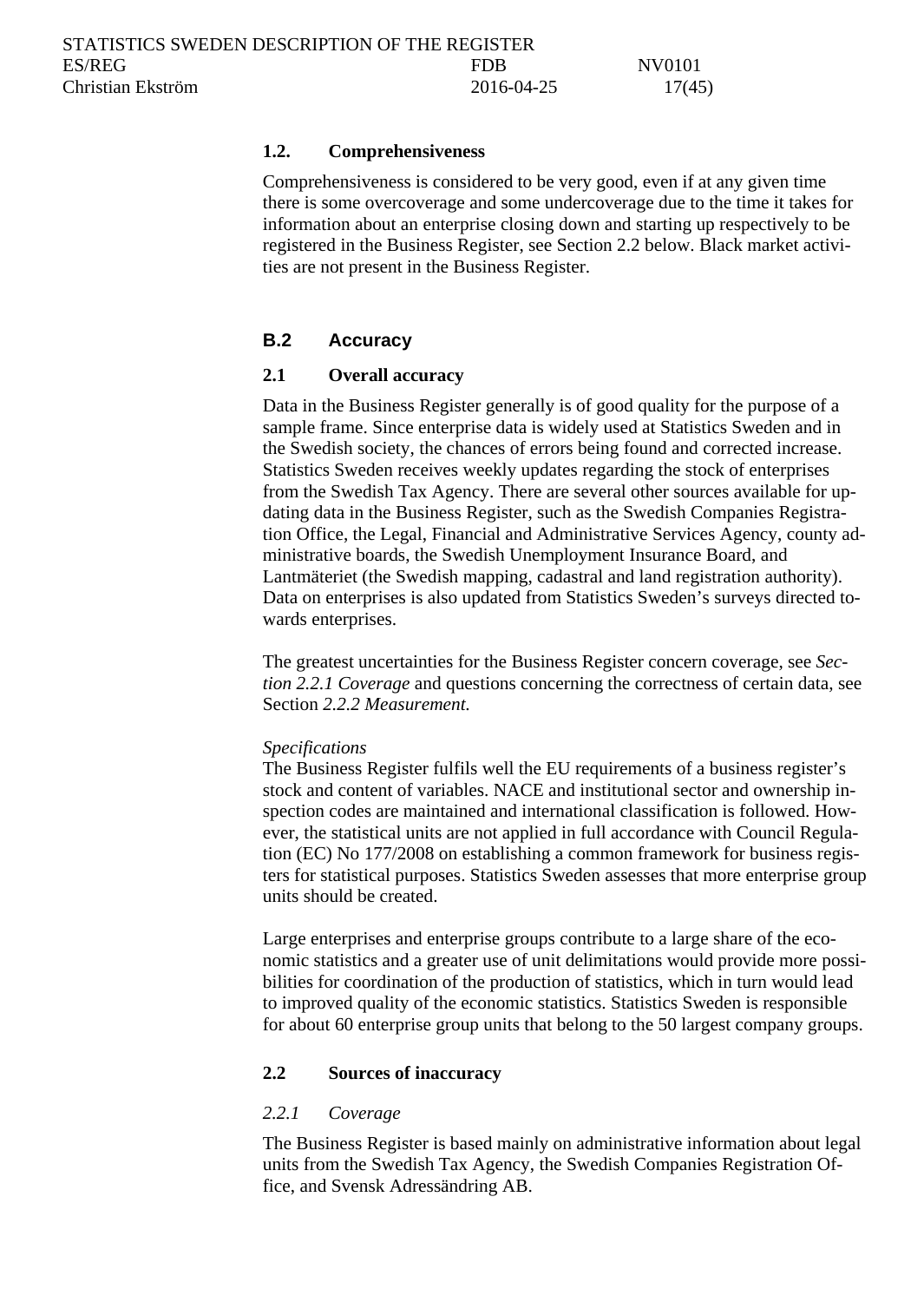| STATISTICS SWEDEN DESCRIPTION OF THE REGISTER |            |        |
|-----------------------------------------------|------------|--------|
| ES/REG                                        | <b>FDB</b> | NV0101 |
| Christian Ekström                             | 2016-04-25 | 18(45) |

In general, coverage is very good for legal units based on a target population in which the Business Register is to contain all registered enterprises, sole proprietorships, organisations and government agencies that conduct some form of economic activity. The obligation to register activities and make tax payments means that coverage problems for legal units are considered to be very small.

#### *1 Undercoverage*

A source of supposed undercoverage in the Business Register is that Statistics Sweden is unable to capture information as to whether a new enterprise has two or more local units or not. In other words, undercoverage refers to the local unit object. The Business Register is entirely dependent on gaining feedback from other surveys at Statistics Sweden that have direct contact with the enterprises in question regarding if they have more than one local unit. This means that there is probably a growing undercoverage in the Business Register regarding information on enterprises that have multiple local units. Some input is provided through the supplementary survey for the Statements of earning and then refers to year t-1. Sometimes the Business Register obtains information on a second local unit when Statistics Sweden receives changes of address from Svensk Adressändring AB.

The number of enterprises that have two or more local units remained stable at around 8 000 for two decades. At the same time, enterprises with a local unit and with 20 employees or more increased by 73 percent in the same period. In 2015, there were more than 15 000 such enterprises. This is probably not an accurate reflection of reality. It is Statistics Sweden's assessment that the number of enterprises with multiple local units should be more than what is currently found in the Business Register.

The undercoverage involves an increasing difficulty for those statistical areas that use the Business Register as a statistical frame and who choose local units as sample objects. Enterprises with two or more local units are often scattered across several regions. In addition, it is not unusual for these enterprises to conduct different activities at different local units, which places them in different economic industries. If the number of local units in the Business Register is captured to a decreasing extent, then the statistical areas will have increasing difficulties in presenting accurate statistics at the regional level as well as in combination with economic industries. Even a presentation of statistics by economic industry alone can be affected in some cases by using local unit as the sample object.

Another form of undercoverage in the Business Register refers to natural persons who, according to Statistic Sweden's VAT register, pay VAT but are not formally registered for VAT with the Swedish Tax Agency.

#### *II Overcoverage*

There are enterprises in the Business Register that no longer have any economic activity, but can still be registered mainly for VAT and/or for F tax at the Swedish Tax Agency. These enterprises are still registered as active in the Business Register. This is because Statistics Sweden has chosen to use registrations of VAT, employer and F tax as criteria for activities.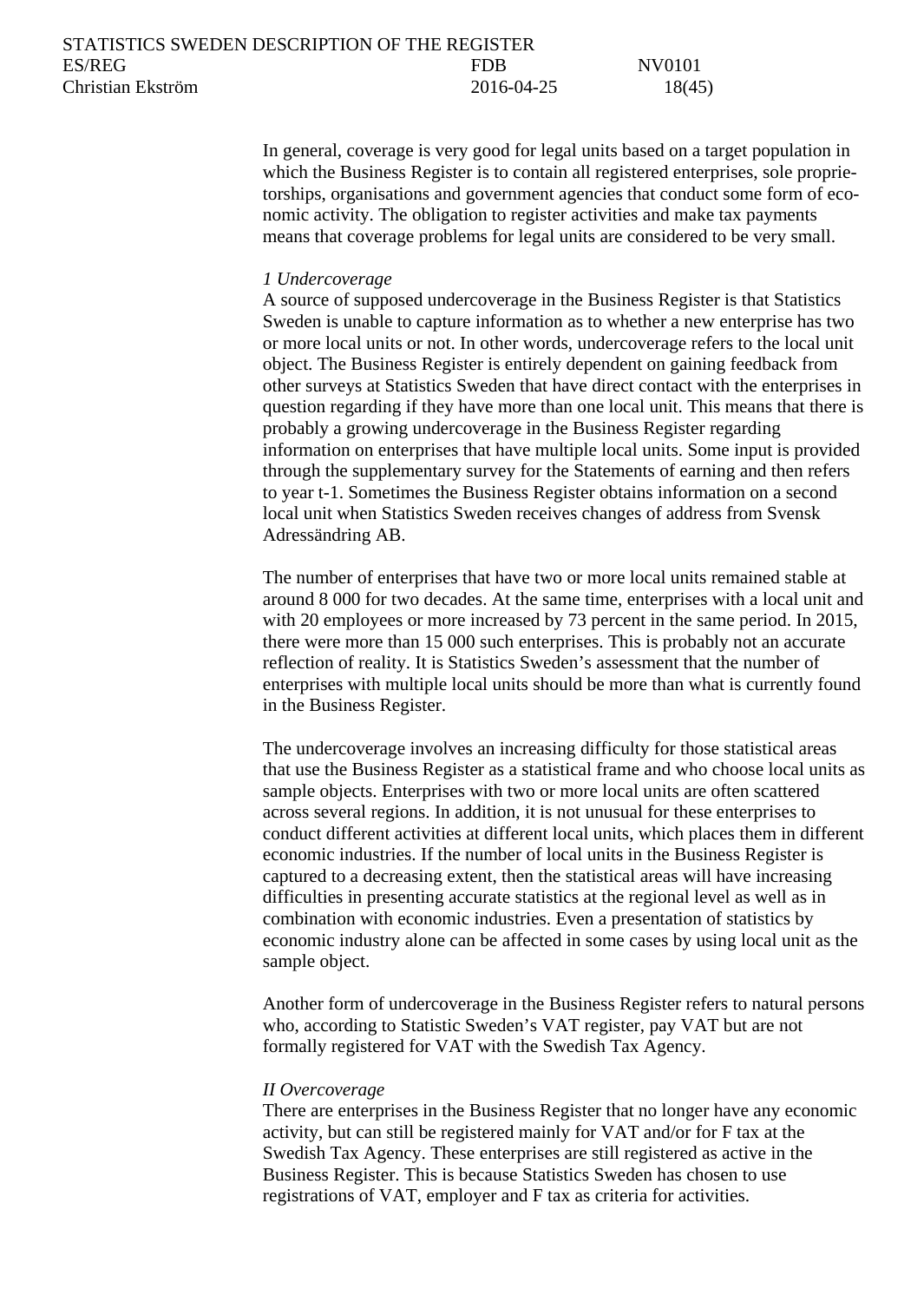| STATISTICS SWEDEN DESCRIPTION OF THE REGISTER |            |        |
|-----------------------------------------------|------------|--------|
| ES/REG                                        | <b>FDR</b> | NV0101 |
| Christian Ekström                             | 2016-04-25 | 19(45) |

This means that the statistical areas using the Business Register as a statistical framework gain some enterprises that appear to be inactive in their sample. Depending on the extent to which these enterprises are included in the sample, and how the enterprises are handled in the individual survey, they can create a little inaccuracy in the statistics.

#### *Duplicates*

In an enterprise group company with multiple legal entities, there may be duplication of local units if several of the local units of the included enterprises have activities at the same address location.

There may also be duplicates, since a legal unit can take over a local unit from another legal unit. During a transition phase, existing local units are linked to the future legal unit, while a new local unit is listed for the transferring legal unit. This means that two local units with the same content, but with different identities, can exist at the same time. The object enterprise unit is also affected by this to varying degrees. Rules for continuity of enterprise units are available in the assessment of whether or not enterprise units are to survive when operations are transferred or taken over.

#### <span id="page-18-0"></span>*2.2.2 Measurement*

The data in the Business Register comes mainly from administrative registers at the Swedish Tax Agency, the Swedish Companies Registration Office, and Svensk Adressändring AB. The Business Register is updated weekly with data from the Swedish Tax Agency's registers. The Swedish Tax Agency has in turn collected the data from forms for tax and fee notifications, statements of earnings, and VAT statements. Data on registered units also come from the Swedish Companies Registration Office, the Legal, Financial and Administrative Services Agency, the Swedish Unemployment Insurance Board, Lantmäteriet (the Swedish mapping, cadastral and land registration authority) and Statistics Sweden (for the public sector).

#### *Accurate data from the basic registration*

Enterprises must carry out a basic registration in order to get started with their business. Since the entrepreneur has such a strong interest in becoming registered, the basic registration should not give rise to large measurement errors.

#### *Risk of errors in the location address*

It has been shown that there is some risk of measurement error in the registration of data of the location address. It happens that the entrepreneur does not fill in the location address or misunderstands and fills in the postal address or home address instead of the location address. This affects statistical surveys when the incorrect entry causes the location address to be assigned to the wrong county or municipality.

## *Risk of measurement error when enterprises register their economic industry code*

Business activities are described using economic industry codes (SNI codes) in accordance with the prevailing standard for Swedish Standard Industrial Classification for 2007 (SNI 2007). In connection with an enterprise registering with the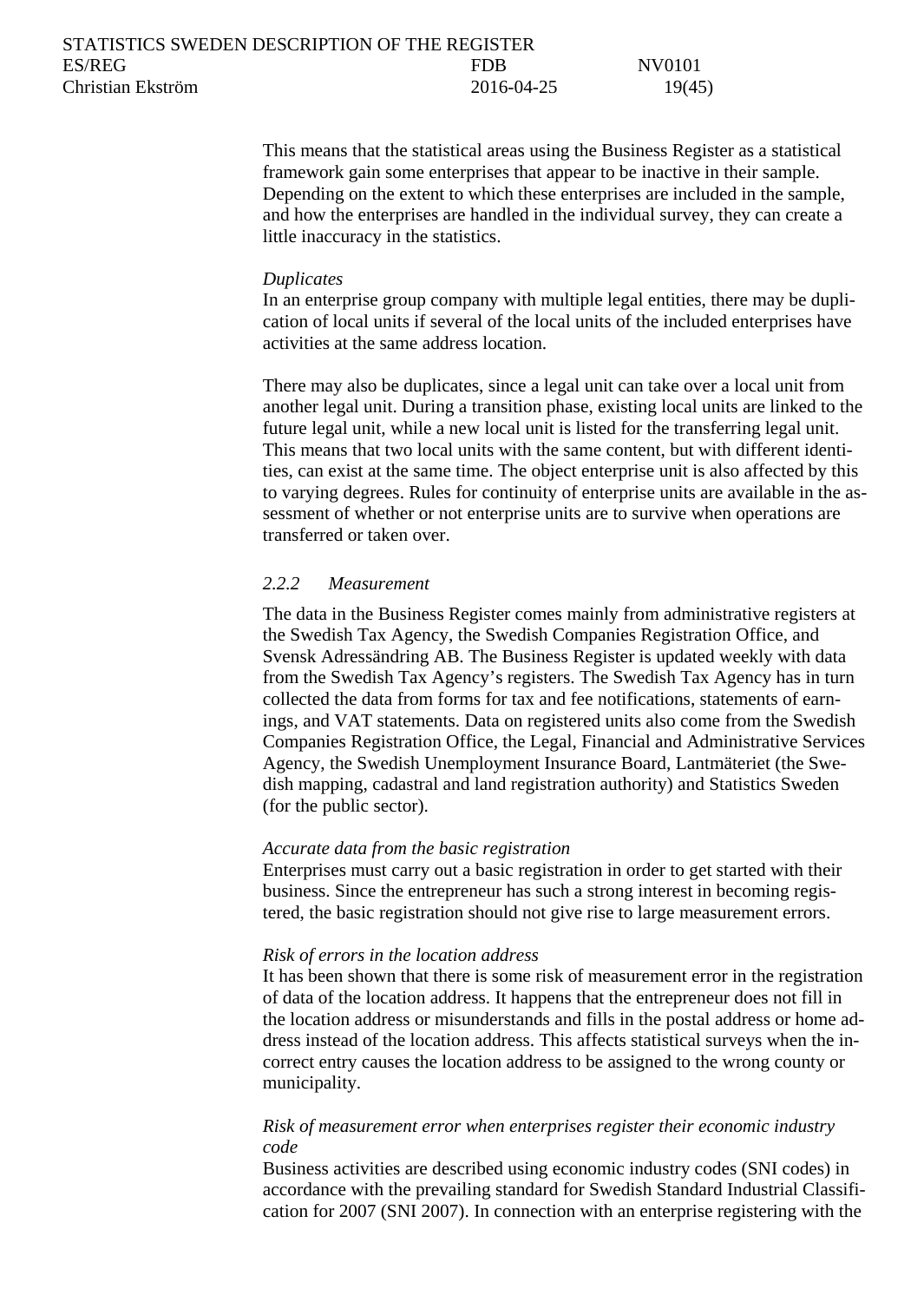Swedish Tax Agency, the SNI code is also registered, either by the company using a web portal or by the Swedish Tax Agency administrator. An enterprise can register one or more SNI codes to reflect the enterprise's activities. A risk of measurement error arises if an enterprise chooses the wrong SNI code, if the administrator misinterprets the activity description from the enterprises, or if the enterprises describe the activities incorrectly.

In 2008, Statistics Sweden checked the accuracy of a number of variables, including SNI coding, with a survey from a sample of local units in the Business Register. At that time, enterprises had not yet been able to register the SNI code themselves. The results of the 2008 survey showed that about 5 percent of the local units had the wrong SNI code. There is reason to suspect that the proportion of enterprises and local units with the wrong SNI code is greater today than in 2008, because the overwhelming majority of SNI codes are currently set by the enterprises themselves.

#### *Special risk of overestimation within the manufacturing industry*

Enterprises may have an economic interest in registering certain SNI codes instead of others. For example, a SNI code affects the tax rate on energy for the enterprise, since manufacturing has tax relief in this area. Therefore, there is a risk of overestimating the number of enterprises belonging to the manufacturing sector. Statistics Sweden regularly checks SNI codes in the manufacturing sector to find and correct improperly set SNI codes.

*Annual checks to ensure the quality of enterprises with two or more local units* Statistics Sweden conducts an annual survey among enterprises in the Business Register that have two or more local unit to find and correct erroneous register information. In 2015, the response rate was around 92.5 percent, which in an increase compared with the previous year. The fact that 7.5 percent of enterprises did not respond to the questionnaire means that the data in the Business Register are uncertain for these enterprises. At the same time, the proportion of unchanged information in the collected material increased, which can mean that the information is uncertain, also for enterprises that actually responded to the surveys.

#### *Actual proportion of incorrect postal addresses in 2008*

The survey conducted in 2008 with the aim of checking the quality of the Business Register also showed that 5 per cent of local units had the wrong address in the Business Register. Statistics Sweden estimated that about 3 percentage points were due to the time lag from the submitted change of address to Swedish Adressändring AB to the updating of the Business Register. Statistics Sweden's assessment is that the problem has not grown since then.

In an analysis of a mailing to barely 116 000 local units in 2015, there were 1.68 percent returned mailings. Among the returned mailings, 37 percent had an updated address after the mailing. Other explanations for the returned mailings included that the enterprise (and local unit) had been closed, and that postal addresses to enterprises with more than one local unit were not updated as often with regard to local units that are not main local units.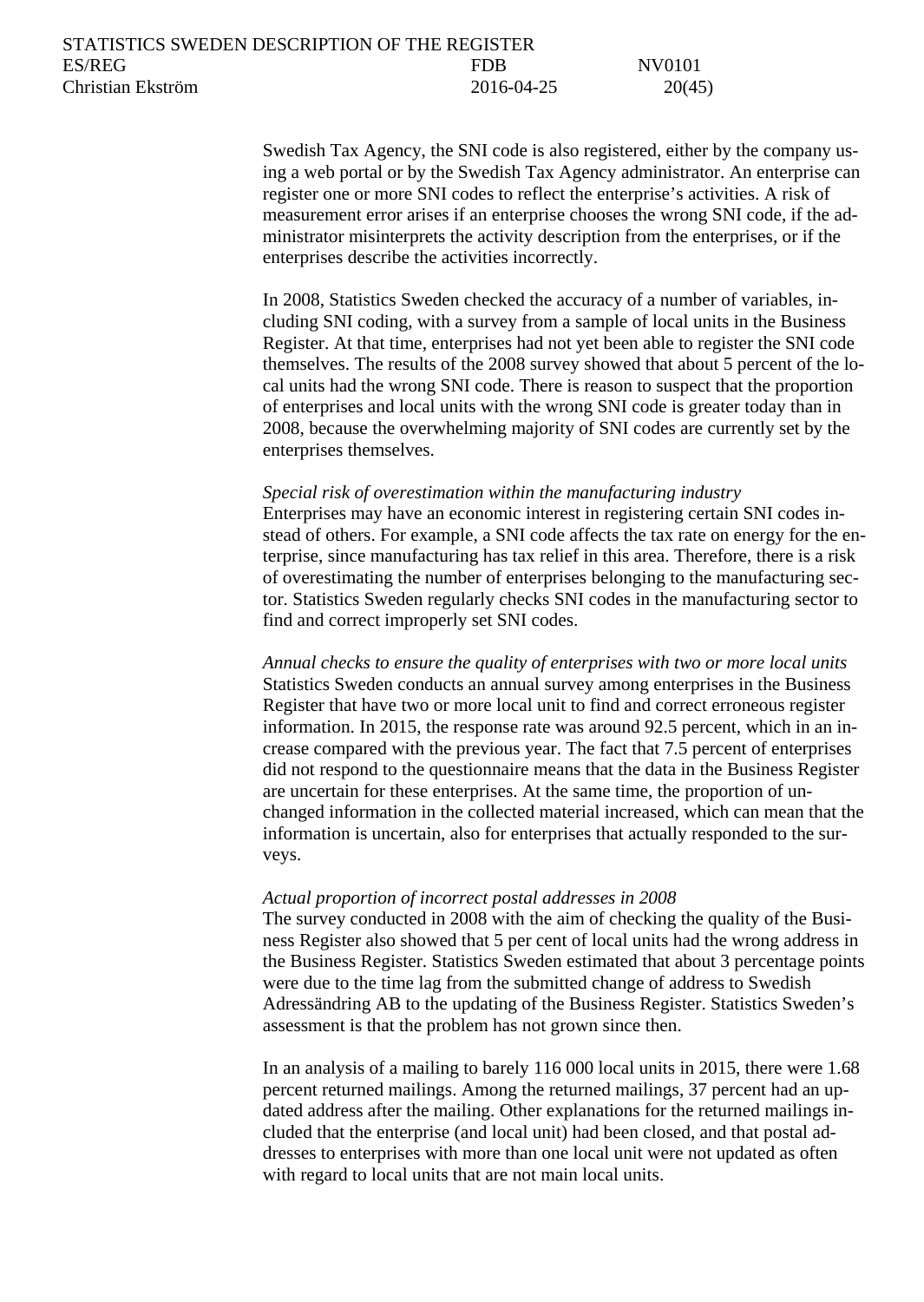#### <span id="page-20-0"></span>*2.2.3 Non-response*

#### *Unit non-response*

There is no unit non-response for legal persons. However, Statistics Sweden is not aware of all local units, since there is no obligation for enterprises to register new, nor to deregister closed local units. See Chapter 2.2.1. Coverage.

#### *Item non-response*

A quality defect in the Business Register is the nearly 8 700 active enterprises that lack economic industry codes. The vast majority of these enterprises have no employees; about 800 legal units with employees lack economic industry codes, of which the largest had nine employees. These enterprises are also included in the SAMU frames, but since most statistical samples are drawn with the economic industry as a term of reference, these enterprises are not included in the sample. As a consequence, undercoverage occurs in the statistical products' frame population relative to the target population. No studies have been done to further quantify the risk of undercoverage for the statistical products that are caused by this problem.

The problem has decreased significantly in recent years through the systematic work of Statistics Sweden. In 2002, the number of enterprises without an economic industry code was 78 000.

#### <span id="page-20-1"></span>*2.2.4 Data processing*

Most of the data in the Business Register come from the tax administration system and has been registered with the Swedish Tax Agency. A large part also comes from Statistics Sweden's questionnaire survey "Control of information in Statistics Sweden's Business Register". However, processing from all input data sources follows the same model. Once Statistics Sweden is notified, a large number of checks are made concerning data validity and reasonableness. Errors and inconsistencies are checked and corrected by Statistics Sweden. This also gives an indication of organisational changes. Most changes in enterprises with more than 15 employees (ten employees before 2014) and enterprises with two or more local units result in a contact with the enterprise for verification before the change is entered into the Business Register.

Due to backlogs, it can take up to three weeks before an actual change is available in the Business Register. As a consequence, a small percentage of the enterprises have incorrect data at each extraction time.

Deriving the sector from the legal form does not guarantee that each object is linked to the correct sector on entry or change of legal form. Initially, a sector code is assigned where it is most likely that most of all types in each legal form belong. Then, the remainder is assessed manually, or input is awaited from other statistical areas with more knowledge about each object. For example, all objects with legal form=49 are assigned to the other limited companies sector 111000, even though some of these belong in the financial sector. However, this does not apply to legal forms 41 Banking company and 42 Insurance company, which are taken directly to the financial sector.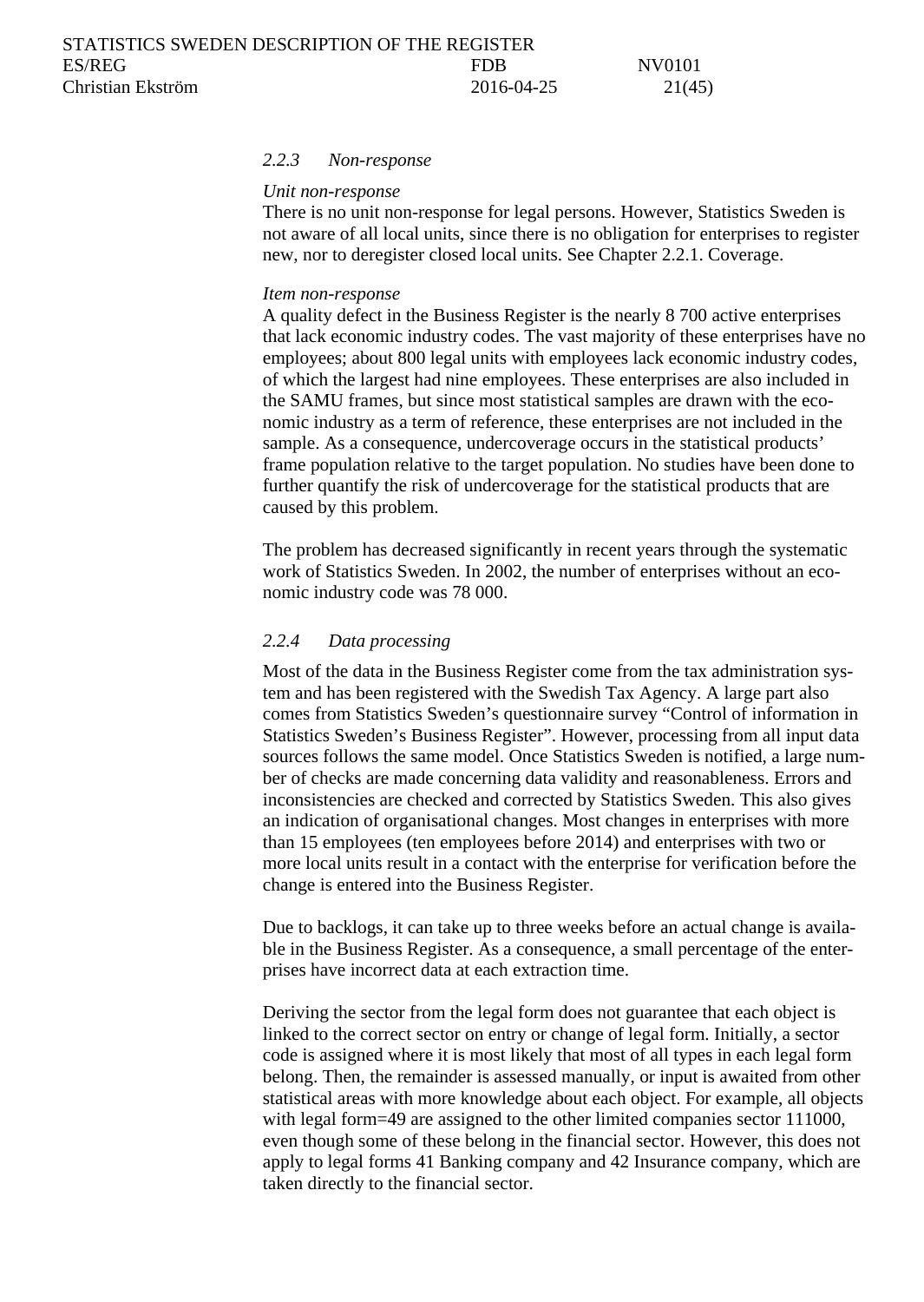#### <span id="page-21-0"></span>*2.2.5 Model assumptions*

In the Business Register, the number of employees is calculated mainly based on gross wages in the statement of earnings, but also in other ways. A description of how the number of employees is calculated is given below. The calculations also form the basis for the size class classification by number of employees.

The Business Register mainly uses two sources to update the number of employees in legal units: Statement of earnings and the survey "The Business Register verification". The statement of earnings is used to update the number of employees at an enterprise with one local unit, while the Business Register verification is the source for the number of employees at enterprises with more than one local unit. A third calculation is made based on tax returns, and is used to update enterprises with one local unit.

#### *Statement of earnings*

For an enterprise with one local unit, the number of employees per enterprise is estimated based on the gross wages in the statement of earnings from the previous year. The calculation is based on a model in which each person is counted a maximum of one time. Since a person can have more than one statement of earnings, a decision must be made regarding which statement of earnings should be counted. The months which the statement of earnings refers to are utilised for this purpose. In the Business Register, in order to count a person as an employee of an enterprise with the use of a statement of earnings, the person must:

- earn at least one price base amount during the year, which was SEK 44 400 in 2014;
- not have higher earnings from another enterprise;
- not have ceased employment with this enterprise during the income year

### *Business Register verification*

*Persons who are counted as employees:*

- those for whom the employer is obligated to report A tax (main employer)
- those who are currently employees
- for whom paid salary (income from work) per year is calculated to exceed one price base amount (SEK 44 500 in 2015)
- who are temporary employees for longer than three months

#### *Persons who are not counted as employees:*

- those who are seasonally employed
- those who have long-term leave of absence or are on long-term sick leave at the time of the survey (three months or longer)
- those who are temporary employees for less than three months

#### *Tax returns*

Gross wage plus benefits for a legal unit are divided by the average wage for the economic industry and the legal form. Updates are made monthly and affect between 250 to 300 legal units with one local unit.

### <span id="page-21-1"></span>**B.3 Timeliness**

### <span id="page-21-2"></span>**3.1 Frequency**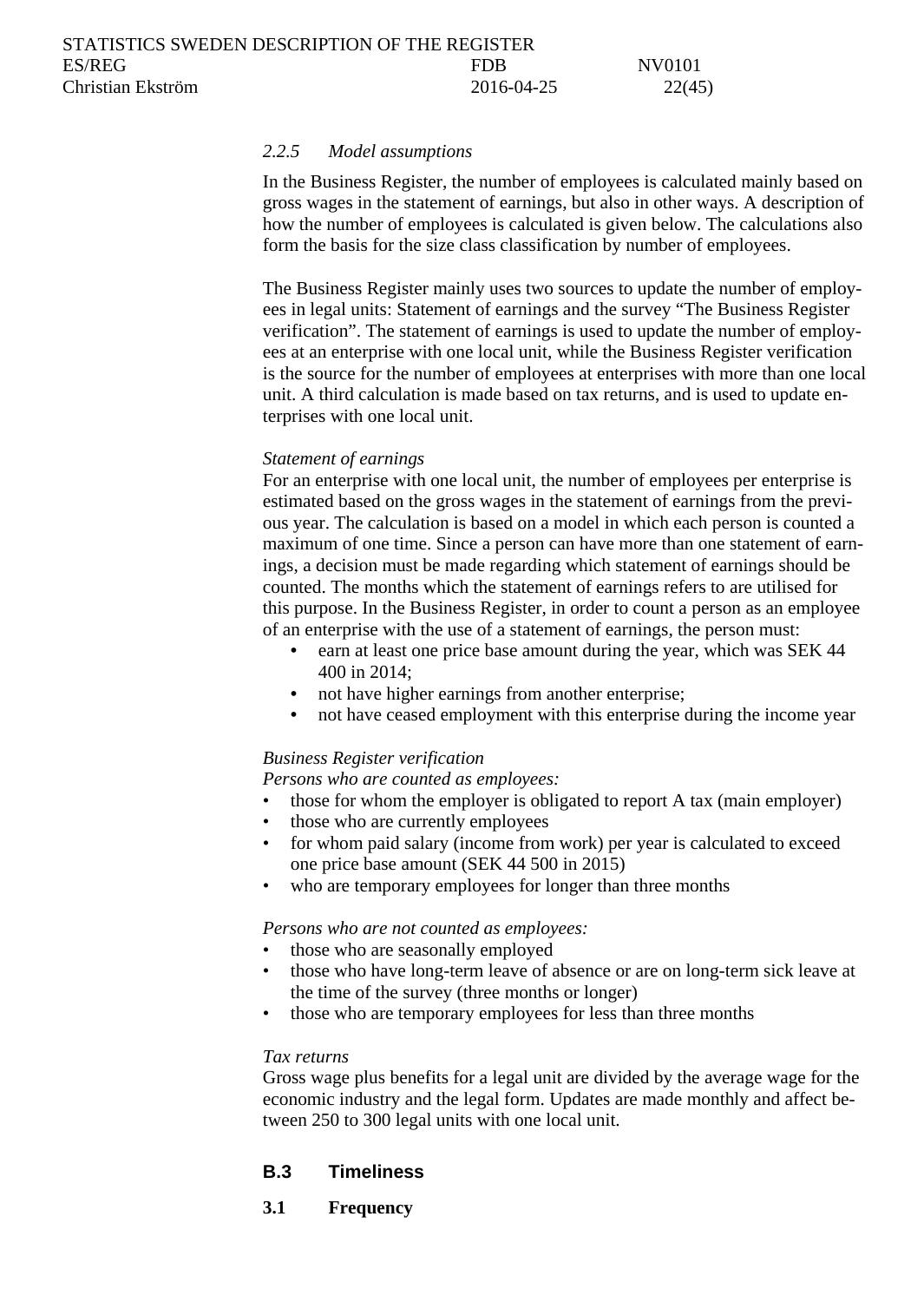Four SAMU versions are created every year. The 2015 dates are shown below.

*Dates for SAMU 2015*

| <b>Version</b> | Time of retrieval in the Frame available |             |
|----------------|------------------------------------------|-------------|
|                | <b>Business Register</b>                 |             |
| March          | 20 February                              | 27 February |
| May            | 22 May                                   | $29$ May    |
| August         | 21 August                                | 28 August   |
| November       | 27 November                              | 4 December  |

## <span id="page-22-0"></span>**3.2 Production time**

It takes a week to make a frame available from the time a version is frozen in the Business Register. This does not mean that all information in the frame have the time of freezing as the reference time. On the contrary, most data is older. See Section A.10.

## <span id="page-22-1"></span>**3.3 Punctuality**

Punctuality of SAMU frames is very good in relation to the time plans.

## <span id="page-22-2"></span>**B.4 Comparability and coherence**

## <span id="page-22-3"></span>**4.1 Comparability over time**

The basic data in the Business Register is delivered from the Swedish Tax Agency's various registers. The definitions and rules that apply in the tax registers affect the contents of the Business Register, and changes in the definitions can have major consequences.

Registration in the VAT Register is one of the criteria that lead to a legal unit being regarded as active.

- In 1987, the limit for VAT registration was raised from SEK 10 000 to 30 000, which led to a decrease in the number of active enterprises by about 30 000 enterprises.
- In 1991, the VAT registration threshold was raised to SEK 200 000 and a large number of enterprises, about 70 000, were regarded as inactive.
- In 1996, the VAT registration threshold was lowered from SEK 200 000 to 0, and over 200 000 enterprises were added.

### *Change of rules in determining an enterprise's activity*

Between May 2010 and June 2011, an enterprise was regarded as active if it had filed any VAT returns, paid an employer contribution or was charged a preliminary tax (F tax) during the past 12 months. This meant that those enterprises that did not have financial reporting were regarded as not active.

In June 2011, the rules for activity criteria in the Business Register were restored to what they were before May 2010, because the general business register and the statistical usage could not be unified and overcoverage remains as a result.

• Active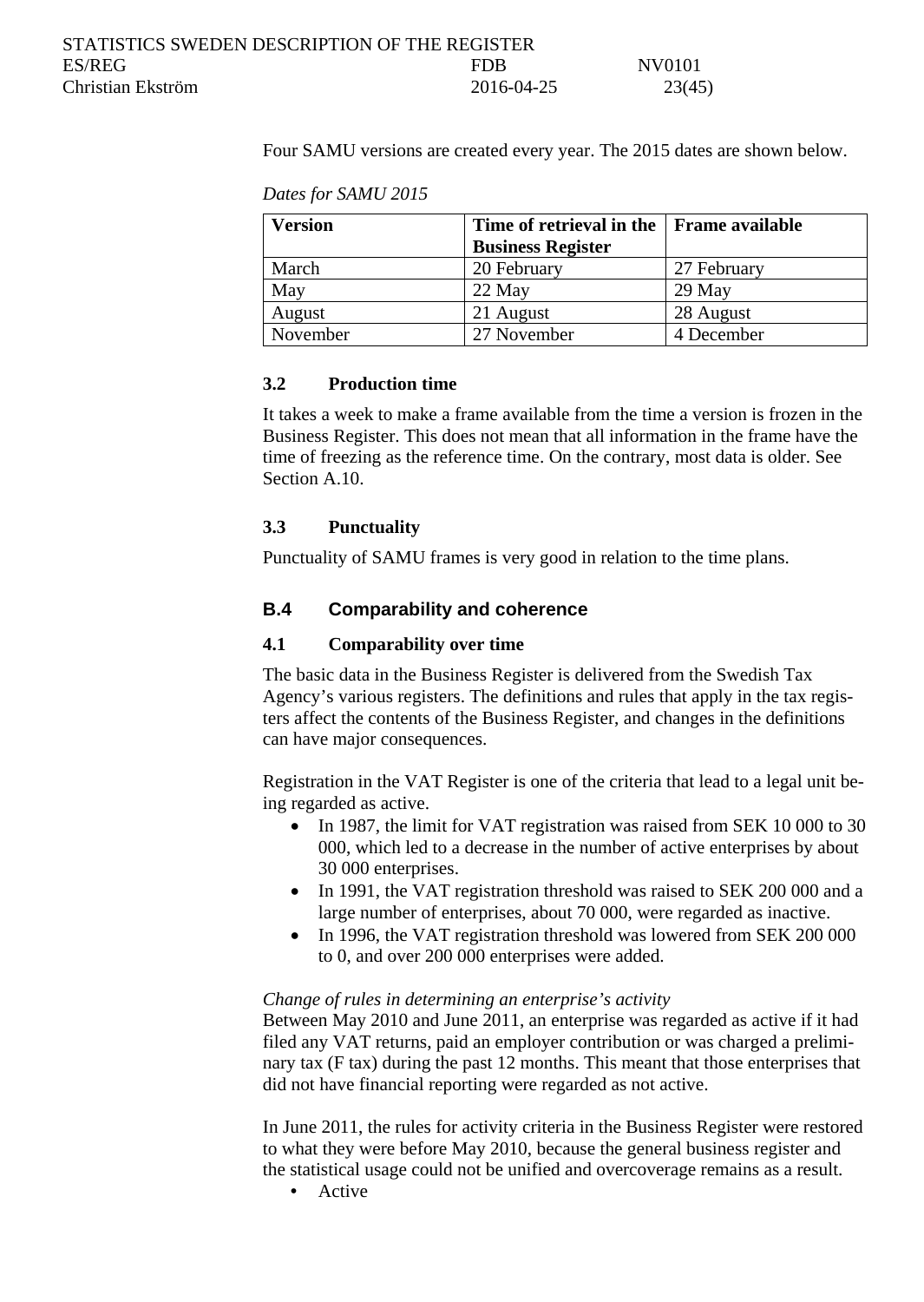- registered for VAT and/or as employer and/or for F tax regardless of economic sector, regardless of Swedish, foreign or unknown address
- economically significant that does not meet the above rules

- never been registered for VAT, as an employer and for F tax, regardless of economic sector
- has been registered in one of the above, but is now deregistered
- <sup>∗</sup> "non-company" (embassies, private employer only "intentionally incorrect" of the Swedish Tax Agency, treated as type  $101 + 112$ , 113)

#### *Information from statements of earnings*

In 1983, the number of employees for enterprises with one local unit was retrieved for the first time from statements of earnings. Prior to this, the number of employees was taken from the then National Social Insurance Board. The National Social Insurance Board data on the number of hours worked was divided by the annual working time as calculated by the Swedish Tax Agency. When statements of earnings were introduced, an increase was expected in the total number of employees in the register, since it now counted people who were not always full-time employees. However, the expected increase did not materialise. It turned out that the number of employees as calculated by the Swedish Tax Agency was too high, since the annual working time used in the calculation was too low.

*Since 2003, data on the number of employees are updated more often.* Data on the number of employees are retrieved from the statements of earnings once per year for enterprises with one local unit. Since 2003, the monthly tax return is also used to estimate and update the number of employees.

The Business Register complies with Swedish and international standards for classification. When a classification is changed, the change is implemented in the Business Register, which can lead to problems of comparability. The Swedish Standard for classification of economic activities (SNI) has been revised three times due to changes in the European standard NACE:

- In 1993, the new classification SNI92 replaced the previous SNI69. This was a major revision of the classification: all codes were changed, the number of economic activity codes more than doubled, and all of some 600 000 local units were recoded.
- In 2003, SNI92 was replaced by SNI 2002. A much smaller revision: about

100 000 local units received new codes.

• In 2008, a comprehensive revision was made in SNI 2002 which was replaced by SNI 2007. The number of classes increased mainly within the service sector and all codes were changed. Recoding to SNI 2007 was done during 2006 and 2007 and the classification was introduced on 1 January 2008. SNI 2007 is more detailed than SNI 2002, which is why a large number of local units were coded manually. A total of about 450 000 local units were coded manually and about 550 000 were coded automatically. In 2010, the coding of SNI 2002 was carried out for those enterprises that could not be coded automatically.

<sup>•</sup> Not active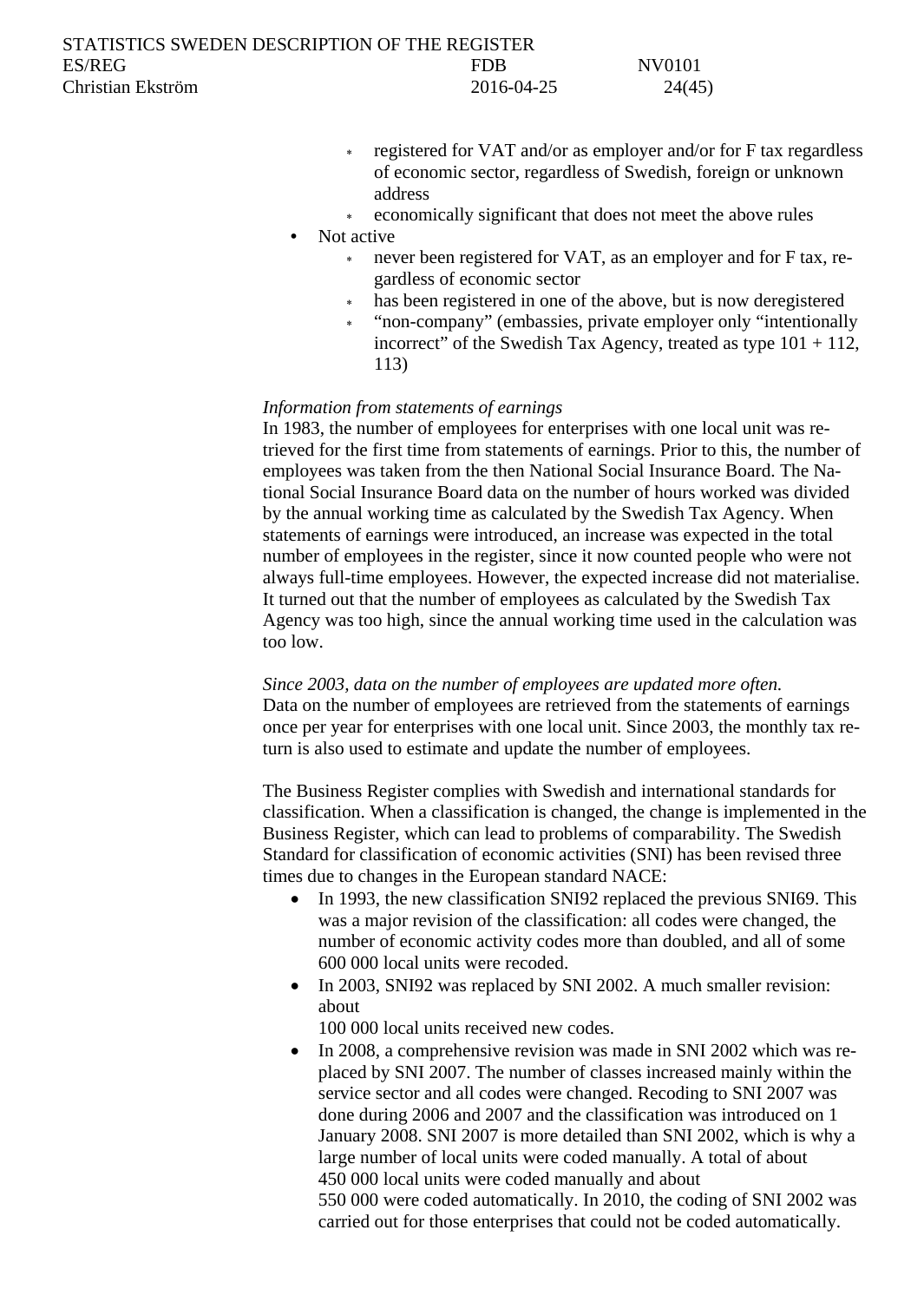| STATISTICS SWEDEN DESCRIPTION OF THE REGISTER |            |        |
|-----------------------------------------------|------------|--------|
| ES/REG                                        | <b>FDR</b> | NV0101 |
| Christian Ekström                             | 2016-04-25 | 25(45) |

## *The previous undercoverage has now been rectified.* Undercoverage that has been rectified includes:

- natural persons aged 70+,<br>• natural persons aged  $16+1$
- natural persons aged 16+ without a registered business and who are not employers but have other registration,
- foreign natural persons and now only private employers since 1 May 2010 are included in the population and are considered active if they meet the conditions for being active (see activity criteria in 4.1 Comparability over time).
- Enterprises that were previously included in the population and have foreign or unknown address are now regarded as active if they meet the conditions for being active (see activity criteria above).

## <span id="page-24-0"></span>**4.2 Comparability between domains**

#### **Table 3**. **Which other definitions exist in addition to those selected in the register**

| Variable/col-                                               | $\overline{\phantom{a}}$<br><b>Definition</b> | <b>Alternative definition</b> | <b>Alternative definition</b> |
|-------------------------------------------------------------|-----------------------------------------------|-------------------------------|-------------------------------|
| umn name                                                    |                                               |                               |                               |
| [State both the<br>variable name<br>and the column<br>name] |                                               |                               |                               |
| Business activ-                                             |                                               |                               |                               |
| ities/Ng                                                    |                                               |                               |                               |
| Institutional                                               |                                               |                               |                               |
| sector/Sector                                               |                                               |                               |                               |

## <span id="page-24-1"></span>**4.3 Coherence with other registers/data**

-

**Table 4. Which other definitions exist in addition to those selected in the register**

| Variable/col-                                              | o<br><b>Definition</b>                          | <b>Alternative definition</b> | <b>Alternative definition</b> |
|------------------------------------------------------------|-------------------------------------------------|-------------------------------|-------------------------------|
| umn name                                                   |                                                 |                               |                               |
| [State both the<br>variable name<br>and the column<br>name |                                                 |                               |                               |
| Employ-                                                    | AnstKU: derived from the                        |                               |                               |
| ees/Anst                                                   | gross wage from the state-<br>ment of earnings. |                               |                               |
|                                                            | StaSOA: information that                        |                               |                               |
|                                                            | the enterprise submitted to                     |                               |                               |
|                                                            | the Swedish Tax Agency,                         |                               |                               |
|                                                            | normally at the beginning of                    |                               |                               |
|                                                            | the activities.                                 |                               |                               |
|                                                            | SKD: Derived from the                           |                               |                               |
|                                                            | gross wage for the tax re-                      |                               |                               |
|                                                            | turn.                                           |                               |                               |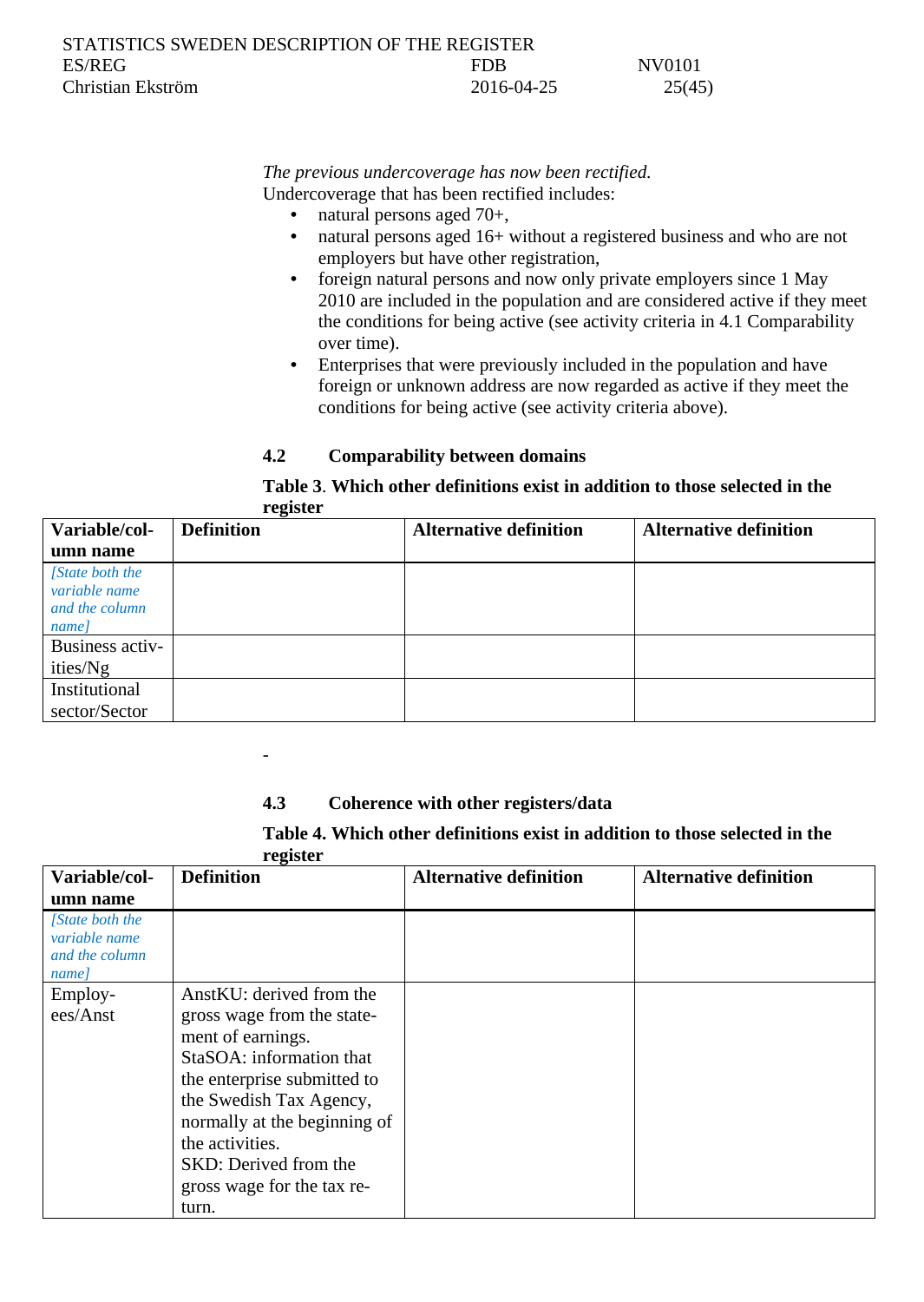The Business Register is one of Statistics Sweden's three base registers. The coupling variables personal identity number/ corporate identity number and workplace number serve as a link to other base registers and to other registers with enterprises/organisations and workplaces as objects.

All surveys or registers that use enterprise units that are available in the Business Register can be compared with each other. Comparability also applies in the use of classification variables in the Business Register, such as, industry, sector and legal form. However, it is also important that the grouping of classification variables is made the same way between surveys.

## <span id="page-25-0"></span>**B.5 Accessibility and clarity**

## <span id="page-25-1"></span>**5.1 Forms of dissemination**

Information dissemination is carried out in various ways. Via direct communication with those responsible for products and via networks (methods). From the autumn 2014, there is a statistics group that focuses on the Business Register with representatives of SAMU and Business Register users and Statistics Sweden producers of mainly economic statistics.

SAMU frames aim to function as coordination tools for the economic statistics. No official statistics are published from the Business Register of SAMU frames, although a table is published in the SSD in December. Some compilations are made on behalf of the European Union, including Business Demography. Overall results for EU countries are compiled by Eurostat, but are not published.

## <span id="page-25-2"></span>**5.2 Documentation**

Lists of variable lists and data set descriptions are presented in MetaPlus. The Business Register is also documented in SCBDok and BaS Information about the Business Register, with some emphasis on how inspection is carried out, can be found in the Handbook on the Business Register. See: http://inblick.scb.intra/globalassets/dokument/es/reg/handboken.pdf

### <span id="page-25-3"></span>**5.3 Access to the final observation register**

Tables in the Business Register and SAMU frames are saved in an SQL environment. Business Register users at Statistics Sweden may have access to these.

Statistics Sweden conducts special processing of all years of the register on a commission basis. After special consideration, researchers and investigators may gain access to anonymised microdata for own processing in MONA, for example.

Access to read the Business Register (also old years) is applied for from the unit heads via the Beställarportalen order tool in Inblick intranet platform.

Microdata retrieval: *Contact person: Jessica Kühne*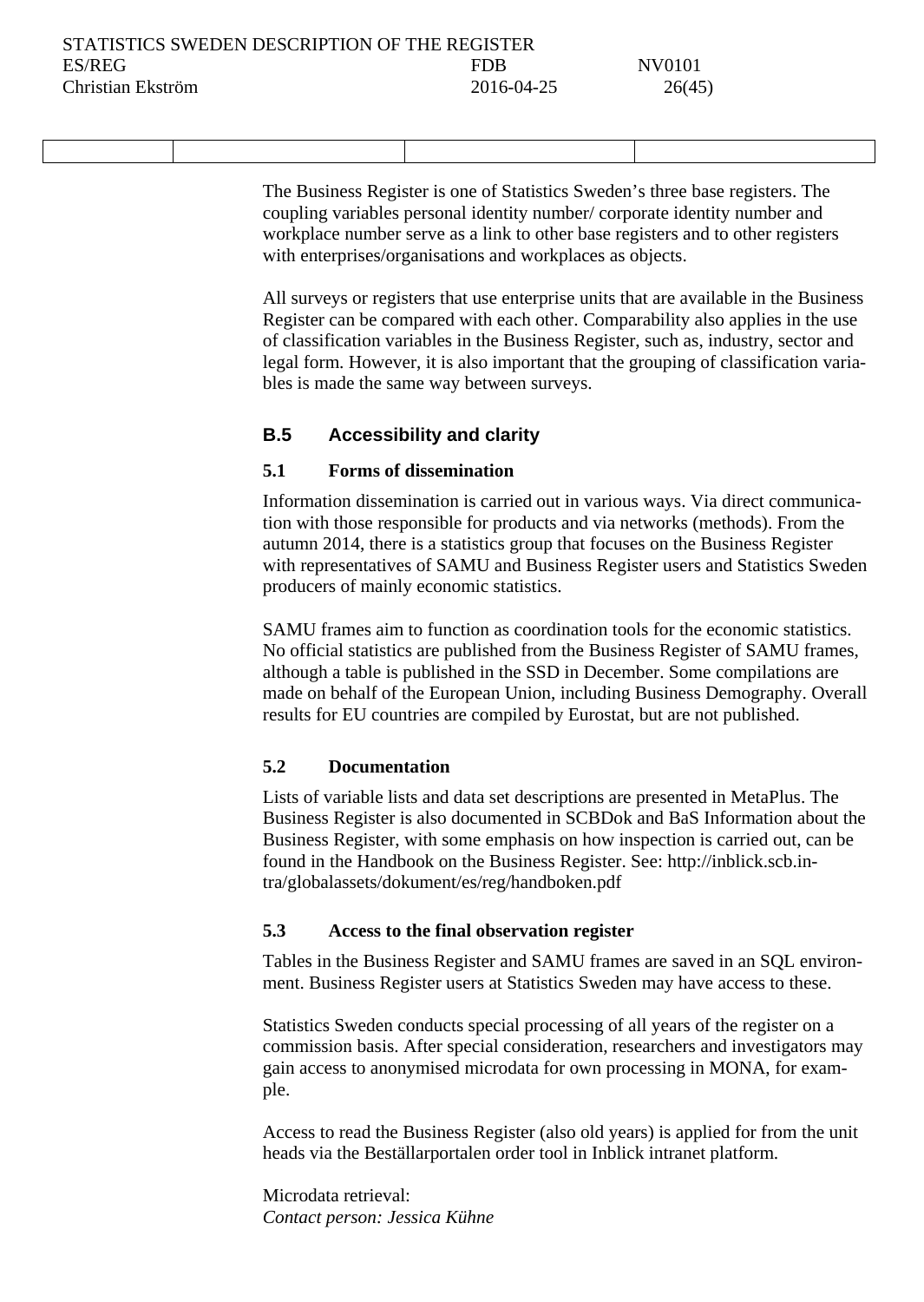*Unit:ES/REG Telephone: E-mail:*

Statistics assignment: *Contact person: Jessika Kühne Unit:ES/REG Telephone: E-mail:*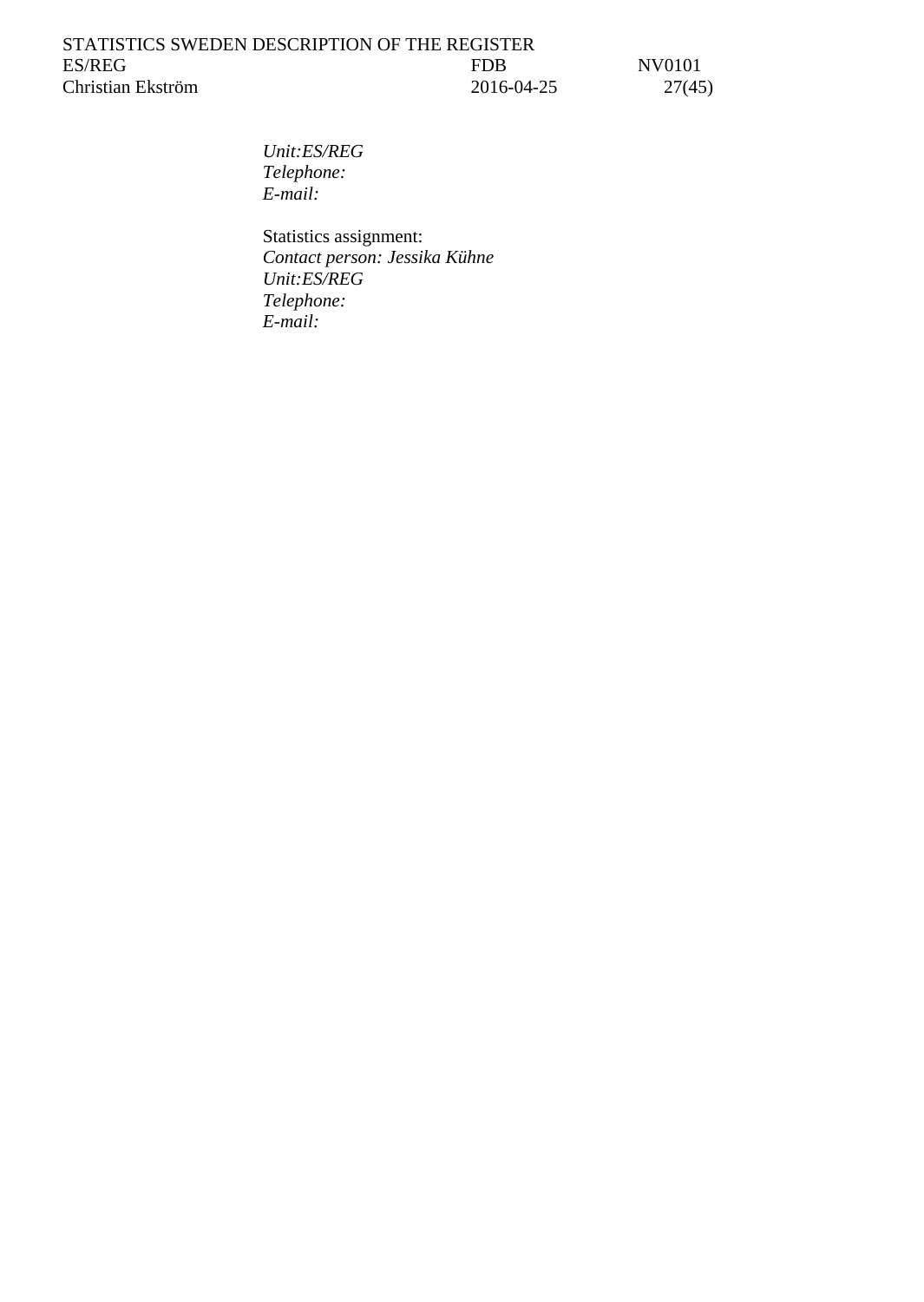# <span id="page-27-0"></span>**C. Data collection and processing**

## <span id="page-27-1"></span>**C.1 Measurement instruments**

The quality of the register is mostly determined by the administrative systems on which the register is built. As a rule, data formation in the administrative systems differs from Statistics Sweden's data collection. Even if there are data providers who fill in forms in the administrative systems, the requirements for the provision of data is completely different and is governed by administrative rules and legislation.

The same measurement instruments used in the Business Register and the SAMU frames. There is a large element of administrative data (see also Section A.10). Further, the survey Business Register verification is important for updating information on local units. In addition, measurement is done via direct contact with enterprises, via telephone and e-mail.

## <span id="page-27-2"></span>**C.2 Collection process**

## <span id="page-27-3"></span>**2.1 Collection process with external suppliers**

Enterprises contact different government agencies to make various registrations, pay taxes, notify of change of address and so forth. These contacts are often via some type of form, which normally has to be signed to be legally binding. In recent years, many forms have become digital.

This means that an enterprise is frequently present in administrative registers at various agencies, although it is possible to conduct business without being registered for VAT, employer contribution or F tax. The administrative information and amount of information is slightly different, depending on the type of enterprise. For example, there are many more requirements on a limited company compared with a sole proprietorship.

In the companies' reporting of information to the Swedish Tax Agency and other agencies, the enterprises have in common strong reasons for providing information, and for ensuring that the submitted information is correct.

For tax reasons, enterprises report considerable amounts of information to the Swedish Tax Agency, such as gross wage payments, tax deductions and turnover. The obligation to pay tax and provide information to the Swedish Tax Agency is regulated in legislation such as the Social Insurance Contributions Act and the Tax Procedure Act. The Swedish Companies Registration Office is a subject registering authority for a number of enterprise types, such as limited companies, and thereby receives basic information about enterprises.

## <span id="page-27-4"></span>**2.2 Collection process with a collection unit**

The survey Business Register verification is directed to all enterprises with more than one local unit in the Business Register at the time of sampling in August (about 8000 legal units with about 88 000 local units). There is an obligation to provide information for this survey according to the Official Statistics Act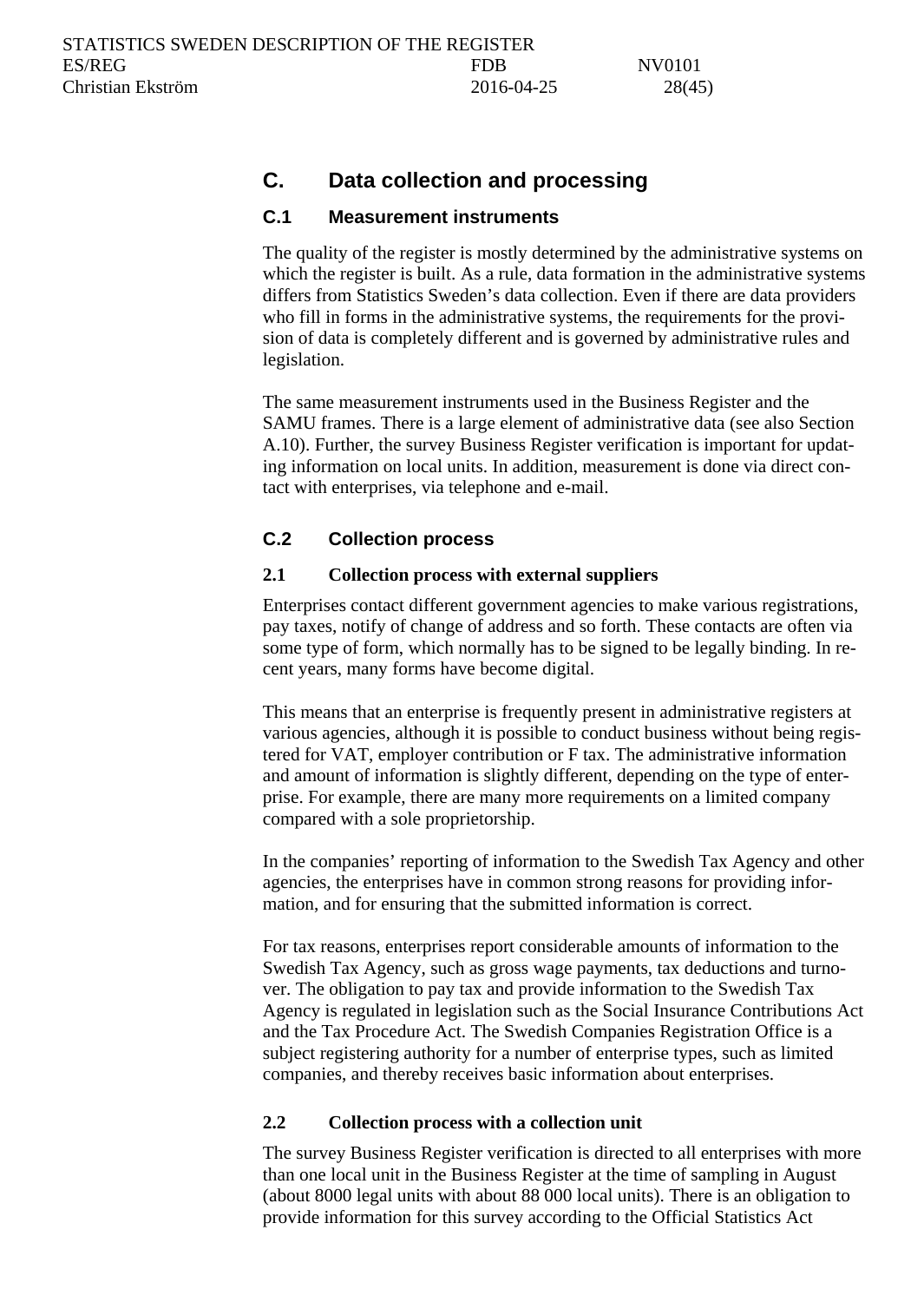[2001:99\).](http://www.riksdagen.se/sv/Dokument-Lagar/Lagar/Svenskforfattningssamling/Lag-200199-om-den-officiell_sfs-2001-99/?bet=2001:99) The statistics are also regulated by the Official Statistics Ordinance (2001:100).

The Tax Procedure Act (2011:1244) regulates that employers are to state the local unit number in the statement of earnings, and the Act concerning Establishment of Numbers and Related Matters (1984:533) states that Statistics Sweden is responsible for information on local unit numbers.

The strategy for contact used in the survey is to, in the first mailing in August, include login information (security post) for submitting via a web-based questionnaire (SIV) for those with up to 49 local units. Other enterprises and public enterprises submit using an Excel file via SIV. In the first and third reminder, login information is sent out again (security post) and in the second reminder, a paper version of the survey is included. A reminder via telephone is also made after the final written reminder. Data collection is concluded in the middle of November every year.

Statistics Sweden is responsible for sending out a local unit number list to all enterprises in the Business Register with more than one local unit no later than 30 November each year, and the Business Register verification aims to ensure that the Business Register is to have the most current information possible about enterprises with regard to local unit numbers. The local unit number list is information to the enterprises, and the enterprises are not obliged to contact Statistics Sweden to correct or supplement the information that may be incorrect in the enclosed list. Statistics Sweden nevertheless receives supplements and corrections when this list has been sent out, and the Business Register is then updated accordingly. The list can help enterprises when they report their statement of earnings to the Swedish Tax Agency.

In 2015, an e-mail reminder was tested for the subset of the population that had not replied between reminder 1 and 2; the result was good. In 2016, an e-mail reminder will be sent out to all enterprises who have not replied between reminder 1 and 2.

The e-mail inbox and the group telephone number linked to the survey are staffed and are replied to daily by staff at DFO/FU-1.

### <span id="page-28-0"></span>**2.3 Collection process with producers of registers**

#### <span id="page-28-1"></span>**Supplier contacts:**

#### Swedish Tax Agency:

Yearly supply contract with the Swedish Tax Agency (and the Swedish Companies Registration).

Close contacts with the Swedish Tax Agency via telephone and e-mail as needed.

#### Bisnode:

Recurring contacts in connection with contract renewal or as needed.

Svensk adressändring:

Recurring contacts in connection with contract renewal or as needed.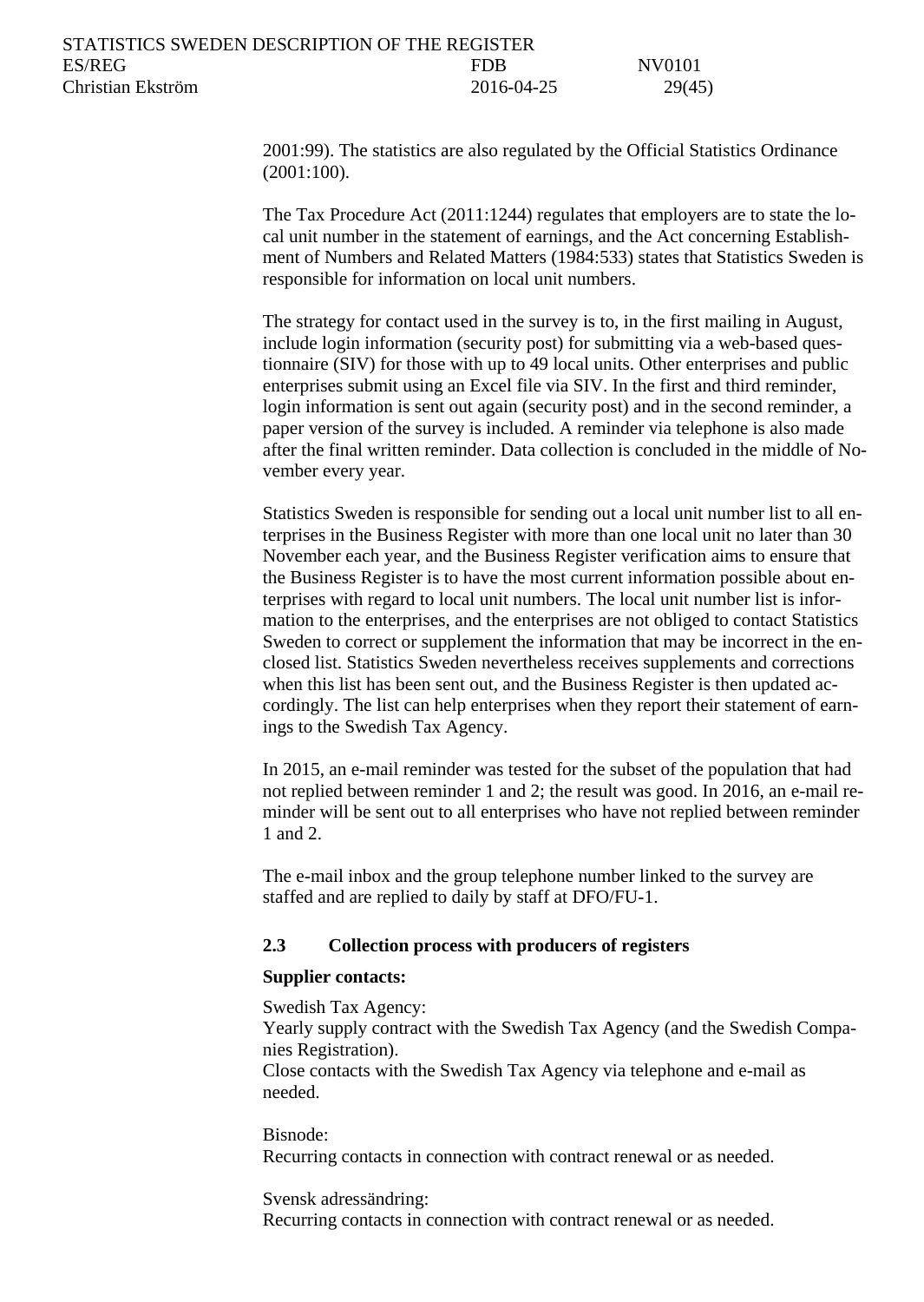Contact with collection unit DFO/FU-1: Daily contact Running follow-up meetings on ongoing register maintenance

Contact with profiling unit DFO/SF: Daily contact Running follow-up meetings on ongoing register maintenance

## <span id="page-29-0"></span>**C.3 Data processing**

## <span id="page-29-1"></span>**3.1 Data processing with external suppliers**

See Chapter 3 in the report on quality in the Business Register's input data regarding the Business Register's main sources: the Swedish Tax Agency, Svensk Adressändring and Bisnode (Relevant). The report is available [here.](file://scb.intra/data/Dok/ViP/2012%20ESREG%20Genomg%C3%A5ng%20av%20FDBs%20indata/PMOD/Avslut/SlutDelrapport/Leverans%2020120928/L1/Kvalitet%20i%20F%C3%B6retagsregistrets%20indata_v%200.5_slutversion.docx)

## <span id="page-29-2"></span>**3.2 Data processing with a collection unit**

With regard to the Business Register verification, the web-based survey contains both "hard" and "soft" controls. The hard controls must be taken care of to enable the respondent to send in the material. Soft controls do not need to be checked, and the respondent can voluntarily submit a comment and/or send in information with "soft" errors. For enterprises with more than 49 local units that submit information in an Excel file, there are no controls built in to the Excel file, but some controls are made and can be signalled to the respondent when they send their Excel file in.

Information submitted via the web-based survey or via an Excel file (SIV) is uploaded to the review application (GRUS), where error codes show up for control and in some cases for action by the review staff. The review staff is helped by review instructions, including descriptions of each error code (there are 24) and controls (there are 51) and which must be controlled or addressed. Any requests for change and such are noted in a yearly log book and are then followed up in production meetings that are held regularly during the collection period with the review staff. The aim is to address and develop the collection for the next round.

For the 2016 round, the web-based survey will be updated for enterprises that submit Excel files. The change means that those who previously had to complete three separate sections, will now only need to enter a web form to complete the submission. The objective is for this to make is easier for the respondent.

Current manual register maintenance is handled to a large extent by the content group at DFO/FU-1. Maintenance of the major enterprises group population currently lies outside, and is handled by a few people at ES/REG. Maintenance of the complex enterprises is handled in cooperation between mainly DFO/SF and ES/REG. In addition, a minor part of register maintenance in other parts of Statistics Sweden is handled by the persons who are authorised to update the Business Register.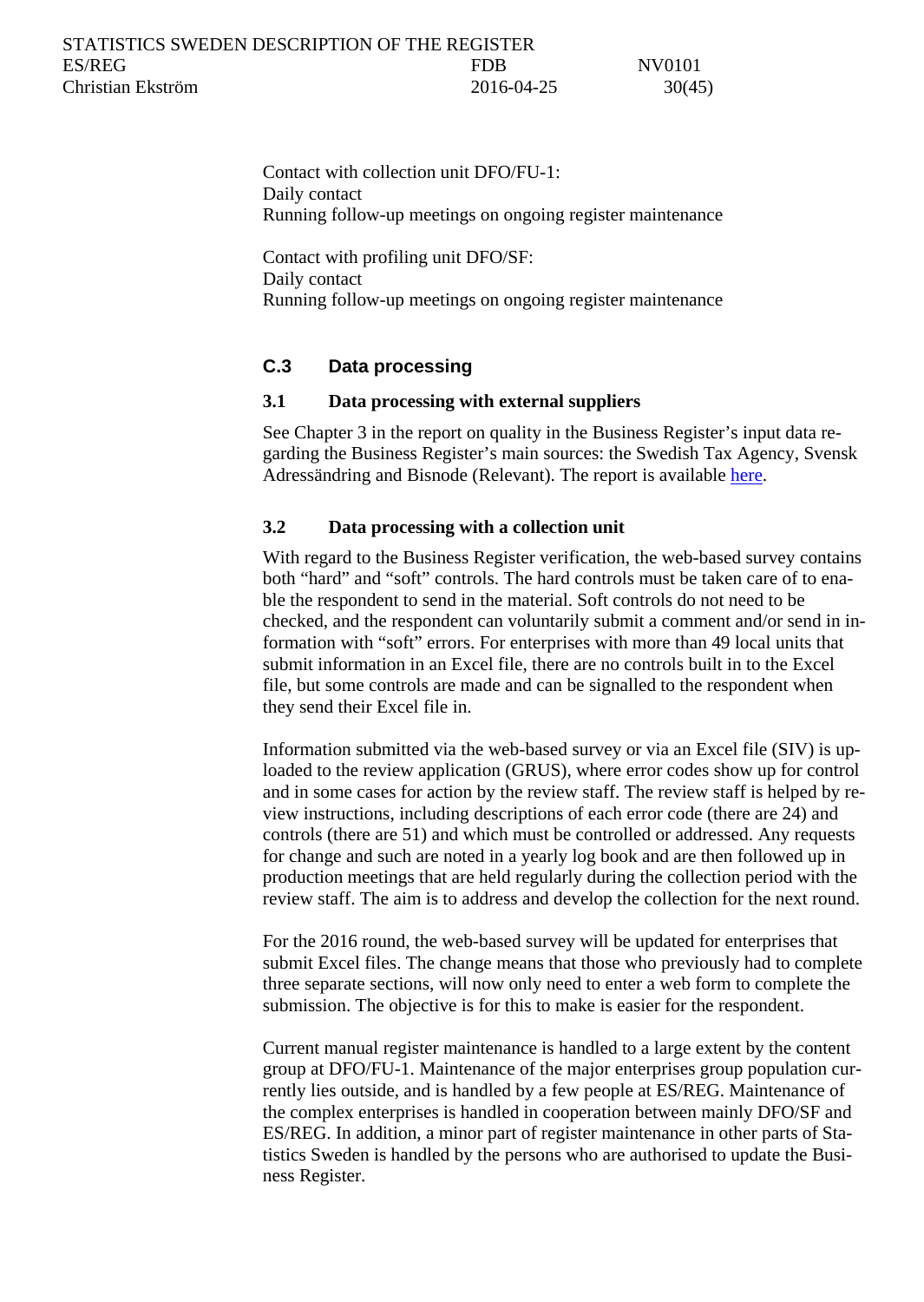| STATISTICS SWEDEN DESCRIPTION OF THE REGISTER |            |        |
|-----------------------------------------------|------------|--------|
| ES/REG                                        | FDB        | NV0101 |
| Christian Ekström                             | 2016-04-25 | 31(45) |

Manual register maintenance at DFO/FU-1 was done based on the sources, procedures and frequencies listed below:

*Running/weekly management*

- SKVBas
	- o SKV lists 91-94
	- o Johnny's lists
	- o Newly started before and after update
- SVAAB
- Mailbox (external incoming mail)

The running/weekly management should be, as much as possible, settled before the next delivery.

A new checking system was implemented in the spring 2015. This meant a new working method that provided a better overview and coordination of the review objects. This applied mainly to the SKVbas weekly and monthly, but also parts of Johnny's lists and Newly started before updated, that was conducted weekly.

#### *Monthly handling*

- SKVBas
	- o Changes in status (for example bankruptcies) compared with the SKV lists 91-94

The monthly management should be carried out as quickly as possible and be processed no later than the next SAMU occasion.

#### *Before the SAMU session*

• The mailbox for internal incoming mail (ES/REG prioritises/sorts the mails and DFO/FU handles the questions if there was time)

The objective of the work before the SAMU session is to ensure that checking cases are settled, as much as possible, during one SAMU period.

#### <span id="page-30-0"></span>*Register maintenance in the Business Register can be divided into four types:*

**Type 1:** New notifications are checked for validity and observation lists are produced regarding large deviations compared with previous values. These are based on rules in the SKV system of checking before updates. Major errors are separated here. The observation lists are checked manually in accordance with given rules. A large checking programme in the form of SQL questions is run in connection with the electronic collection of administrative data. Once the type 1 check is complete on Monday and Tuesday, the material is considered sufficiently good to update the Business Register.

**Type 2:** The system accepts new or revised information that is, in some cases, questionable, but not sufficiently questionable to generate a conflict of rules. Cases are created in the checking application based on predefined checking limits. The generation of some of these checks can be considered a supplement to the rules and checks contained in the SKV system. The content group processes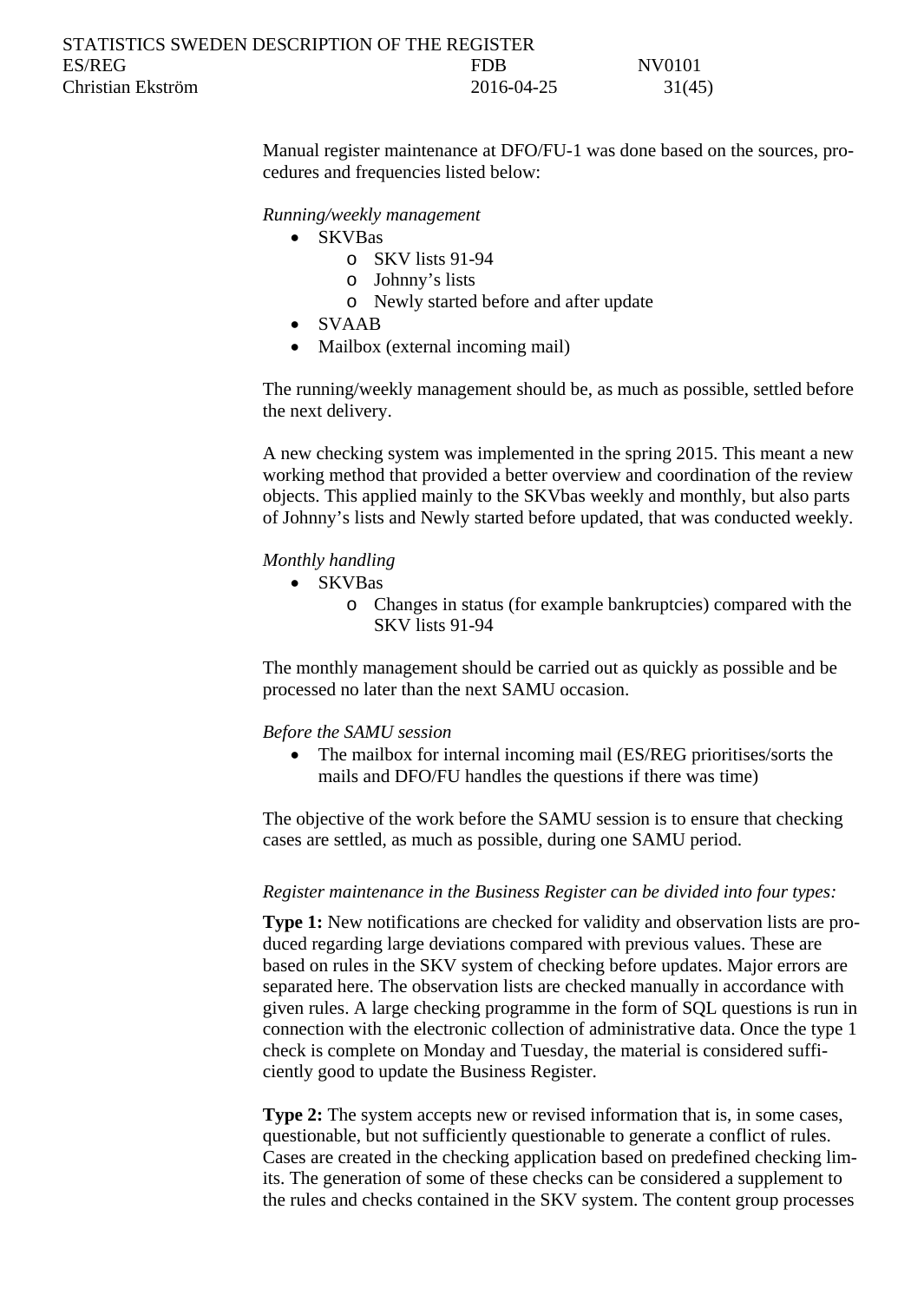these from Wednesday to Friday, once the Business Register is updated. Type 2 checking is related to the deliveries from SKV and SVAAB each week.

**Type 3:** Cross-checks are generated by the Business Register application in the form of error markings or error codes. These build on a number of defined rules. The basis for cross-checks includes everything that comes from the sources that the Business Register collects and supplements the data set with. Once the crosschecks have been run, the content groups check them. A "top-down" approach is used to handle the largest enterprises first and then in descending order with regard to the number of employees. Since the checking system was launched in the spring of 2015, the working method has been changed. This resulted in only some type-3 checking being done.

**Type 4:** When a manual entry, such as via a questionnaire or feedback, is made in the Business Register, the validity of the information is checked. Changes to the variable values are permitted within certain intervals. If, for example, the number of employees is changed from 50 to 100, the reasonableness of this increase lies outside the system allowance under the set rules. The new value should not be entered if it has not been checked via, for example, another contact. The value should then be accepted and a note made in free text, or else an error code will be generated, resulting in a cross-check.

Detailed information on how checking is to be carried out with regard to the Business Register verification is available for staff in the form of a checking instruction. Register maintenance is primarily carried out in accordance with work procedure descriptions, but also via the Handbook for the Business Register. In addition to the comments below on checking activities, in general, the surveys relate to a number of connected phases that can take days to complete. These include consistency check, unit delimitation, continuity check and reconciliation with the standards.

All data in the Business Register that is changed is saved in historical files. If new data is entered, the old information is saved. A copy of the files delivered from the Swedish Tax Agency is saved in the SKV system, which is, in principle, a copy of the part of the Tax database delivered to the Business Register.

After a number of error checks, error signs based on weekly deliveries are created in the checking system in the form of cases.

In primary key maintenance, the register is reconciled with the administrative (external) sources, and cross-registers are created across different identities. The Business Register has a cross-register with AST-nr (the administrative local unit number) and CFAR-nr (the number of the local unit as statistical unit). Crossregisters also exist for the relationship between representative numbers and corporate identity numbers.

Co-checking at microlevel is done against other administrative registers, to check activities in the enterprise and to check certain variables. Statements of earnings and the tax database (gross wages and turnover) are registers that are used for record linkage. The gross wage data from the monthly tax database delivery is used to make comparisons between gross wages and the number of employees in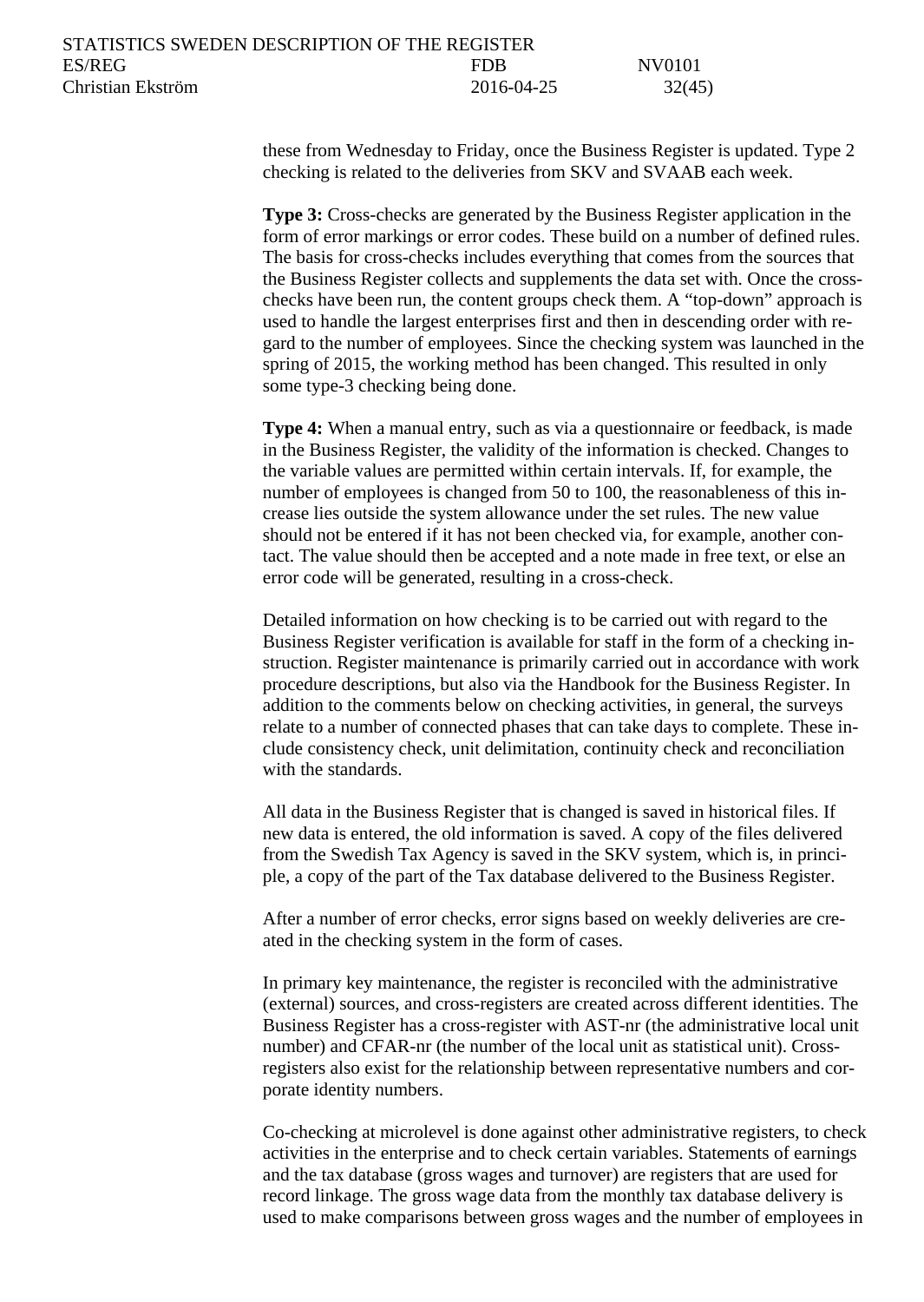legal units. Large deviations are extracted in observation lists for manual handling under type 3.

With regard to cross-checks, the content group addresses these if there is time. Today, there is no priority order, rather cross-checks comprise a "bulk" in the checking stage that is handled continuously throughout. Certain cross-checks have been carried out in the checking system since its implementation in the spring of 2015.

Manual review of a checking case is to a large extent carried out through further contact with the enterprise, but also by using other register information, such as websites and financial statements. Editing is done continuously through the changes that result from manual checking. Information is "corrected" and manually entered into the Business Register in all checking types.

There is no systematic documentation of sources of error. All events or changes are saved in historical tables at microlevel, and include information about the source. However, in the current system, it is not possible to determine whether the change is the result of an error or an updated of a previously correct value. The historical tables also sometimes contain free text comments to explain why a change was made.

The work carried out by the content group is to be prioritised by ES/REG based on existing user needs and decisions related to quality in the Business Register. Changes are communicated at reconciliation meetings with DFO/FU-1.

### <span id="page-32-0"></span>**3.3 Data processing with the producer of the register**

Most of the data in the Business Register come from the tax administration system and has been registered with the Swedish Tax Agency.

Once Statistics Sweden is notified, a large number of checks are made concerning data validity and reasonableness. Errors and inconsistencies are checked and corrected by Statistics Sweden. This also provides an indication of organisational changes. Most changes in enterprises with more than 15 employees and enterprises with two or more local units result in a contact with the enterprise for verification before the change is entered into the Business Register.

Due to backlogs, it can take up to three weeks before an actual change is available in the Business Register. As a consequence, a small percent of the enterprises have incorrect data at each extraction time.

Material from the Swedish Tax Agency, which constitutes a large amount of the input data to the Business Register database, is processed in a separate part of the production system. Telephone numbers, industries and addresses are edited to some extent. Double notification items are handled manually. Through automated comparisons between the information previously received from the Swedish Tax Agency, today's delivery and the information available in the Business Register, decisions are made on the measures that must be taken with regard to each enterprise. For small enterprises (less than 15 employees), this leads to the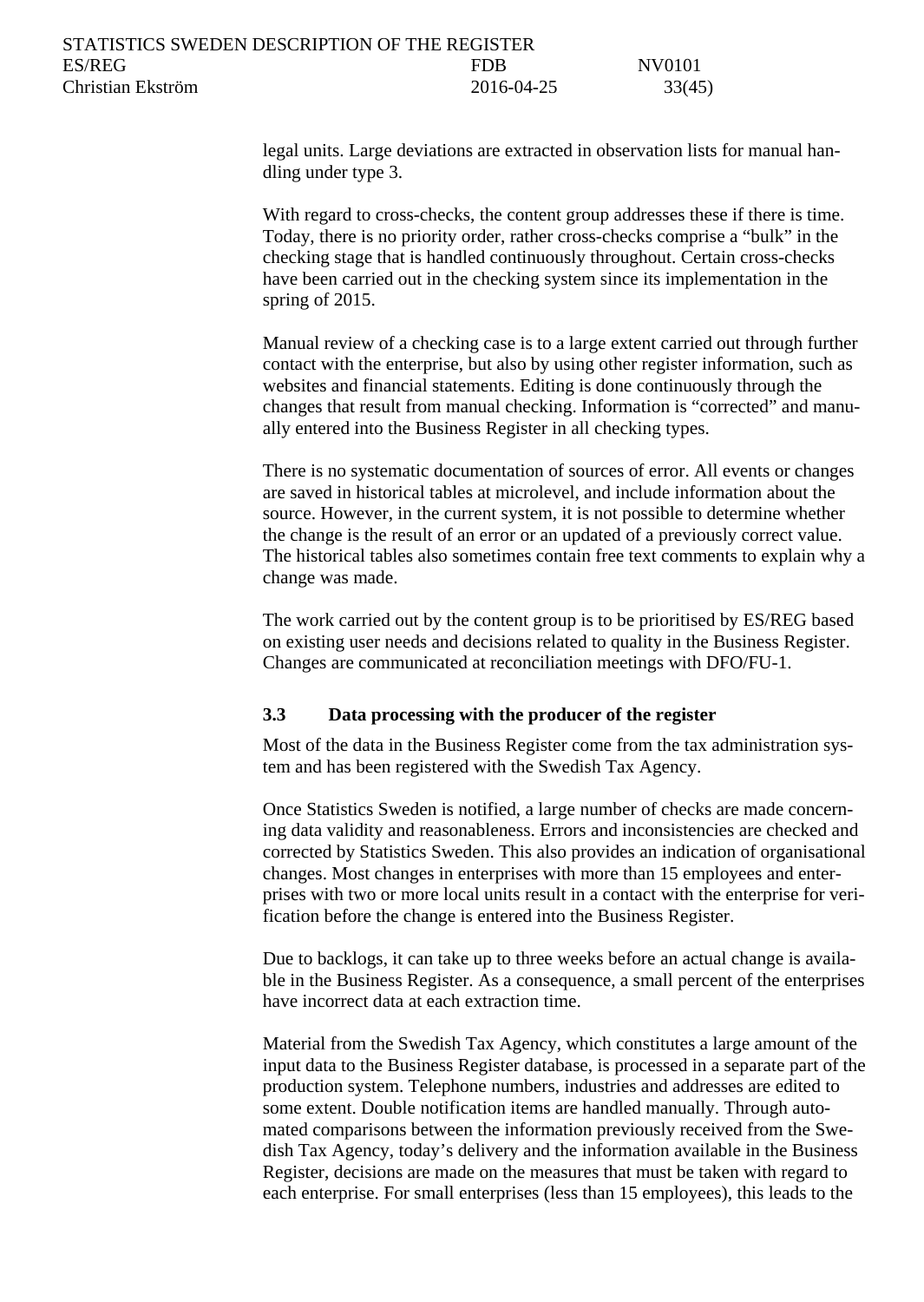creation of notification items for updating in the database. Changes in large enterprises, with 15 or more employees, leads to cases in the checking system being investigated manually, often in contact with the enterprise in question. Changes in enterprises with more than one local unit are investigated manually regardless of the size based on the number of employees.

Information from Svensk Adressändring AB is processed manually. Non-active enterprises are updated with postal address and telephone numbers. Enterprises with one local unit and less than ten employees that are active are updated with location address, postal address and telephone number. Updated manually in the Business Register. The enterprises are contacted to verify the information with regard to enterprises with at least 10 employees and enterprises with more than one local unit, and if it is deemed necessary (for example when the new and old address are geographically far from each other) even in small enterprises. Corrections are made directly in the Business Register application.

The number of employees from the statement of earnings. The material contains all submitted statements of earnings, about eight million. Employees who have worked for several employers in one year have statements of earnings from each employer. The data processing results in information on the number of employees according to the statement of earnings in the legal unit. In enterprises with one local unit, the same information is also listed in the local unit. The objective of the calculation is that a person should be counted no more than one time, and that the salary earned should be large enough to be defined as an employment. Calculated in several stages:

- Approved statements of earnings are selected from the material. An approved statement of earnings is one with a gross wage larger than one base amount and in which employment also applied in December.
- In cases where the person only has one approved statement of earnings, that one counts.
- In cases where the person has several approved statements of earnings, the one with the highest gross wage counts.
- Non-approved statements of earnings are used only for persons who do not have an approved statement of earnings. A check is made to determine whether the person has several statements of earnings that together amount to a base amount. If that is the case, the statement with the highest amount where employment has not ended it counted.

The automated processing creates data about the number of employees according to the statement of earnings in the legal unit. It is compared with the number of employees listed in the Business Register, and lists of large changes are retrieved as below.

The lists are checked manually. Enterprises with at least 10 employees are always contacted, although also in small enterprises, a telephone call is often the only way to sort out differences between the Business Register and the statement of earnings.

Enterprises that are not retrieved on the list are updated automatically with the variables number of employees according to the statement/statements of earnings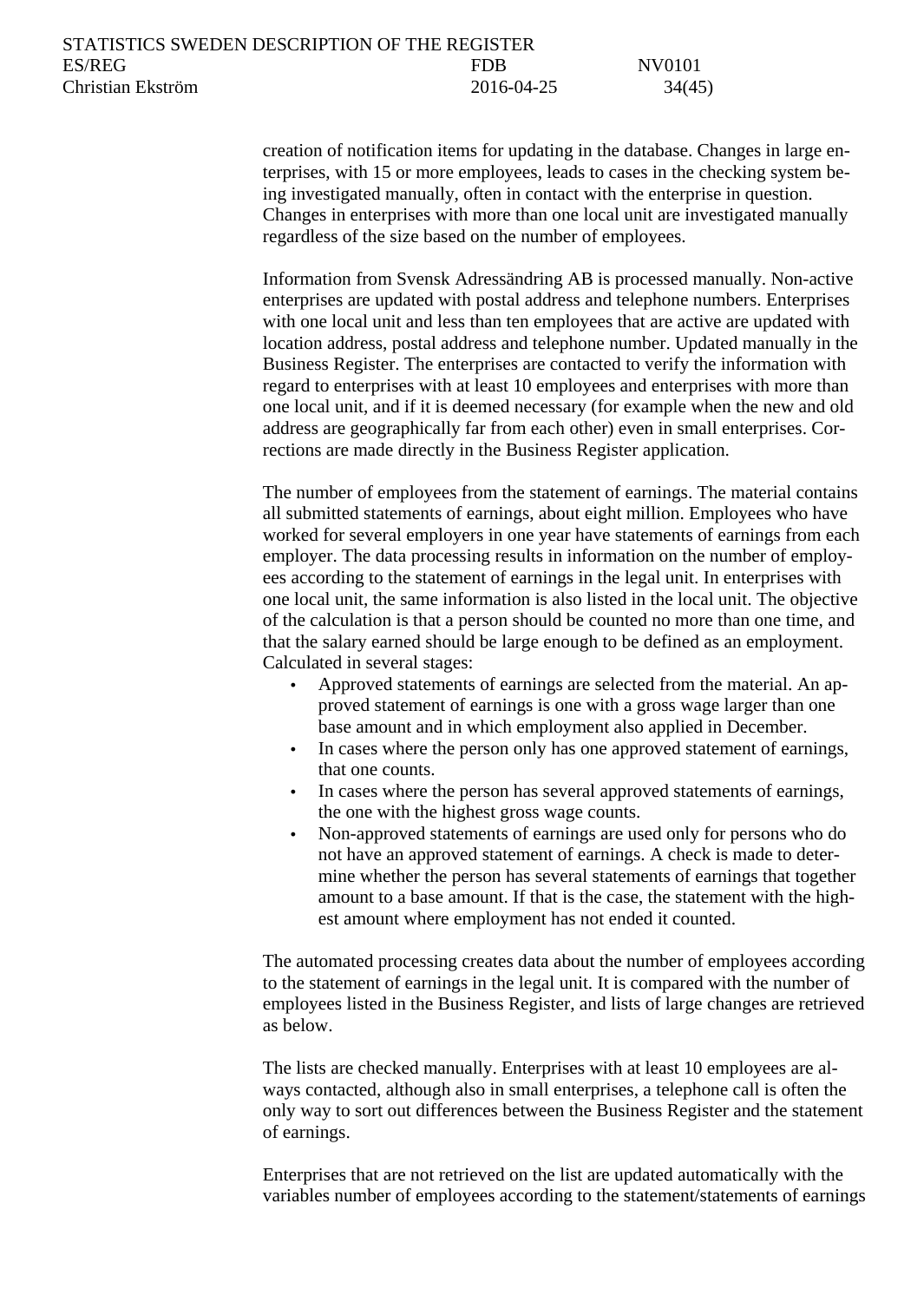(for the year the statement refers to). The number of statements of earnings, salary according to the statement of earnings, number of mobile employees (ASTNr 99980-99999) are also updated.

Other register information from internal and external registers is handled in a similar way. Automatic notifications are created, unmatched relationships are listed and investigated, as are large changes. The enterprises are contacted when deemed necessary. Corrections are made using the automatically generated notices and using manual registration in the Business Register application.

In the survey Business Register verification, information is collected via a web form that is reviewed in the review application. Then, new information is sent to the Business Register system. Some changes may require contact with the enterprises, for instance to check whether it is a matter of really new/really closed local units, or whether it is a matter of transfers in which another enterprise is involved. User guidelines and instructions for reviewing variables are available for handling the surveys.

In checks of location addresses in manual register maintenance, Eniro, Hitta, websites and the postal database PDB (postal codes, addresses, etc.) comprise the basic tools for the checks. The aim is to be able to find correct location addressed in the Business Register.

Automatic checks. A change in the information in the Business Register leads to a large number of automatic checks. The checks are the same regardless of whether the change is registered manually in the Business Register application or by updating through automatic notices. The units (enterprise unit, local unit, legal unit, activity unit, activity unit, see 1.2) in which the error codes landed are saved in a table for each unit type. At the next update of the unit, for example, correction of the error, the checks are run again, and the error codes that no longer appear on the item are removed, while any new errors are added. Inconsistency checks are one of the checks that can be mentioned.

Source codes with various levels of priority are used to automatically rank information arriving for updating together with information already available in the Business Register.

### <span id="page-34-0"></span>*3.3.1 Coding*

SNI coding, or valuation of existing SNI codes in the Business Register, is carried out once a year for enterprises included in the survey Industrial production of goods and refers to SNI for main groups 05-33, 38 and 58.

#### <span id="page-34-1"></span>*3.3.2 Imputation*

No imputation is done in the Business Register or the SAMU frames.

### <span id="page-34-2"></span>*3.3.3 Model calculation*

*Data on the number of employees retrieved from the statements of earnings* Every year, employers send in statement of earnings for each employee to the Swedish Tax Agency, which contains the individual's salary /remuneration from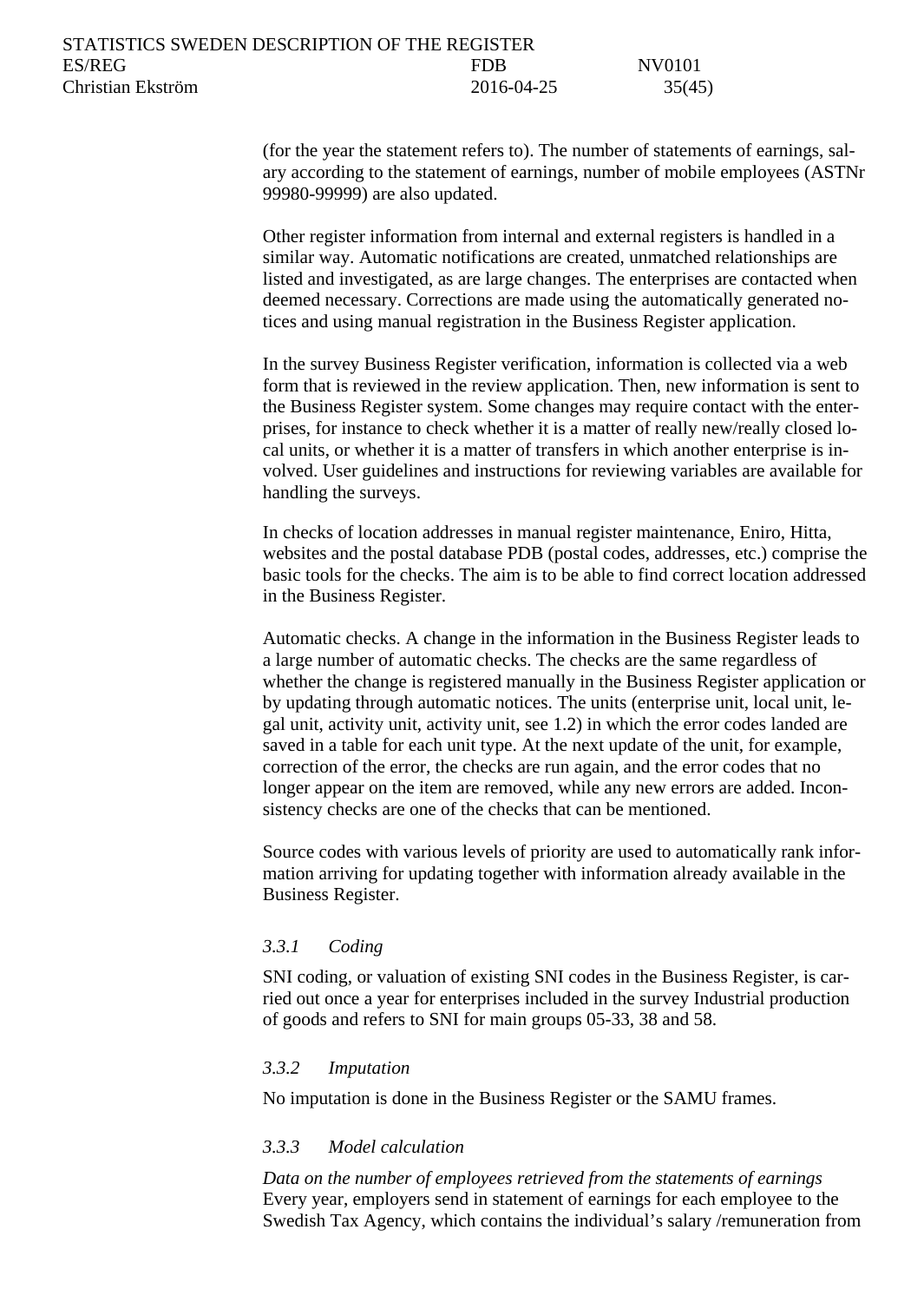| STATISTICS SWEDEN DESCRIPTION OF THE REGISTER |            |        |
|-----------------------------------------------|------------|--------|
| ES/REG                                        | <b>FDB</b> | NV0101 |
| Christian Ekström                             | 2016-04-25 | 36(45) |

the company for the previous year. Every year, Statistics Sweden receives the statement of earnings data from the Swedish Tax Agency and can then supplement the Business Register with the number of employees per enterprise based on a model where each person is counted a maximum of one time. Since a person can have more than one statement of earnings, a decision must be made regarding which statement of earnings should be counted. The months which the statement of earnings refers to are utilised for this purpose.

In the Business Register, in order to count a person as an employee of an enterprise with the use of a statement of earnings, the person must:

- earn at least one price base amount during the year, which was SEK 44 400 in 2014;
- not have higher earnings from another enterprise;
- not have ceased employment with this enterprise during the income year.

Every year, the number of employees in enterprises with one local unit is updated. The number of legal units that are updated varies, but amounts to between 120 000 and 130 000. About 65 percent of all active legal units that are registered in the Business Register as employers have the statement of earnings as the source of information on the number of employees.

#### *Data on the number of employees retrieved from the tax return*

Gross wage plus benefits for a legal unit are divided by the average wage for the economic industry and the legal form. Updated monthly for enterprises with one local unit and affects about 250 legal units per month.

#### <span id="page-35-0"></span>*3.3.4 Derivation*

There are a number of automated derivations carried out in the Business Register based on administrative sources. Those described below should be present for all relevant objects. (Adjustment for each object in Section 1.1.3.)

| Variable                           | <b>Derived from</b>                  |
|------------------------------------|--------------------------------------|
| <b>Activity status</b>             | Different values of the Swedish Tax  |
|                                    | Agency's information on the enter-   |
|                                    | prises' registration for VAT, as em- |
|                                    | ployer and for F tax.                |
| Municipality code                  | <b>Location</b> address              |
| Ownership category                 | Legal form                           |
| Sector                             | Legal form                           |
| Type of listing (PrivPubl)         | Legal form                           |
| Legal form                         | Statistics Sweden codes legal form = |
|                                    | 10 for natural persons. This legal   |
|                                    | form does not formally exist, but is |
|                                    | used in the Business Register for    |
|                                    | practical reasons.                   |
| Number of employees according to   | Number of employees when An-         |
| statistical measurement (AnstS)    | st $SDiff = 1$ for local unit        |
| Economic sector, statistical (NgS) | Economic sector administrative Ng    |
|                                    | when $NgSDiff = 1$ for local unit    |
| Location address                   | Postal address when location address |
|                                    | is missing for the local unit        |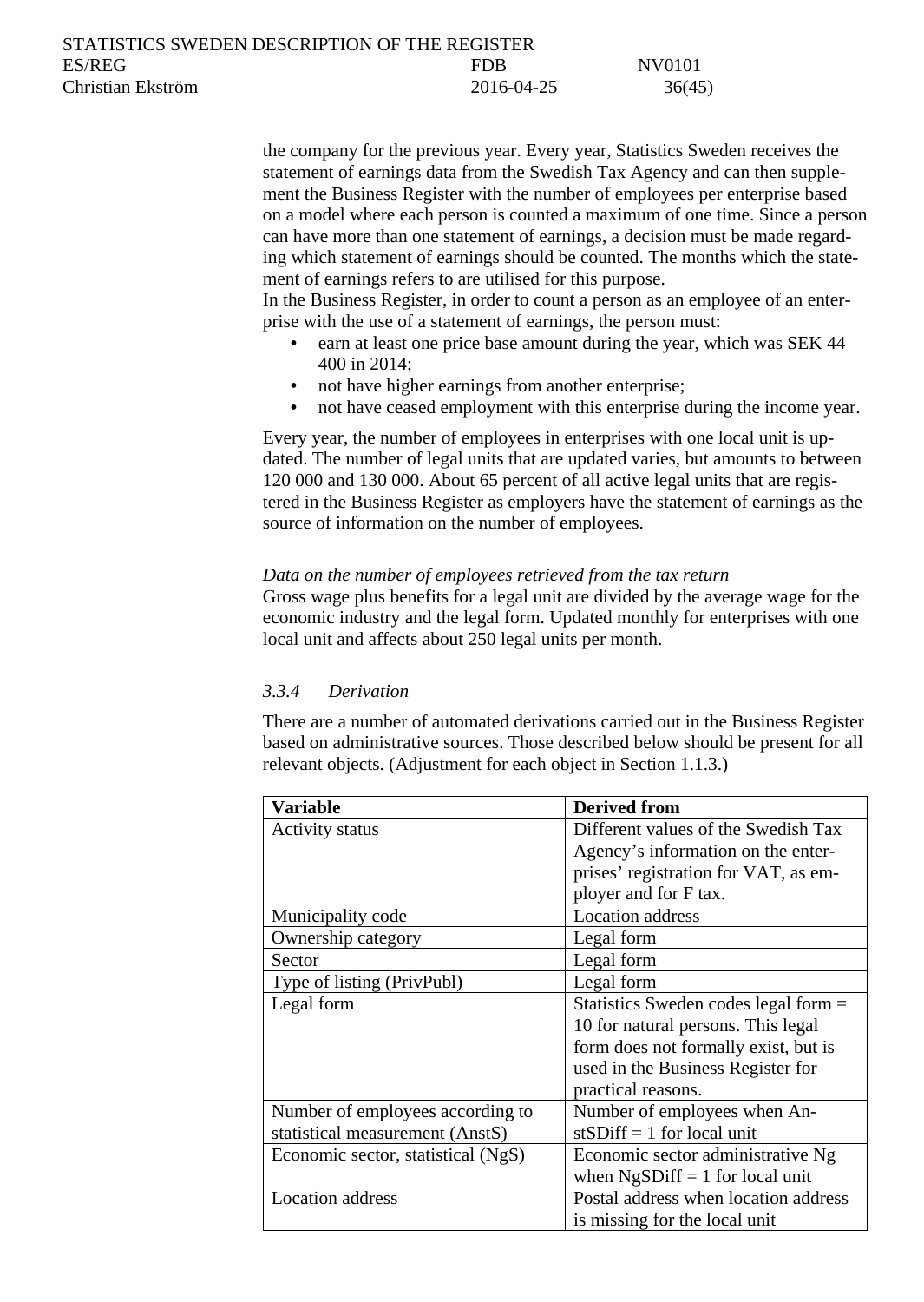Initially, a sector code is assigned where it is most likely that most of all types in each legal form belong. Then, the remainder is assessed manually, or input is awaited from other statistical areas with more knowledge about each object.

### <span id="page-36-0"></span>*3.3.5 Checking*

#### *Duplicate checks*

All objects in the Business Register have unique identities, and duplicates do not occur in this regard.

#### *Reasonableness checks*

Between SAMU frames, various types of checks are carried out in the production of the Business Register. Some can be considered to be reasonableness checks, other cannot. Here, checks are specified that are carried out towards the end of the production round and/or based on a level that is not exclusively linked to the collection objects local unit and legal unit. Special checks are carried out at ES/REG and DFO/SF before the production of a new SAMU frame. The starting point for the checks is the legal units marked "complex" or "SF" in the Business Register application.

| <b>Task</b>                   | <b>Time</b>          | Who has the task  |
|-------------------------------|----------------------|-------------------|
| Register maintenance of lo-   | Running              | DFO/FU or         |
| cal units and legal unit      |                      | <b>ES/REG</b>     |
| (Svaab, SKV, Feedback         |                      |                   |
| from the statistics)          |                      |                   |
| Business Register verifica-   | Aug-Nov              | DFO/FU with some  |
| tion                          |                      | exceptions ES/REG |
|                               |                      | and EFO/SF. See   |
|                               |                      | below             |
| Distribution of employees     | Appears on an er-    | <b>ES/REG</b>     |
| for local units with more     | rors list when the   | DFO/SF            |
| than one local kind of activ- | number of employ-    |                   |
| ity unit                      | ees is changed regu- |                   |
|                               | larly                |                   |
| Check list for enterprise     | Running              | <b>ES/REG</b>     |
| units divided by activity     |                      | DFO/SF            |
| units after change to the lo- |                      |                   |
| cal kind of activity unit     |                      |                   |
| Check holding companies'      | Continuous for new   | <b>ES/REG</b>     |
| coding with regard to SNI     | arrivals and before  | DFO/SF            |
| and NgSdiff                   | <b>SAMU</b>          |                   |
| Check SNI changes for le-     | Running or not       | <b>ES/REG</b>     |
| gal unit                      |                      |                   |
| Check SNI changes for en-     | Running or before    | <b>ES/REG</b>     |
| terprise units with 200 or    | SAMU 44 times a      | DFO/SF            |
| more employees                | year                 |                   |
| Check New enterprise units    | Running or before    | <b>ES/REG</b>     |
| with 200 or more employees    | SAMU 4 times a       | DFO/SF            |
|                               | year                 |                   |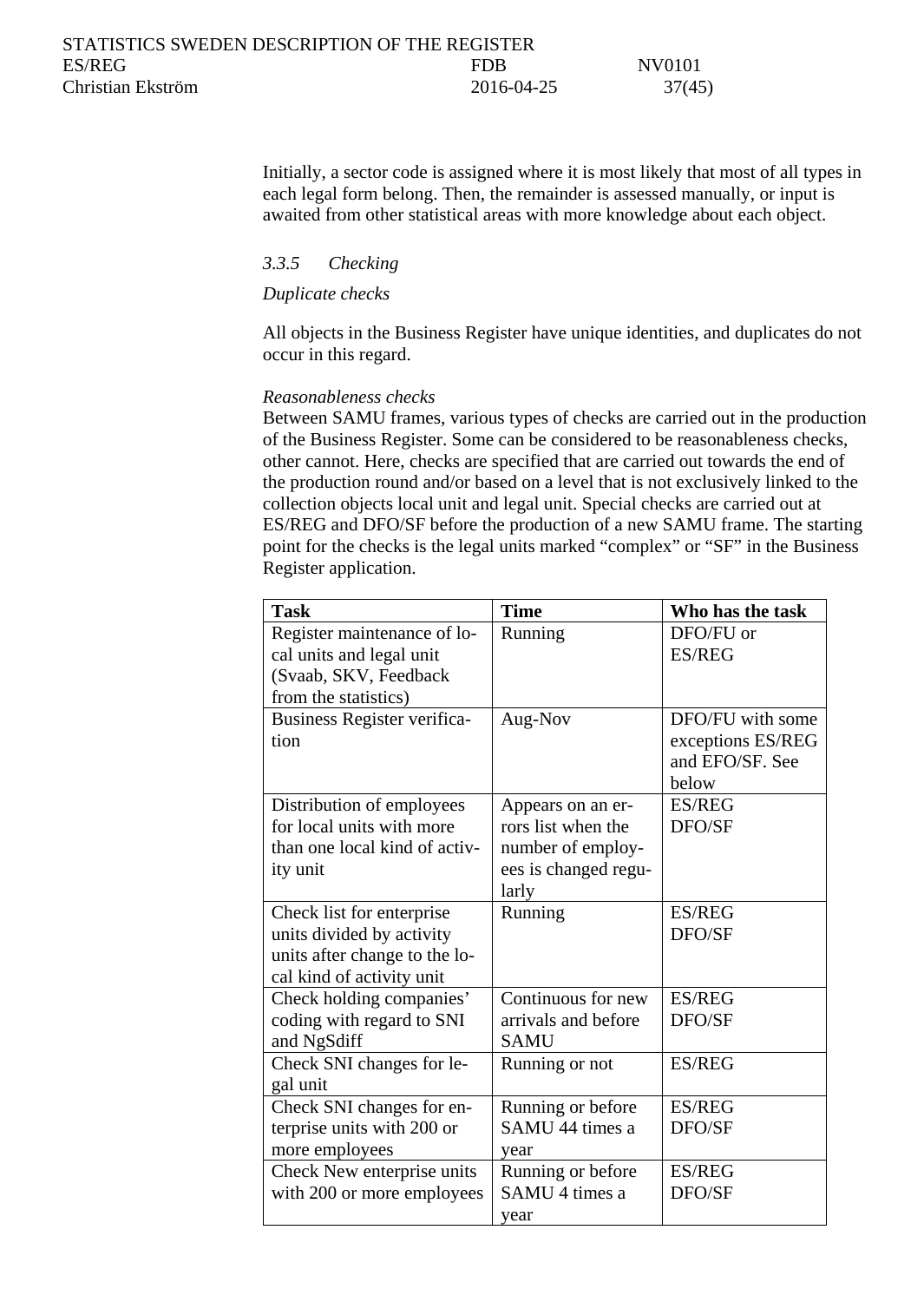| <b>FDB</b> |               | NV0101 |
|------------|---------------|--------|
|            | 2016-04-25    | 38(4)  |
|            |               |        |
|            |               |        |
|            | Before SAMU 4 | ES/I   |
|            |               |        |

| <b>Check Sector affiliation</b>                               | Before SAMU 4                         | <b>ES/REG</b> |
|---------------------------------------------------------------|---------------------------------------|---------------|
|                                                               | times a year                          | DFO/SF        |
| Check enterprise units with                                   | Before SAMU 4                         | <b>ES/REG</b> |
| 200 or more employees and                                     | times a year                          | DFO/SF        |
| with changes to number of                                     |                                       |               |
| employees                                                     |                                       |               |
| Industrial production of                                      | Sept/Oct                              | <b>ES/REG</b> |
| goods industries for multi-                                   |                                       | DFO/SF        |
| ple local units enter-                                        |                                       |               |
| prise/forms                                                   |                                       |               |
| Update legal unit content                                     | Before SAMU in                        | <b>ES/REG</b> |
| for small enterprise units an                                 | March and Novem-                      | DFO/SF        |
| possibly activity unit struc-                                 | ber                                   |               |
| ture                                                          |                                       |               |
| Check that all local units                                    | Before SAMU 4                         | <b>ES/REG</b> |
| within one help enterprise                                    | times a year                          | DFO/SF        |
| unit has NgSdiff = $5$ and $6$                                |                                       |               |
| Legal units in small enter-                                   | <b>Before SAMU 4</b>                  | <b>ES/REG</b> |
| prise units with deviating                                    | times a year List                     | DFO/SF        |
| <b>NgS</b>                                                    | submitted to the                      |               |
|                                                               | person responsible                    |               |
|                                                               | for IT                                |               |
| Activity unit share of total                                  | <b>Before SAMU 4</b>                  | <b>ES/REG</b> |
| turnover for enterprise units<br>with more than one local     | times a year List<br>submitted to the | DFO/SF        |
| unit                                                          |                                       |               |
|                                                               | person responsible<br>for IT          |               |
| Profile and classify enter-                                   | Running                               | <b>ES/REG</b> |
| prises that have emerged via                                  |                                       | DFO/SF        |
| feedback from the statistics,                                 |                                       |               |
| but also via own searches                                     |                                       |               |
| Reprofile already profiled                                    | Running                               | <b>ES/REG</b> |
| enterprises                                                   |                                       | DFO/SF        |
|                                                               |                                       |               |
| Monitoring/check of                                           | Before SAMU 4                         | <b>ES/REG</b> |
| Ngsdiff 2,3,5,6 and 7 to en-                                  | times a year                          | DFO/SF        |
| sure it is correct.                                           |                                       |               |
| Various inconsistency                                         | Running                               |               |
| checks                                                        |                                       |               |
| Enterprise unit other status                                  |                                       |               |
| than activity unit. Active le-                                |                                       |               |
| gal unit to non-active enter-<br>prise unit. Check that small |                                       |               |
| enterprise unit has a main                                    |                                       |               |
| unit.                                                         |                                       |               |
| Check of statement of earn-                                   | April and Oct                         |               |
| ings, 3 types of lists                                        |                                       |               |
|                                                               |                                       |               |
| Miscellaneous other Profil-                                   |                                       |               |
| ing, Feedback, and more                                       |                                       |               |
|                                                               |                                       |               |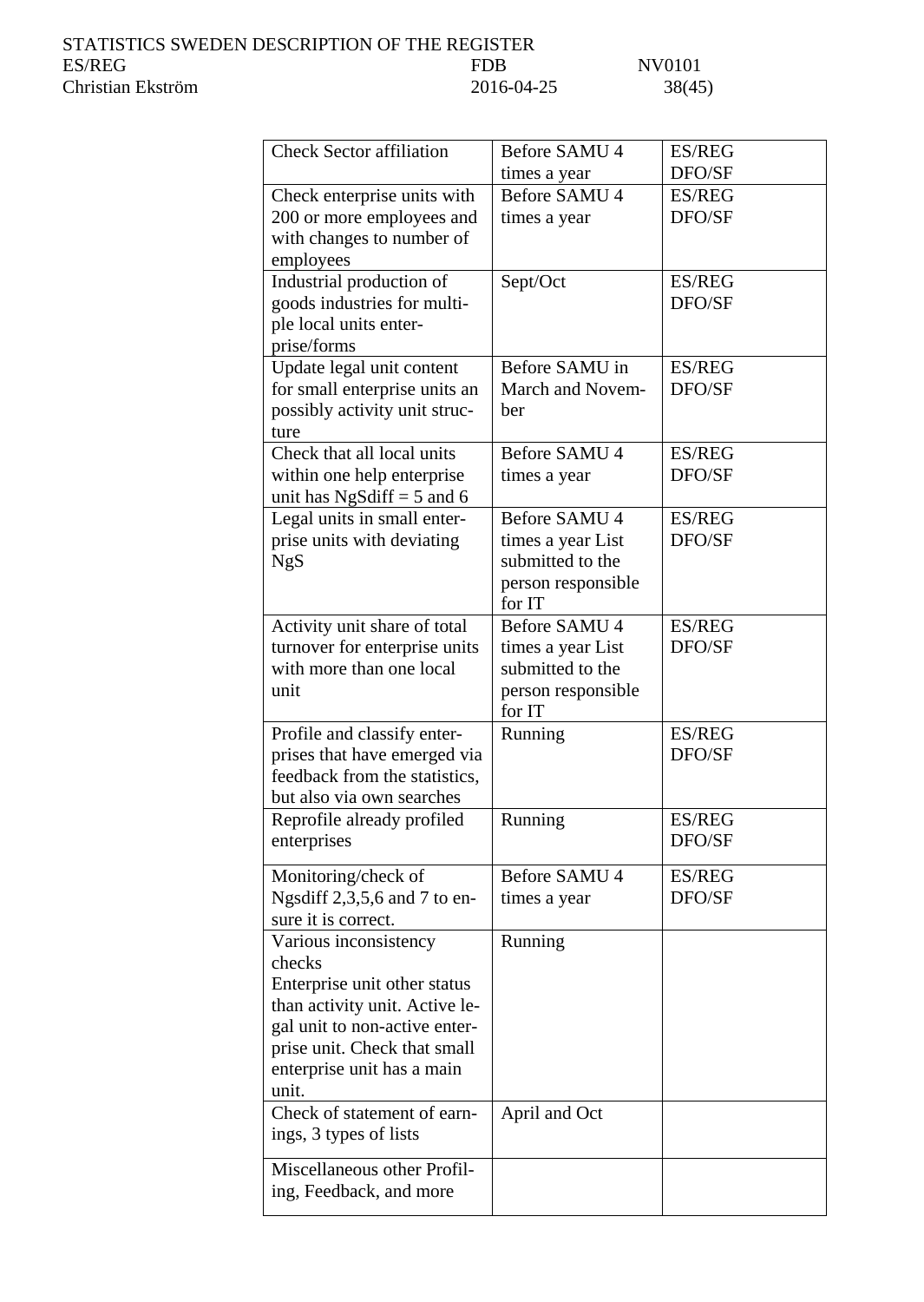*Changes* See above.

-

#### *Comparisons with other registers/sources*

No particular comparisons are made between the Business Register according to the version described here and other registers besides those available in the Business Register system and are used to updated or review the information in the Business Register.

Population reconciliation is done to some degree for the object activity unit using information from the statement of earnings. Otherwise, tax returns (gross wages and turnover) are used to reconcile and derive data about the number of employees and turnover in the Business Register.

<span id="page-38-0"></span>*3.3.6 Concerning particular registers*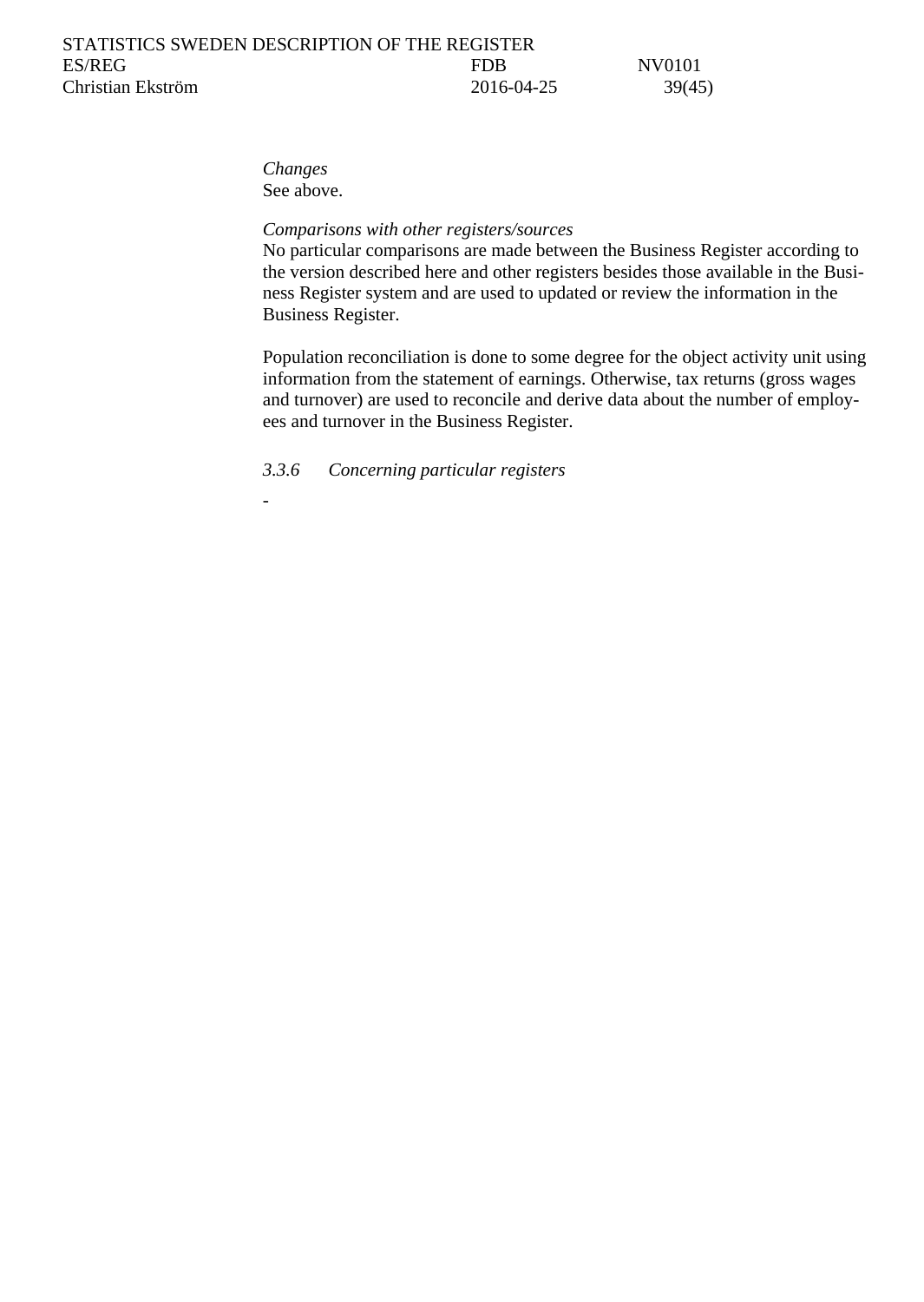# <span id="page-39-0"></span>**Appendix 1 Information and instruction**

#### **Information**

The main purpose of the Description of the register (BaR) is to describe the characteristics of the register based on the primary purpose of the register, that is, the register's primary statistical use. Another purpose is to describe the register in such a way that secondary users of the register may also use the information and make a quality assessment based on the purposes and requests.

Being able to describe the quality of the register requires cooperation between the register producer and the statistical producer. This is because the quality cannot be described solely based on the register; it need to be supplemented with the statistics' purpose and requests.

A quality description should be carried out in three stages:

- 1. Register description.
- 2. Description of statistics (purpose and requests).

3. A common quality assessment of the register based on the register itself and the purpose and requests of the statistics.

The register producer and the statistics producer need to cooperate to complete Section B.4. In the first year, the register producer completes as much as feels reasonable; *after* the first year it should be considered whether the section should be adjusted.

The description of the statistics (BaS) describes the statistics and how the production of statistics has affected its quality, while SCBDOK describes how statistics has been produced "from farm to table". The description of registers contains information for both the description of the statistics (Chapters A and B) and SCBDOK (Chapters A and C), and can contribute with information to certification of statistics under ISO 20252.

#### **Instruction**

#### *Instruction for documentation*

Producing a description of registers requires information from the *Checklist for reviewing* and *Metadata in register production.* The help text under each heading contains a reference to the *Checklist for reviewing* and to the chapter in *Metadata in register production* where the information can be found. In addition, knowledge is needed on how data is collected outside Statistics Sweden, to increase understanding for the variables and be able to assess the quality.

Explanations of some of the concepts used in the BaR template can be found in Appendix 2 *Terminology.*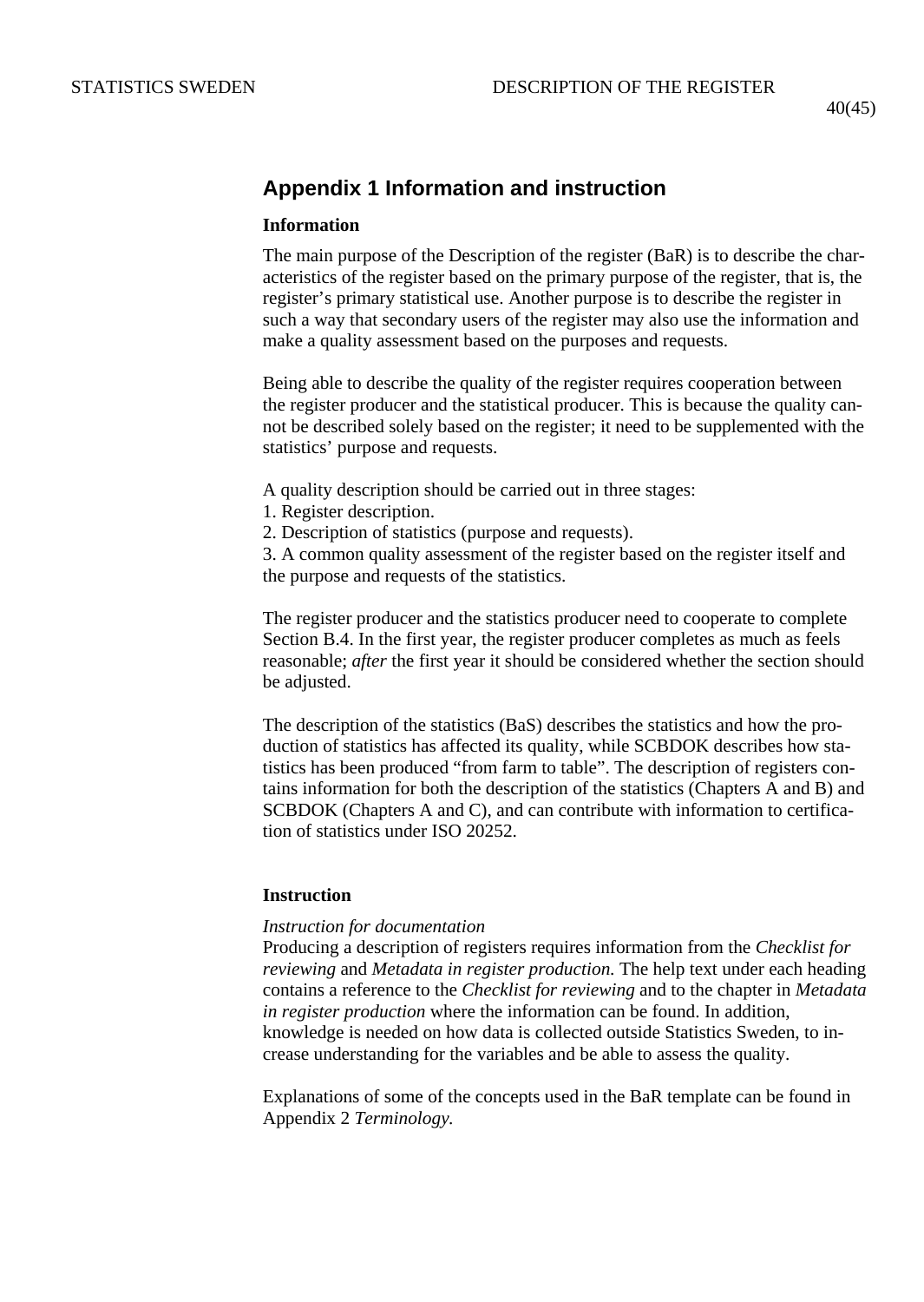41(45)

BaR has three main sections:

- Section A General description of the register and changes that have occurred or that are planned.
- Section  $B A$  description of how the quality is expected to be affected by the different stages of register production.
- Section  $C A$  description of how the register has been produced. A summary of *Metadata in register production.*

#### *Specific questions*

How do you describe an integrated register in the description of registers?

- Focus on what is unique in the integrated register.<br>- Describe any data that is collected externally.
- Describe any data that is collected externally.
- Describe what is done differently compared with the registers that are retrieved internally; otherwise a reference to its documentation is sufficient.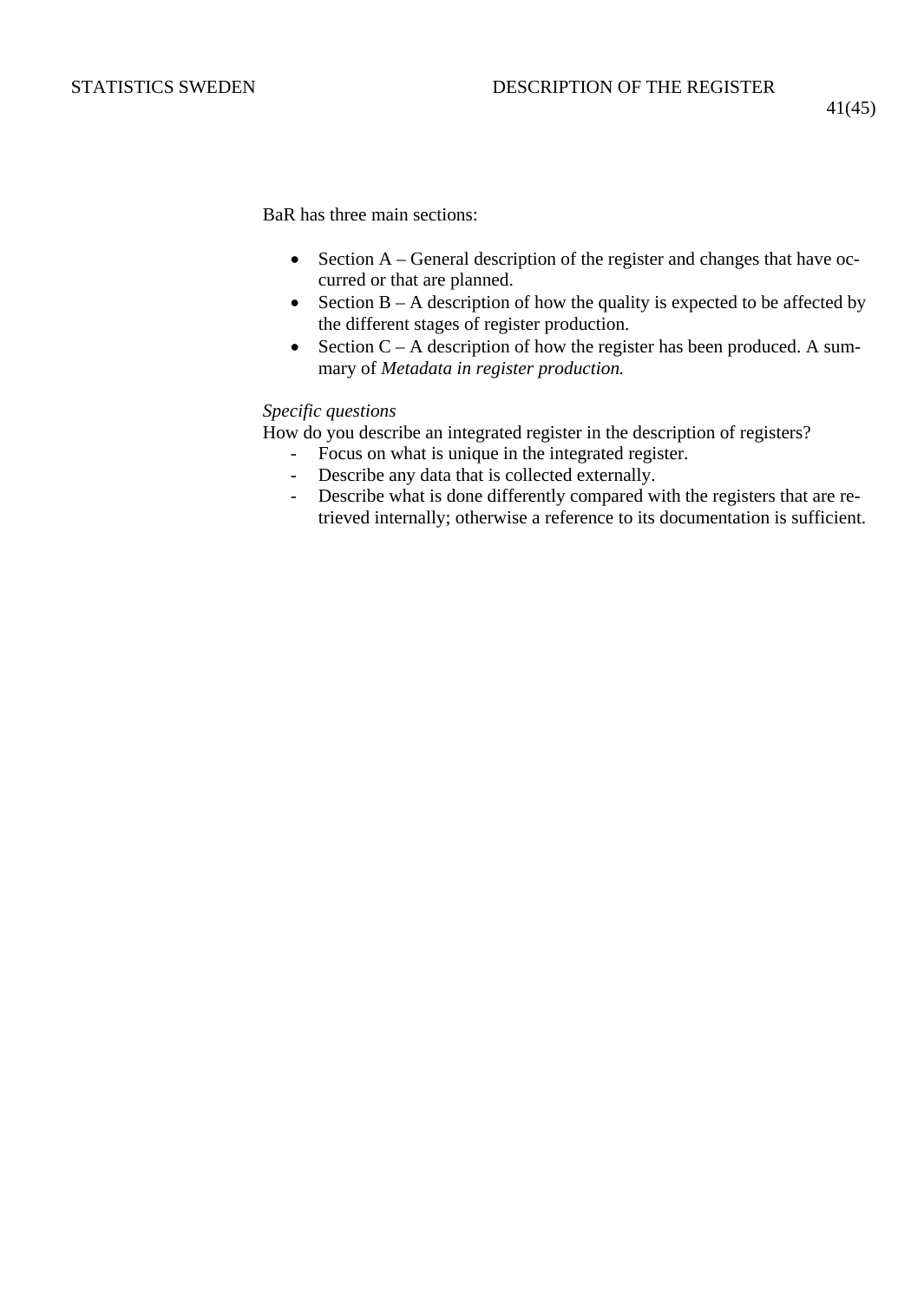## 42(45)

# <span id="page-41-0"></span>**Appendix 2 Terminology**

The terminology is intended to be of help in filling in the document, but cannot be considered to be established general terminology at Statistics Sweden.

| <b>Terms</b>                                  | <b>Description</b>                                                                                                                                                                                                                                                                                                                      |
|-----------------------------------------------|-----------------------------------------------------------------------------------------------------------------------------------------------------------------------------------------------------------------------------------------------------------------------------------------------------------------------------------------|
| Quantitative variable: continuous or discrete | A qualitative variable is a numerical variable. A con-<br>tinuous variable can adopt all values in its area of var-<br>iation. A discrete variable can only adopt certain nu-<br>merical values, such as integers from zero and up-<br>wards. Examples of quantitative variables include age,<br>length, income and number of children. |
| Qualitative variable/categorical variable     | A qualitative/categorical variable is a variable that<br>adopts non-numerical values and whose variable val-<br>ues can be coded (including numerical codes). No av-<br>erage values can be calculated. Examples include sex,<br>civil status and industry.                                                                             |
| Unit non-response                             | Unit non-response means that all information is miss-<br>ing from an object.                                                                                                                                                                                                                                                            |
| Item non-response                             | Item non-response/variable non-response means that<br>one or more data are missing from an object that has<br>been examined.                                                                                                                                                                                                            |
| Deviation errors                              | Signals from checks focused on deviation errors nor-<br>mally just mean that there is a suspected error. This<br>data must be examined further in order to establish<br>whether or not they are incorrect. One way to detect<br>deviation errors is to use acceptance limits.                                                           |
| Contradictions                                | The value of a variable is contradicted by the value of<br>one or more variables.                                                                                                                                                                                                                                                       |
| Source                                        | Data of external origin, that is, administrative data<br>from, for example, another authority.                                                                                                                                                                                                                                          |
| Registers                                     | Data processed and checked at Statistics Sweden and<br>that is prepared in a final observation register, such as<br>the Business Register, the Total Population Register<br>or the FR.                                                                                                                                                  |
| Source = register                             | Refers to integrated registers in which variables are<br>retrieved from other registers at Statistics Sweden.                                                                                                                                                                                                                           |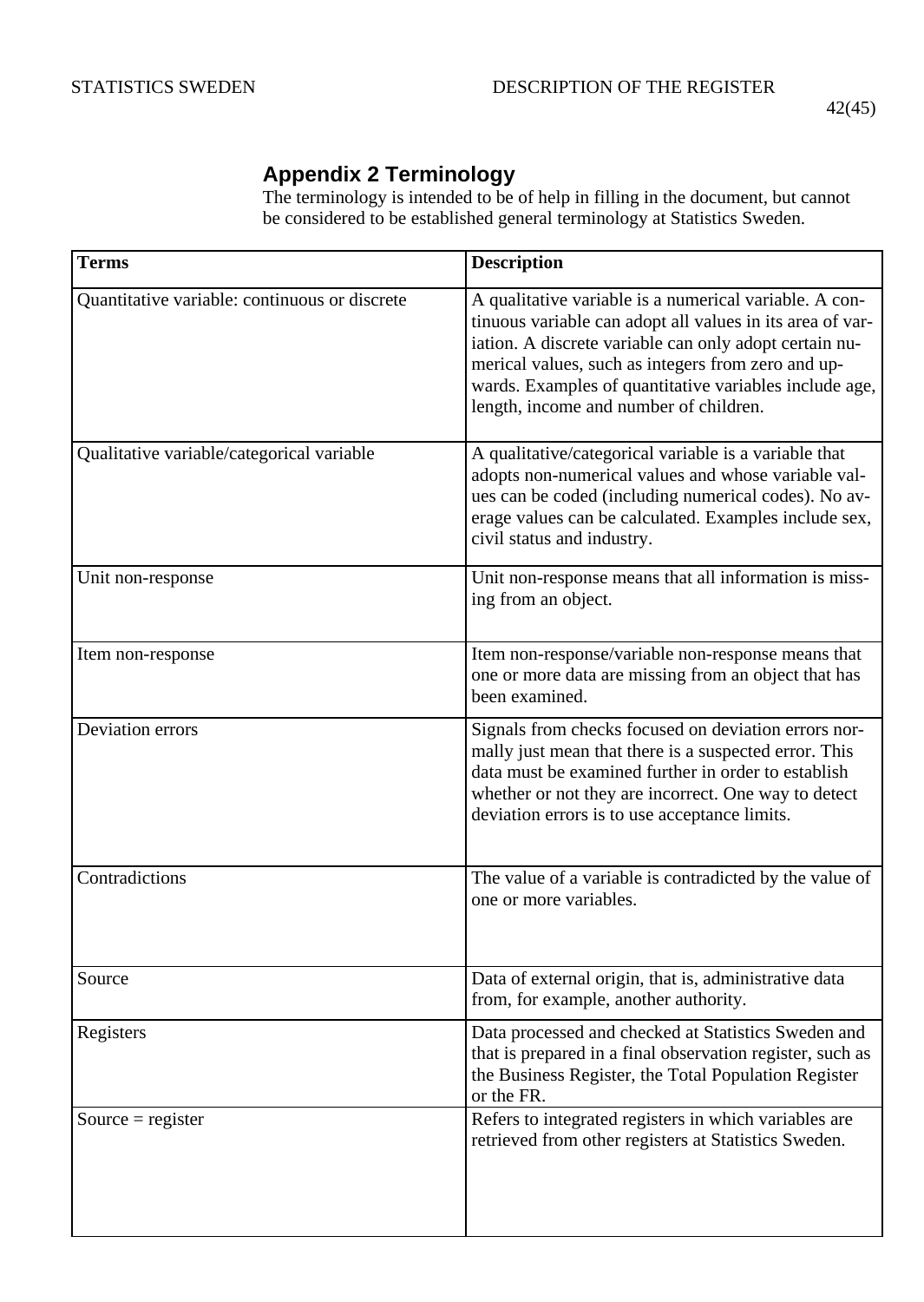|--|

| Producer of the register | The person who produces the current register.                                                                                                                                                                                                   |
|--------------------------|-------------------------------------------------------------------------------------------------------------------------------------------------------------------------------------------------------------------------------------------------|
| Statistics producer      | The person who produces statistics from the current<br>register.                                                                                                                                                                                |
| Indata                   | Data delivered to the register in question, normally<br>from an external source, such as the Swedish Tax<br>Agency, the Swedish Social Insurance Agency or<br>Lantmäteriet. Input data can also originate internally<br>from Statistics Sweden. |
| Output data              | Input data that has been checked and normally pro-<br>cessed. A final check is made before output data is<br>granted the status as final observation register. Output<br>data must not be confused with a retrieval from the<br>register.       |
| Input data supplier      | Supplier of input data, such as external suppliers of<br>administrative data.                                                                                                                                                                   |
| Collection unit          | The unit at Statistics Sweden that collects data, such<br>as the collection units at DFO and DIH as well as the<br>base register units.                                                                                                         |
| Key figures              | Statistics that are used to check that the review suc-<br>ceeded in the register production.                                                                                                                                                    |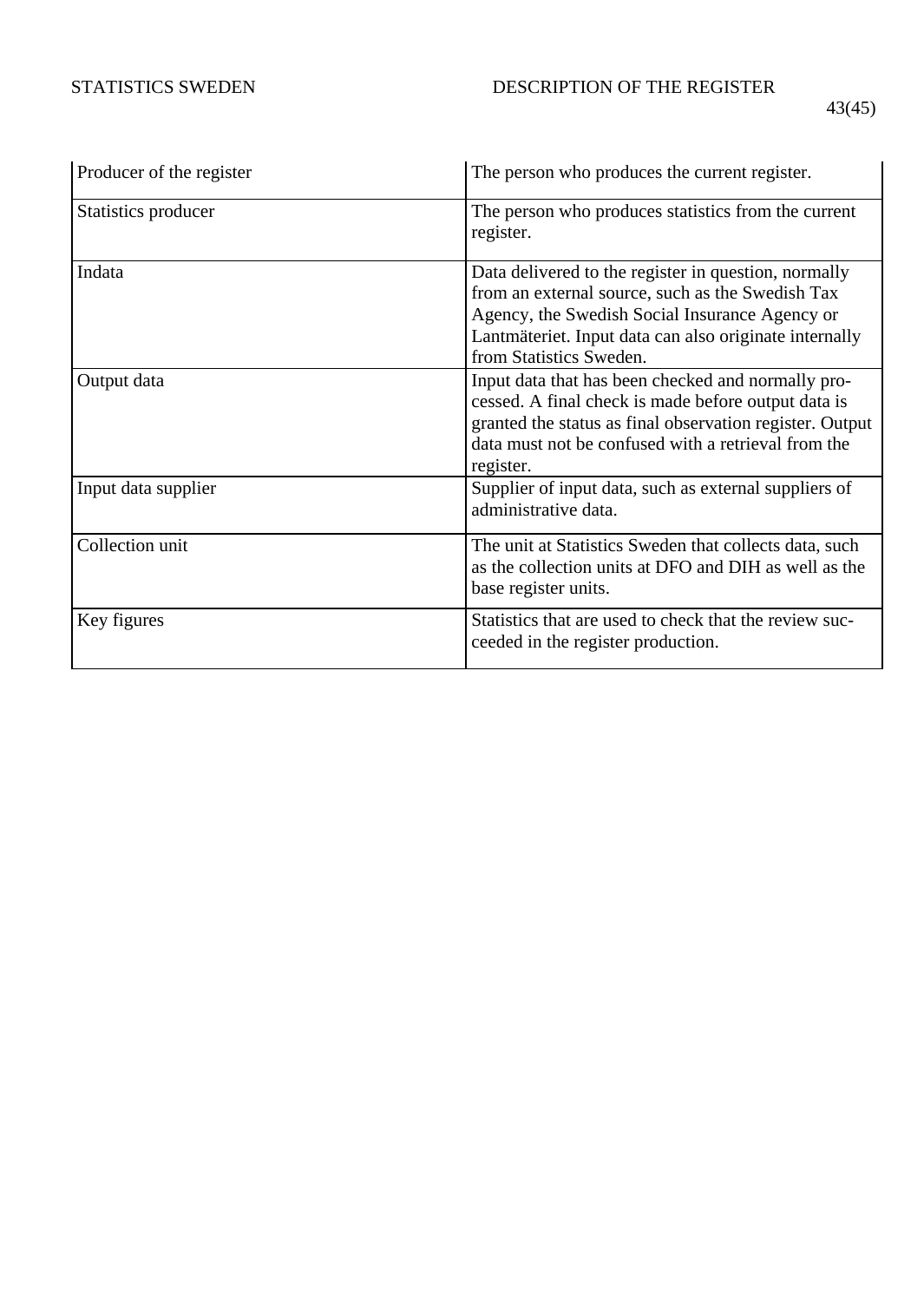## <span id="page-43-0"></span>**Appendix 3 Changes compared with the Description of the statistics, version date 2012-11-26**

The purpose of the description of the statistics is to describe the statistics and the purpose of the description of registers is to describe registers. For this reason, the templates for the description of the statistics and the description of registers will differ slightly. The description of the statistics is used as a model for constructing the description of registers, although some headings in the description of the statistics are not suitable for the description of registers. Since some headings have been removed or changed as per below, this will also affect the numbering. A new Chapter C has been added to the description of registers in order to provide further information for SCBDOK.

Specification errors have not been included in the description of registers. This is because a specification error can be reflected either as a failing in the content or as a failing in the accuracy after calculation using a model assumption.

#### **Sections that have been removed or changed**

Under A. *General information:*

**A.3 SOS classification** has been removed, since the final observation register may be part of the official statistics system, but the statistics have the SOS classification.

**A.4 Responsible for statistics** has been changed to A.3 Responsible for the register.

**A.5 Statistics producer** has been removed.

**A.8 Archiving regulations** have been changed to A.6 Discarding and archiving regulations.

**A.11 Use of statistics** has been changed to A.9 Use of registers.

**A.13 International reporting** has been removed, since the statistics producer carries out international reporting.

News in the register has been added as a new heading (A.11).

**A.14 Planned changes in future surveys** has changed to A.12 Planned changes in future registers.

*Under B. Quality declaration:*

**1.1 Statistical target characteristics** are used in statistics but do not describe the register. The heading has been change to Information concerning Statistical